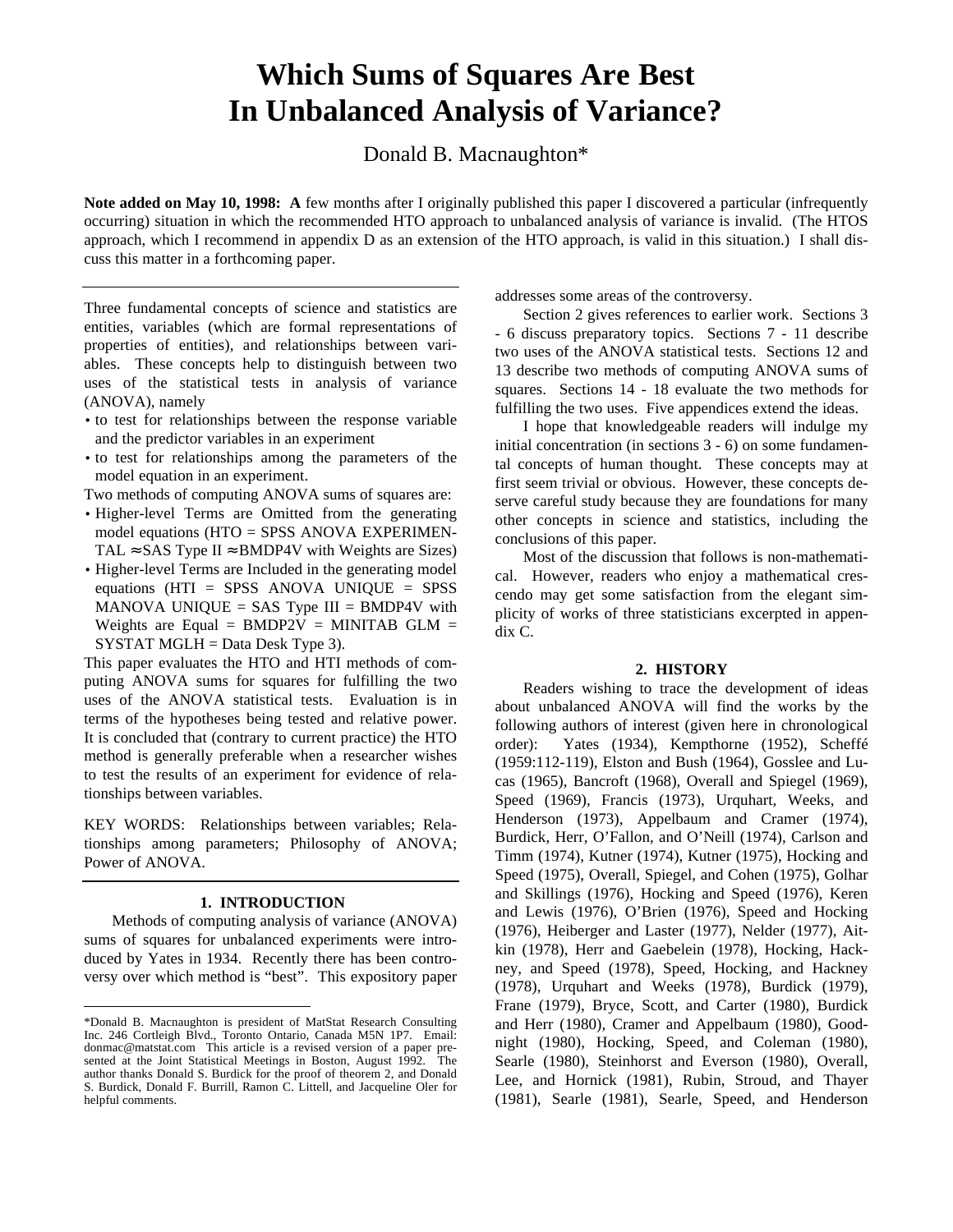(1981), Spector, Voissem, and Cone (1981), Calinski (1982), Howell and McConaughy (1982), Nelder (1982), Steinhorst (1982), Aitkin (1983), Littell and Lynch (1983), Schmoyer (1984), Johnson and Herr (1984), Hocking (1985), Elliott and Woodward (1986), Pendleton, Von Tress, and Bremer (1986), Finney (1987), Knoke (1987), Milligan, Wong, and Thompson (1987), Searle (1987), Helms (1988), Singh and Singh (1989), Turner (1990), and Macdonald (1991). An excellent overview and further early references are given by Herr (1986).

#### **3. ENTITIES**

If you observe your train of thought, you will probably agree that you think about various "things". For example, during the next few moments you might think about, among other things, a friend, an appointment, today's weather, and an idea. Each of these things is an example of an *entity*.

The concept of *entity* is perhaps the broadest of all human concepts, because literally everything (whether it exists or not) is an instance of an entity. Table 1 illustrates the broadness by listing a variety of entity types.

#### TABLE 1

A List of Some Common Entity Types (some categories overlap)

physical objects (examples: trees, automobiles, protons)

processes (examples: a leaf blowing in the wind, a machine building another machine, a chemical reaction)

events

organisms

minds

symbols

forces (examples: force needed to lift a physical object, magnetic forces)

mathematical entities (examples: sets, functions, numbers, spaces, vectors)

relationships between entities

properties of entities

Most people view most entities as existing in two different places: in the external world and in our minds. We use the entities in our minds mainly to stand for the entities in the external world. This helps us to understand the external world. In language we represent entities with nouns.

The concept of *entity* does not often appear in scientific or statistical discussions because it is not often necessary to discuss things at such a general level. Instead, discussions usually concern one or more *types* of entities, which are best referred to by their type names. (For example, medical scientists often study a of type of entity called *human beings*.) Or discussions may refer to one or more individual entities, which are best referred to by their individual names. However, it is useful to be aware of the central role that the concept of *entity* plays in human thought.

## **4. PROPERTIES OF ENTITIES**

Associated with every entity are attributes or *properties.* Table 2 lists some entity types and some of the properties associated with entities of each type.

#### TABLE 2

Entity Types with Examples of Some of Their Properties

| <b>Entity Type</b> | Properties of Entities of this Type                                                               |
|--------------------|---------------------------------------------------------------------------------------------------|
| physical objects   | weight<br>chemical composition<br>age                                                             |
| persons            | height<br>intelligence quotient<br>blood type<br>political affiliation<br>whether presently alive |
| forces             | magnitude<br>direction<br>locus of application                                                    |
| national economies | gross national product<br>cost of living<br>rate of inflation                                     |
| populations        | size<br>proportion of the population<br>having a specified level of a<br>property                 |
| events             | probability of occurrence<br>whether occurred<br>duration                                         |
| works of art       | beauty                                                                                            |

Properties are an important aspect of entities because we can only know or experience an entity by knowing or experiencing its properties.

Kendall, Stuart, and Ord (1987:1.1-1.3) discuss the role of properties in statistics.

#### **5. VALUES OF PROPERTIES OF ENTITIES**

For any particular entity, each of its properties has a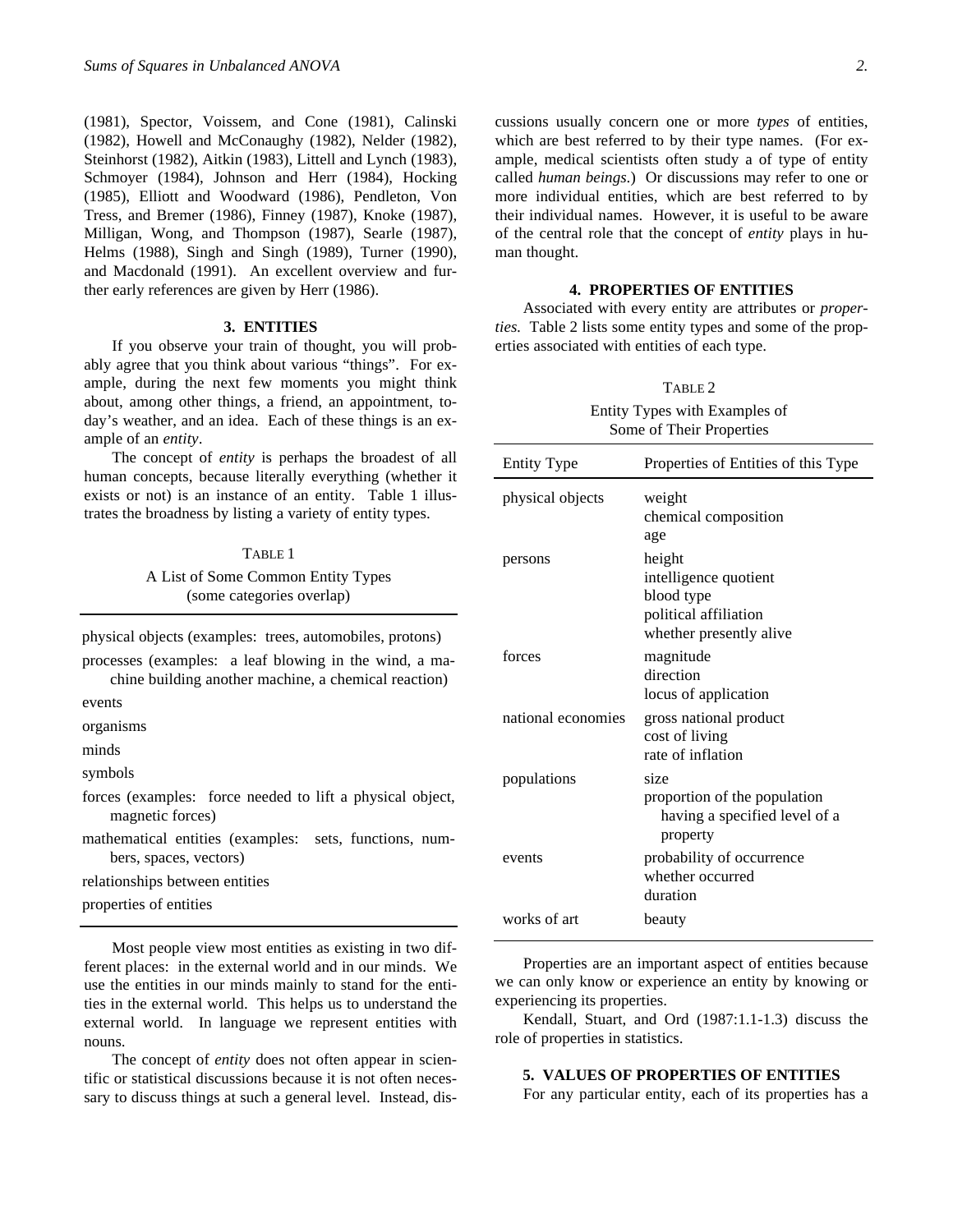*value.* People usually report the value of a property of an entity by one or more words or by a number. For example, table 3 lists some of the properties and the associated values for the entity known as the United Nations Building in New York City.

#### TABLE 3

Properties of the United Nations Building and Their Associated Values

| Property                   | Value of the Property              |
|----------------------------|------------------------------------|
| height                     | tall (i.e., the word <i>tall</i> ) |
| height in meters           | 165.8                              |
| primary building materials | concrete, glass, steel             |

In language we often use adjectives and adverbs to report the values of properties. For example, we might use the adjective *tall* to report (the value of) the height (property) of a building, or the adverb *quickly* to report (the value of) the speed (property) of (the process of) someone running in a race.

Adjectives and adverbs are useful for reporting the values of properties because they are compact—within a single word we can both identify the property of interest and indicate a particular value of it. However, adjectives and adverbs are also imprecise. If we need higher precision in the report of the value of a property, we can use numbers because numbers can represent any degree of precision we wish.

If we wish to determine the value of a property of an entity, we can apply an appropriate measuring instrument to the entity. If the instrument is measuring correctly, it will return a value to us that is an estimate of the value of the property in the entity at the time of the measurement.

References to values of properties of entities are such a fundamental part of people's thinking that we usually make these references automatically, without being specifically aware that we are using the general concept of a value of a property of an entity. Therefore, the importance of values of properties of entities in models of the external world may be sometimes underestimated.

Computer models of the external world are playing increasingly important roles in science, business, and government. Therefore, it is interesting to note the central roles that entities, properties, and values play in such models:

• Each table in a computer database is associated with a different type of entity about which the user of the database wishes to keep information. For any given table, the rows of the table represent different instances of entities of the type associated with the table. The columns represent different properties of entities of this type. And the intersection of a row and a column contains the value of the property associated with the column for the particular entity that is associated with the row.

- The concepts of entities and properties appear directly in knowledge representation in artificial intelligence (expert) systems where they are sometimes organized into "semantic networks" or "frames".
- Entities and properties appear in object-oriented programming languages in the sense that the objects and attributes (variables) of such languages are simply entities (or sometimes classes of entities) and properties respectively.

## **6. RELATIONSHIPS BETWEEN PROPERTIES (RELATIONSHIPS BETWEEN VARIABLES)**

# **6.1 Science as a Study of Relationships Between Properties**

In view of the broad generality of the concepts of entities and properties, it is helpful to consider scientific research in terms of those concepts. In those terms, much of science can be seen as a study of *relationships between properties of entities.*

One can characterize a relationship between properties as follows:

There is a *relationship* in entities between a property *y* and one or more other properties  $x_1, x_2, ..., x_p$  if any of the following (equivalent) conditions are satisfied:

- the measured value of *y* in the entities "depends" on the measured values of the *x*'s in the entities or
- the measured value of *y* in the entities varies wholly or partially "in step" with the measured values of the *x*'s in the entities or
- *y* is some *function* of the *x*'s in the entities—that is

$$
y = f(x_1, x_2, \dots, x_p) + \varepsilon \tag{1}
$$

 $y = f(x_1, x_2,...,x_p) + \varepsilon$ <br>(where I discuss the term  $\varepsilon$  below).

For example, medical scientists have discovered that there is a relationship in humans between the property "concentration of insulin in the bloodstream" and the property "rate of carbohydrate metabolism". Specifically, as insulin in the bloodstream increases (within a certain range), carbohydrate metabolism also increases.

Scientists often summarize their findings of a relationship between properties with a graph, such as figure 1.

We can see the generality of the concept of a relationship between properties of entities if we examine the so-called laws of science, and if we note that many of these laws are statements of relationships between properties of entities. For example, the ideal gas law,  $PV = nRT$ , that relates pressure *(P),* volume *(V),* amount *(n),* and temperature  $(T)$  of an ideal gas is a statement of a relationship between certain properties of a mass of gas. (The *R* is the constant of proportionality.)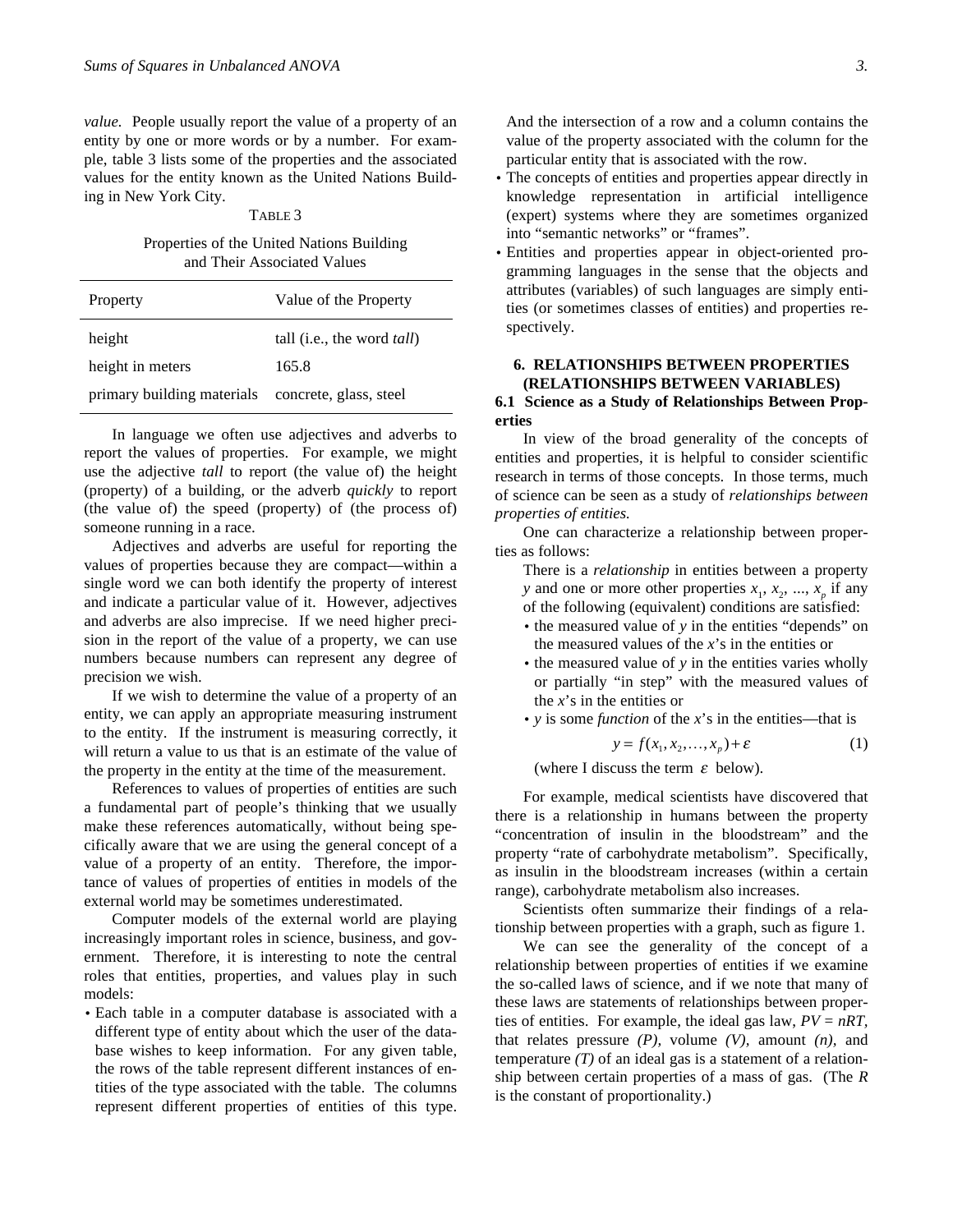

*Figure 1*. A graph showing the relationship between carbohydrate metabolism (specifically glucose uptake) and insulin concentration for fifteen normal young adults. Data are from an experiment by Gottesman et al (1982). The height of each black square indicates the mean glucose uptake when the subjects were maintained at the insulin concentration shown on the horizontal axis directly beneath the square. (Plasma glucose was maintained at approximately 92 mg/dl throughout.) The horizontal bars show plus and minus the standard error of each glucose uptake mean.

Similarly, Einstein's equation,  $E = mc^2$  is a statement of a relationship between two properties of matter: contained energy  $(E)$  and mass  $(m)$ . (The  $c<sup>2</sup>$  is the constant of proportionality, which Einstein has shown to be equal to the square of the speed of light.)

To explore the generality of the concept of a relationship between properties, two assistants each scanned each page of the 2088-page *McGraw-Hill Dictionary of Scientific and Technical Terms* (Parker 1989) for entries that contain the word *law* in the definiendum. They found 213 entries that define different "laws" of science. For each entry I then tried to express the definition in terms of the concepts of entities, properties, and relationships between properties. This yielded the classification shown in table 4.

The most common type of statement in science—a statement of a relationship between properties—is also the most important because knowledge of relationships between properties gives us the ability to predict (and sometimes control) the values of properties in new similar entities, and such ability is often of great value. For example, knowledge of the relationship between "concentration of insulin in the bloodstream" and "rate of carbohydrate metabolism" in humans has helped doctors to control diabetes, a disease that is characterized by poor carbohydrate metabolism.

Summarizing: Study of relationships between prop-

Classification of "Laws" Defined in *Dictionary of Scientific Terms*

| Type of Statement                                                       | $\%$                        | $Comnt^*$ |
|-------------------------------------------------------------------------|-----------------------------|-----------|
| relationship between properties                                         | 75                          | 184       |
| non-relationship between properties<br>(including 10 conservation laws) | 11                          | 27        |
| law of mathematics<br>(axiom or theorem)                                | 6                           | 14        |
| relationship between entities                                           | 4                           | Q         |
| value of a property                                                     | $\mathcal{D}_{\mathcal{L}}$ | 5         |
| distribution of the values of a property                                | 2                           | 4         |
| existence of a property                                                 | 1                           | 2         |
| existence of an entity                                                  | ا >                         | 1         |
| other                                                                   |                             |           |

\*The sum of the counts is greater than 213 because some laws contained two or more independent statements, and each such statement was classified separately. For some laws, instances of the one or more statements that constitute the law could sometimes, by taking different points of view, be classified in more than one of the first eight ways. In those cases, the count reflects the way of classifying the statement that was judged easiest to understand.

erties of entities is a central activity of science because knowledge of such relationships gives us the ability to predict and control (values of) properties, and such ability is often of great value.

#### **6.2 Properties as Variables**

Bypassing some details (see Macnaughton 1997), we can roughly say that scientists and statisticians usually refer to properties as *variables*. Much of statistics is aimed at providing techniques to help scientists study relationships between variables, whether through the *t*-test, ANOVA, regression, exploratory data analysis, nonparametric analysis, categorical analysis, time series analysis, survey analysis, factor analysis, correspondence analysis, or various other techniques.

In the rest of the paper I use standard terminology and discuss properties and relationships between properties mainly in terms of variables and relationships between variables. However, readers new to the ideas may find it helpful to keep in mind that the variables that are discussed in science are simply representations of properties of entities. And the *value* of any variable represents the value of the property in the associated entity (usually at a particular time).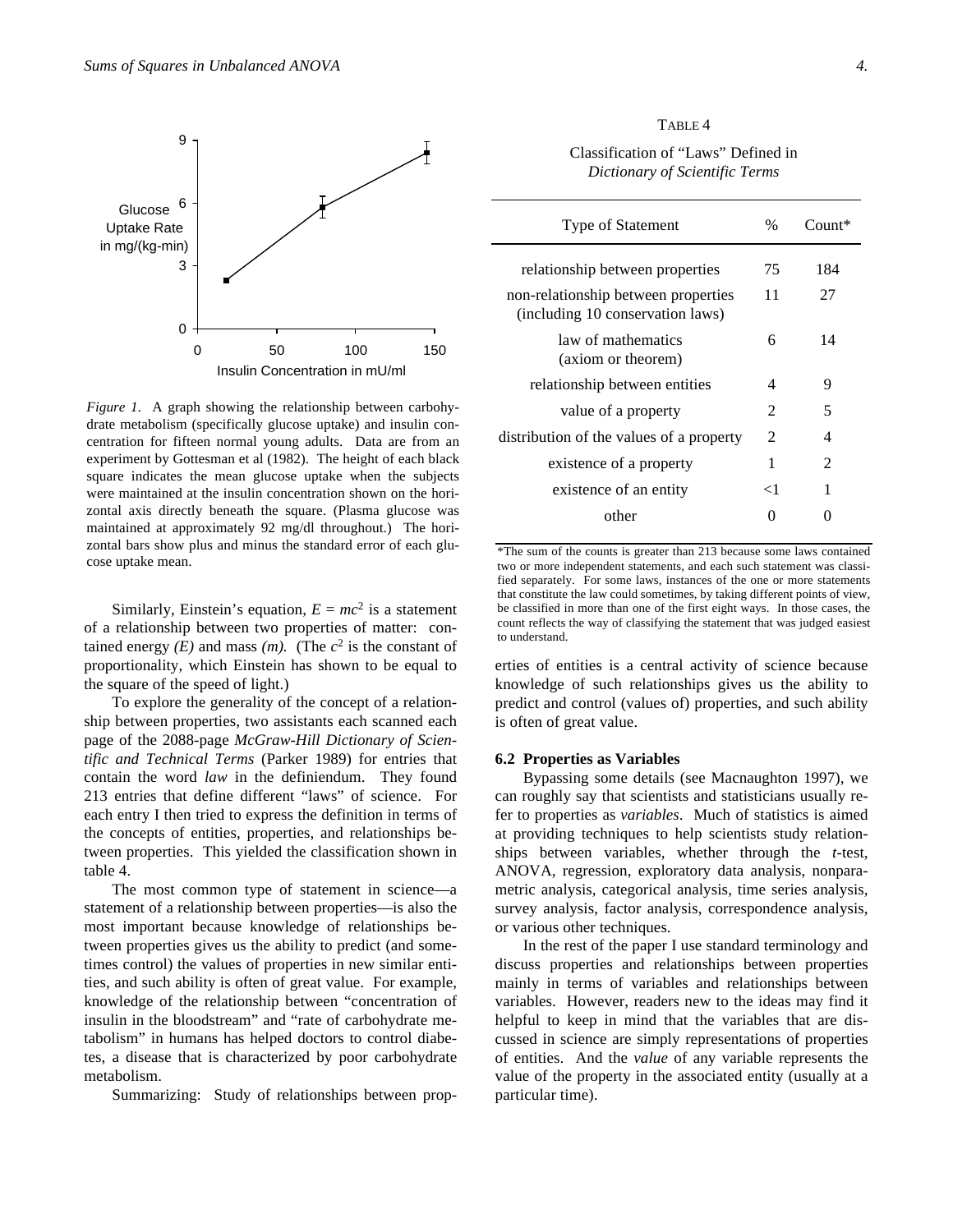(In the physical sciences, properties, variables, or values are sometimes called *physical quantities.*)

Barnett (1988) gives a general discussion of the concept of a relationship between variables.

#### **6.3 Response Variables and Predictor Variables**

In studying relationships between variables, scientists often classify the variables in a research project into response variables and predictor variables. The *response* variables are the variables that the scientist would like to discover how to control (or at least predict). The *predictor* variables are the variables that the scientist will control (or just measure) in an attempt to discover how to control (predict) the values of the response variables.

For example, when medical scientists study the relationship between "concentration of insulin in the bloodstream" and "rate of carbohydrate metabolism", they view "rate of carbohydrate metabolism" as the response variable because they wish to learn how to control carbohydrate metabolism by controlling insulin concentration (and not the other way around).

Most scientists find it efficient to concentrate on learning how to control or predict a single variable at a time in the entities they are studying. Therefore, without loss of relevant generality, this paper discusses research projects (or standalone units of analysis in research projects) that have a single response variable (which may be measured just once or repeatedly in entities) and one or more predictor variables.

# **6.4 A Definition of a Relationship Between Properties (Variables)**

The characterization of a relationship between properties given in section 6.1 is statistically weak so, since we need a statistical definition below, let us convert the characterization into such a definition. I begin with two preliminary definitions:

*Definition:* The *expected value* of a variable in a population is the average value of the variable across all the entities in the population under a given set of conditions.

*Definition:* The *expected value of a variable* in a population *conditioned on the values of one or more other variables* is the average value of the variable across all the entities in the population under a given set of conditions including the condition that the other variables have particular stated values.

I shall represent the expected value of some variable *y* as *E*(*y*), and I shall represent the expected value of *y* conditioned on the values of variables  $x_1, \ldots, x_p$  as  $E(y|x_1,...,x_p).$ 

Using the concept of expected value, let us now consider a formal definition of a relationship between properties (variables):

*Definition:* If *y* is a variable that reflects a measured property of entities in some population, and if  $x_1, \ldots, x_p$  are a set of one or more other variables that reflect distinct other measured properties of the entities (or of the entities' environment), then a *relationship* exists in the entities between *y* and the  $x_1, \ldots, x_p$ <br>if for each integer *i* where  $1 \le i \le p$ if, for each integer *i*, where  $1 \le i \le p$ 

$$
E(y|x_1, ..., x_{i-1}, x_i, x_{i+1}, ..., x_p)
$$
  

$$
\neq E(y|x_1, ..., x_{i-1}, x_{i+1}, ..., x_p).
$$

If  $p = 1$ , the inequality simplifies to

$$
E(y|x_1) \neq E(y).
$$

Each of the *p* inequalities is deemed to be satisfied if there is at least one set of specific values of the *x*s that satisfies the inequality. (Notes: (1) A different set of values of the *x*s may be used for each inequality; (2) if *y* is not a numeric variable, then for a relationship to exist, the *p* inequalities must each be satisfied for at least one recoding of the values of *y* into numeric values. A different recoding may be used for each inequality.)

Note that this definition of a relationship between properties is operationally equivalent to the characterizations of a relationship given in section 6.1 because if a state of affairs satisfies the definition, it will also satisfy any of the characterizations, and vice versa.

Other mathematical definitions of a relationship between properties are given (in terms of causal relationships) by Granger (1980), Chowdhury (1987), and Poirier (1988).

#### **6.5 The Null and Alternative Hypotheses**

For any type of entity and any response variable and any set of one or more predictor variables, exactly one of the following two hypotheses is true:

- *Null Hypothesis:* there is *no* relationship between the response variable and any of the predictor variables in the population of entities of this type
- *Alternative Hypothesis:* there *is* a relationship between the response variable and one or more of the predictor variables in the population.

Scientists usually begin study of a relationship between variables with the *formal* assumption that null hypothesis is true. (Informally we usually suspect and hope that the alternative hypothesis is true or there would be no point in seeking evidence of relationships in the particular set of variables we are studying.) The practice of beginning with the (impossible-to-prove) assumption that the null hypothesis is true is entailed by the principle of parsimony, which tells us to keep things as simple as possi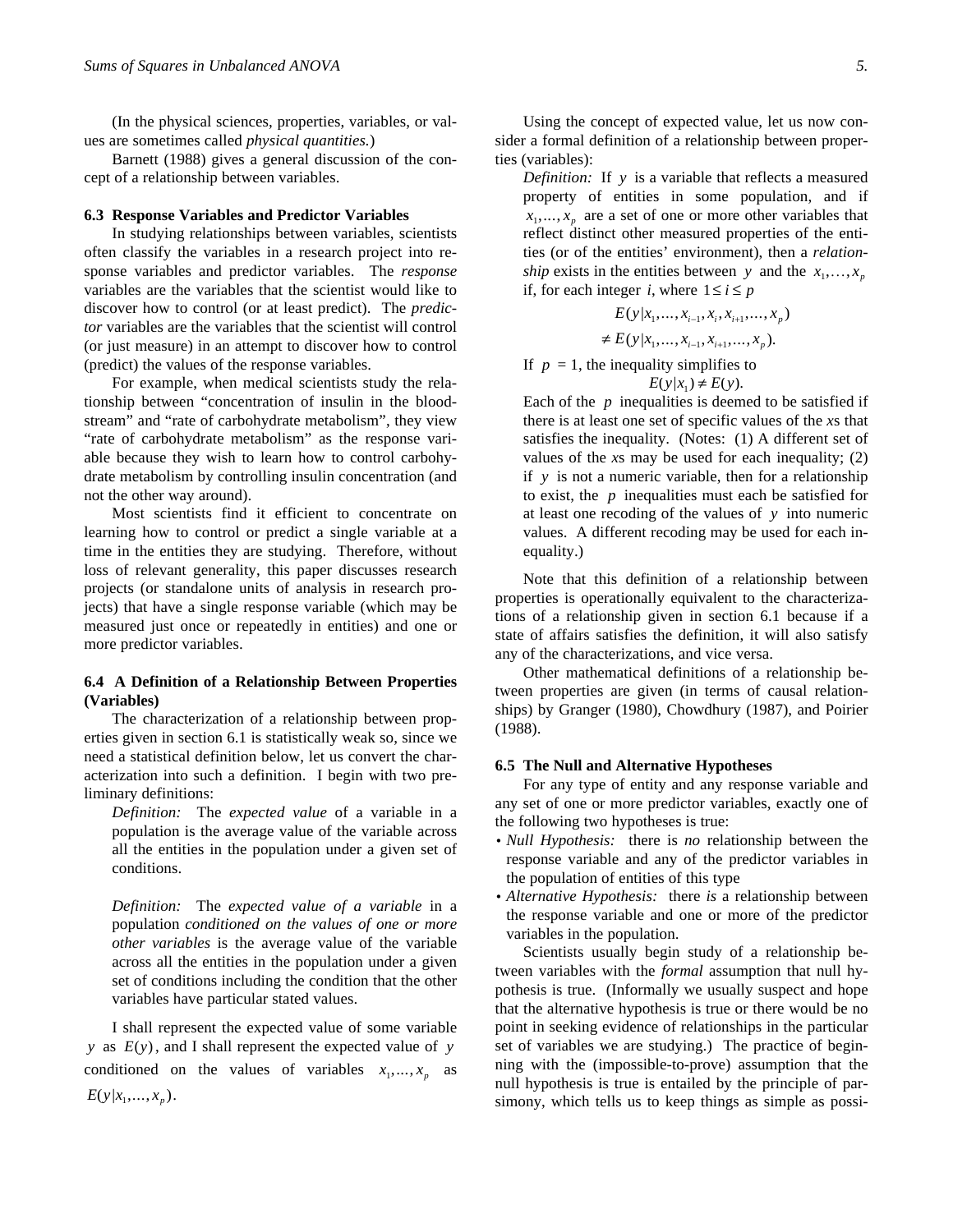ble. The simplest situation is that of no relationship, so we begin with that assumption.

After making the assumption that the null hypothesis is true, scientists who wish to study a relationship then perform an appropriate research project in an attempt to invalidate the assumption. If the results of the research project show reasonable evidence that a relationship exists, then the scientific community (through informal consensus) rejects the null hypothesis and concludes that a relationship between variables similar to that suggested by the results probably actually exists.

Tukey (1989:176) suggests that there may be a relationship (albeit sometimes very weak) in entities between *all* measurable pairs of variables, regardless of the variables' identities. Given that point, we may ask why it is necessary to begin with the assumption that the null hypothesis is true. Researchers begin initial study of a relationship between variables with the (formal) assumption that there is no relationship in order to avoid the problem of thinking that they know more about a relationship than they actually do. And only if all of the following conditions are satisfied do careful researchers accept the existence of a particular relationship between variables:

- someone has performed an appropriate empirical research project
- the research project has found reasonable (see below) evidence of a relationship between the variables
- the research project has been carefully scrutinized for errors (and perhaps replicated) by the scientific community (and anyone else who is interested)
- nobody has been able to come up with a reasonable alternative explanation of the results of the research project (see Mosteller 1990, Lipsey 1990, Macnaughton 1997).

#### **6.6 Experiments and Causation**

When scientists can control ("manipulate") the values of variables (as opposed to being able only to observe them), they usually study relationships between variables by performing "experiments".

*Definition:* An *experiment* consists of our manipulating one or more predictor variables in one or more entities while we observe a response variable in the entities.

Of course, we manipulate a variable in entities by somehow causing the variable to have certain values of our choosing in the entities. For example, in a medical experiment we can manipulate the concentration of insulin in the bloodstreams of patients by administering differing amounts of insulin to them.

When feasible, experiments are preferred to observational (i.e., non-manipulative) research projects because relationships between variables found in experiments usually allow us to infer causation while relationships between variables found in observational research projects usually do not allow us to (confidently) infer causation they only allow us to infer association.

This paper concentrates on analyzing the results of experiments. And although some of the points below also apply to non-experimental (i.e., observational) research projects, interpretation of such research projects is more difficult, and beyond the present scope.

Landmark books about the design and analysis of experiments are by Fisher (1935 [1990]), Kempthorne (1952), Cochran and Cox (1957 [1992]), Cox (1958 [1992]), Finney (1960), Winer (1971), and Box, Hunter, and Hunter (1978).

#### **6.7 ANOVA**

If certain often-satisfiable assumptions (discussed below) are adequately satisfied, ANOVA is well suited to analyze the results of an experiment to help determine if there is evidence of a relationship between the response variable and one or more of the predictor variables.

ANOVA works by taking as input the results of a properly-carried-out experiment. That is, the input is the (ordered) set of values of the response and predictor variables that were measured in the entities that participated in the experiment. Through a mathematical procedure, ANOVA provides as its output a set of numbers called *p*values. A *p*-value is:

> the probability of obtaining the evidence (or stronger evidence) available from the results of the experiment that the particular type of relationship (between the response variable and the predictor variables) that is suggested by the results actually exists

*if* in fact there is no such relationship.

Thus the lower a *p*-value, the more improbable it is that the obtained result would be obtained if there is no relationship. Thus if a *p*-value for a relationship is low enough, we can tentatively reject the null hypothesis and conclude that there is a relationship between the response variable and the relevant predictor variable(s).

In evaluating the work of others, scientists often use the reasonable convention that a *p*-value must be less than a critical value of .05 (or sometimes .01) before they will reject the null hypothesis and tentatively conclude that the relationship that is associated with a *p*-value actually exists.

The practice of computing a *p*-value and examining it to determine whether it is less than a critical value is called a *statistical test* of the hypothesis that the associated relationship exists.

Once we have concluded (from a statistical test or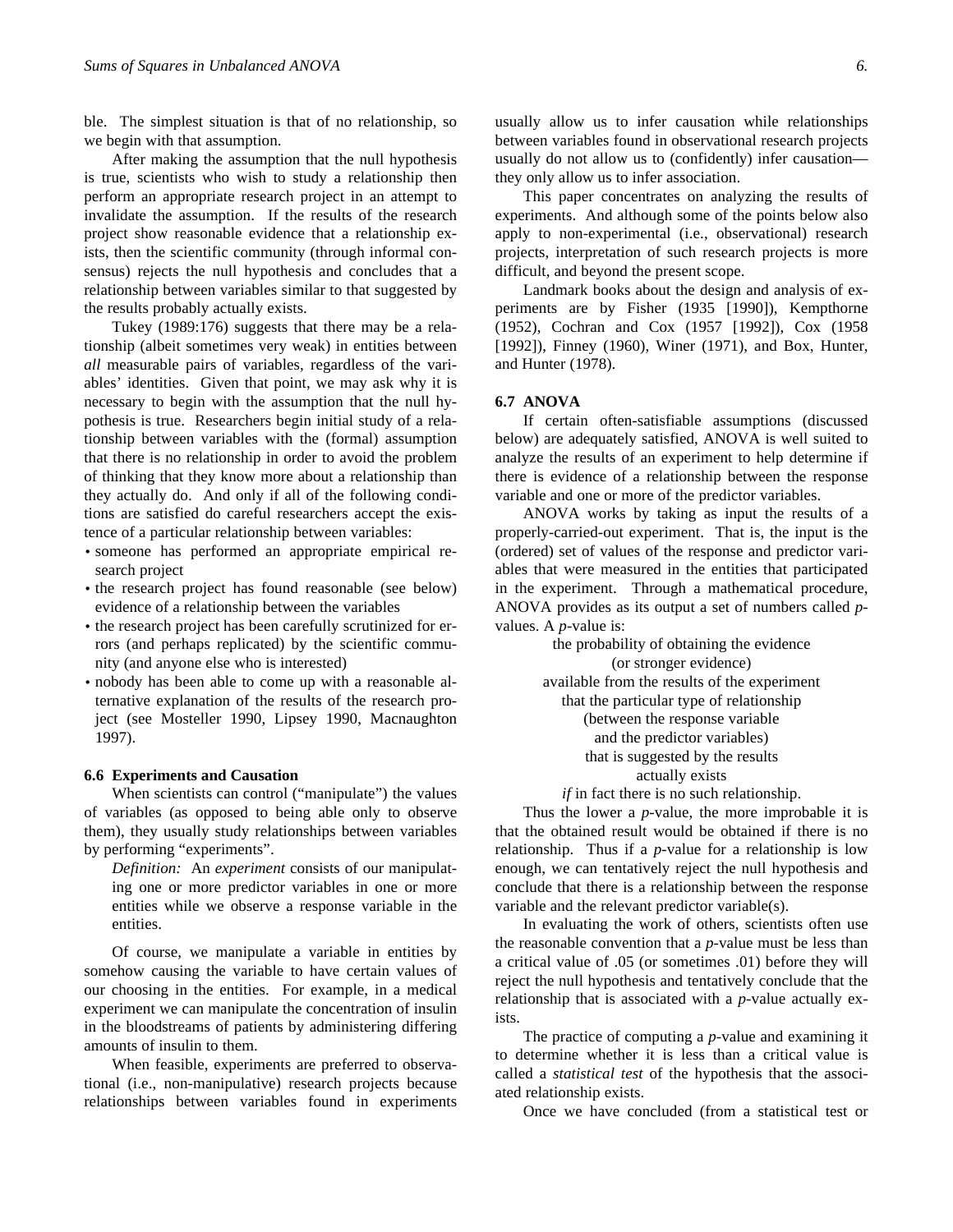otherwise) that a particular relationship exists, we can then use our knowledge of the relationship to help us make predictions or exercise control.

# **6.8 Does ANOVA Detect Relationships Between Variables?**

Some readers may question whether we can view the use of the statistical tests in ANOVA (or in its simplest incarnation, the *t*-test) as a means for detecting relationships between variables. For example, consider a research project that uses a *t*-test to check if there evidence of a difference between women and men in their response to some standard form of medical treatment (as measured by some medically acceptable measure of the response). Most readers will agree that a response variable is clearly present in this research project, namely the measured value of the "response" to the treatment for each person who participates in the research project. But some readers may question whether there is a predictor variable, or whether it is useful to view this research project in terms of seeking evidence of a relationship between variables.

We can answer these questions by first noting that the predictor variable in the research project is the variable "gender", which reflects an important property of the patients. ("Gender" is a variable in the sense that for any patient in the research project this variable has a particular value, namely, "female" or "male", and the values *vary* somewhat from patient to patient.) Thus we can view the research project as an attempt to see if there is a relationship in humans between the variables "gender" and "response".

Similarly, in an *n*-way ANOVA there are *n* different predictor variables, each of which represents a different property of the entities that are under study, or of the entities' environment. (Of course, in the case of a treatment that is *applied* to the entities, the associated predictor variable reflects a property of the entities *after* they have received the treatment. That is, the predictor variable reflects the amount of the treatment—possibly zero—that an entity received.) Thus, as we shall see in more detail below, we can use ANOVA to help us determine whether there is evidence of a relationship between the response variable and one or more of the predictor variables in an experiment.

But even if we agree that there are response and predictor variables present in every ANOVA, the question still remains whether it is *useful* to view ANOVA as a technique for detecting relationships between variables. To answer that question note that:

• It is precisely instances of the concept of relationships between variables in entities that most scientists are interested in detecting and describing when they use ANOVA in research projects. That is, most scientists are precisely interested in determining whether the expected value of some variable *y* depends on the values of certain other *x*-variables. They are interested in making this determination because if they find such a relationship, then we (as society) can confidently use the knowledge of the relationship to make predictions or to exercise control.

- As noted above, virtually all the statistical techniques as they are used in empirical research can be viewed as techniques for studying (i.e., detecting and describing) relationships between variables. Viewing ANOVA and the other techniques as techniques for studying relationships between variables helps to unify the techniques, and this unification facilitates understanding. The unification is especially helpful to newcomers to the field of statistics because it helps them to view the field in terms of an easy-to-understand and practical concept. (The statistical techniques for studying standalone distributions are instances of the study of relationships between variables in the sense that such techniques study relationships between a response variable and a set of predictor variables when the set of predictor variables is empty. The techniques for studying relationships with non-empty sets of predictor variables collapse neatly into this degenerate case.)
- Viewing ANOVA as a technique for studying relationships between variables helps to unravel certain important statistical problems, as we shall see later in this paper.

#### **6.9 Why We Need Statistical Tests**

Of course, we need not use a statistical test if we have discovered a very strong relationship between variables because in that case the results of the research project will usually leave no doubt as to the existence of the relationship. However, nowadays new strong relationships between variables are not often discovered, perhaps because most of the strong relationships have already been discovered. Thus most relationships that are currently studied are weak enough that statistical tests are necessary.

Recall Tukey's (1989:176) suggestion that there may be a relationship (albeit sometimes very weak) in entities between *all* measurable pairs of variables, regardless of the variables' identities. Given that suggestion (and despite the arguments made in section 6.5 for beginning by assuming that the null hypothesis is true), we can still ask why we need to use statistical tests to determine whether there is a evidence of a relationship between a particular pair of variables when, in fact, there almost surely is.

We need statistical tests because, as Tukey notes, in addition to wishing to know with confidence whether there is a relationship between the variables, we usually need information about the direction or *profile* of the relationship. (The profile tells us whether, when the value of a given predictor variable increases in entities, the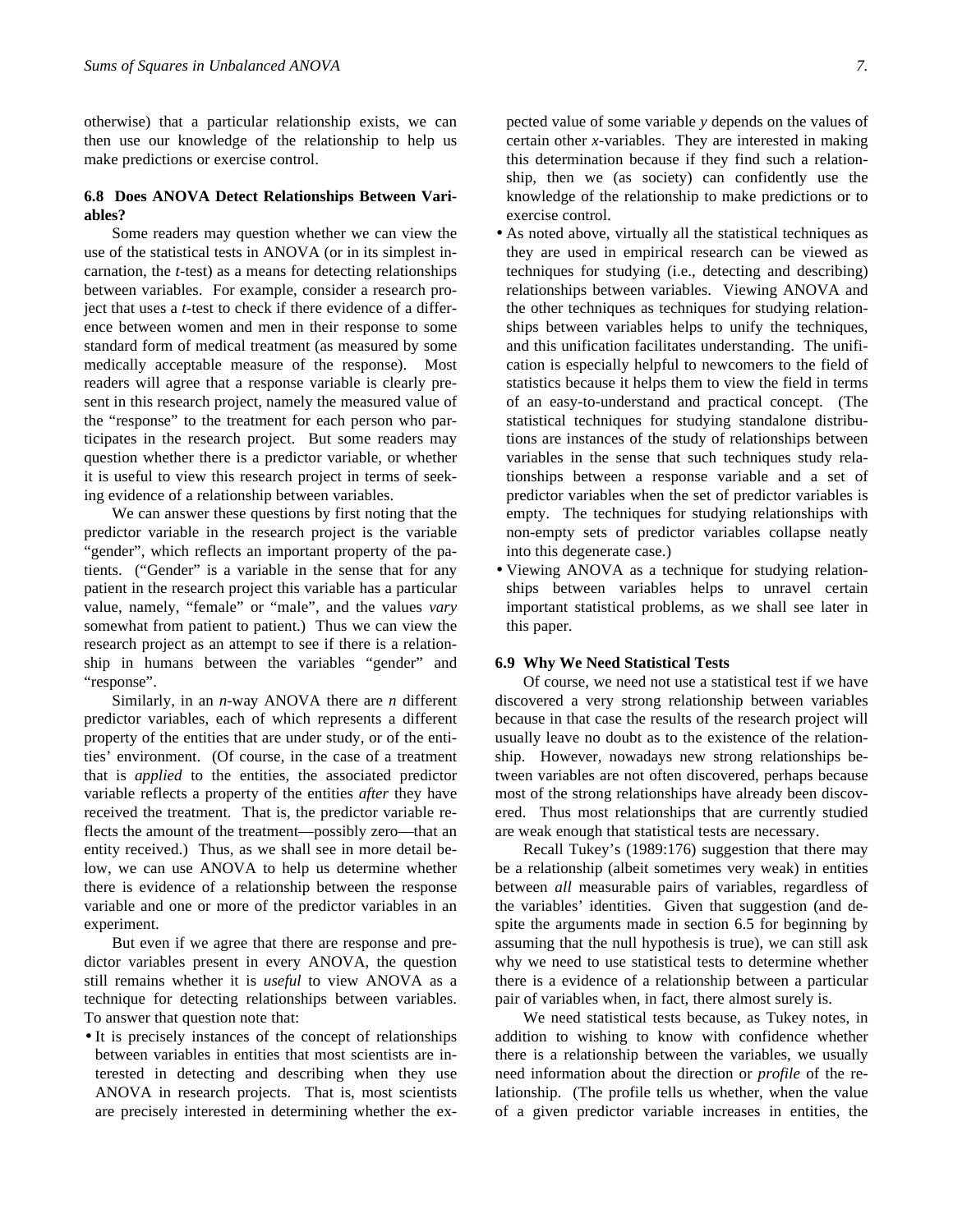value of the response variable can be expected to *increase* or to *decrease* or perhaps to sometimes increase and sometimes decrease depending on the values of other variables.) Only when we perform statistical tests can we be confident that the modest relationships between variables that are typically suggested by the results of modern research accurately reflect profiles that we can expect to find in similar entities in similar situations.

## **6.10 Interactions and Simple Relationships Between Variables**

It is useful to classify relationships between variables into interactions and simple relationships:

*Definition:* If:

- there is a relationship in entities between a response variable *y* and *p* predictor variables  $x_1$ ,  $x_2$ ,  $..., x<sub>p</sub>$  where  $p \ge 2$  and
- the conditioning of *y* on the *x*'s cannot be represented as a mathematical sum of separate simpler conditionings of *y* on one or more proper subsets of the same *x*'s and
- there is no higher-level interaction between the  $x_1$ ,  $x_2, \ldots, x_p$  and other predictor variables with respect to their joint relationship to *y*

we say the relationship is a *p-way interaction* between the  $x_1, x_2, ..., x_p$  with respect to their joint relationship to *y.*

(The minor difficulty with the word *interaction* appearing in the body of its own definition can be resolved with a more elaborate recursive definition, which I omit here for simplicity.)

Note that I have defined the concept of an interaction in terms of the more fundamental concept of a relationship between variables. Interactions were invented by Fisher (1935, ch. VI) mainly as a means for detecting any form of relationship that might exist between the response variable and the predictor variables in a research project.

*Definition:* If:

- there is a relationship in entities between a response variable *y* and a single predictor variable  $x_1$ and
- there is no evidence that there is an interaction between  $x_1$  and any other predictor variable(s) with respect to its relationship to *y*

we say the relationship is a *simple* relationship (sometimes called a *main effect* relationship).

The last bulleted paragraph in each of the preceding two definitions is usually not included in definitions of *interaction* and *simple relationship*. I discuss the usefulness of these paragraphs in section 2 of appendix B.

#### **6.11 Summary And Preview**

In sections 3 - 6 I discussed the concept of a relation-

ship between variables and I noted that one use of the ANOVA statistical tests is to test for evidence of relationships between the response variable and the predictor variable(s) in the population of entities that is studied in an experiment. In section 10 (after some preparatory work in sections 7 - 9) I discusses a contrasting second use of the ANOVA statistical tests.

#### **7. GROUP TREATMENT TABLES**

We can summarize the layout of most experiments with a group treatment table, as used extensively by Winer (1971). For example, table 5 summarizes a  $2 \times 3$  experiment in which two predictor variables, *A* and *B,* are manipulated while we observe a response variable, *y*.

# TABLE 5 Group Treatment Table

|                                                                            | for a 2 $\times$ 3 Experiment |    |
|----------------------------------------------------------------------------|-------------------------------|----|
| These Variables<br>are Manipulated<br><b>Between Groups</b><br>of Entities | Group                         |    |
| A                                                                          | B                             |    |
| aθ                                                                         | b0                            | gl |
| aθ                                                                         | bl                            | g2 |
| aθ                                                                         | b2                            | g3 |
| aΙ                                                                         | b0                            | g4 |
| aΙ                                                                         | b1                            | g5 |
| aΙ                                                                         | b2                            | g6 |

Each of the *g*'s in the right side of the table represents a different "treatment group" of the entities that participate in the experiment. For example, in a medical experiment the treatment groups might be groups of patients.

The values shown in the two columns in the left side of the table show which combination of the values of the two predictor variables (i.e., which "treatment combination") we apply to the entities in each of the six groups. For example, the fourth row of the table indicates that we apply level 1 of *A* and level 0 of *B* to the entities in group *g4*. In a medical experiment treatment *A* might be insulin and treatment *B* might be another drug that we suspect will enhance the effectiveness of insulin.

Of course, after the entities have received their treatment combinations for an appropriate length of time, we measure the value of the response variable in each entity. In a medical experiment the response variable might be some measure of the rate of carbohydrate metabolism in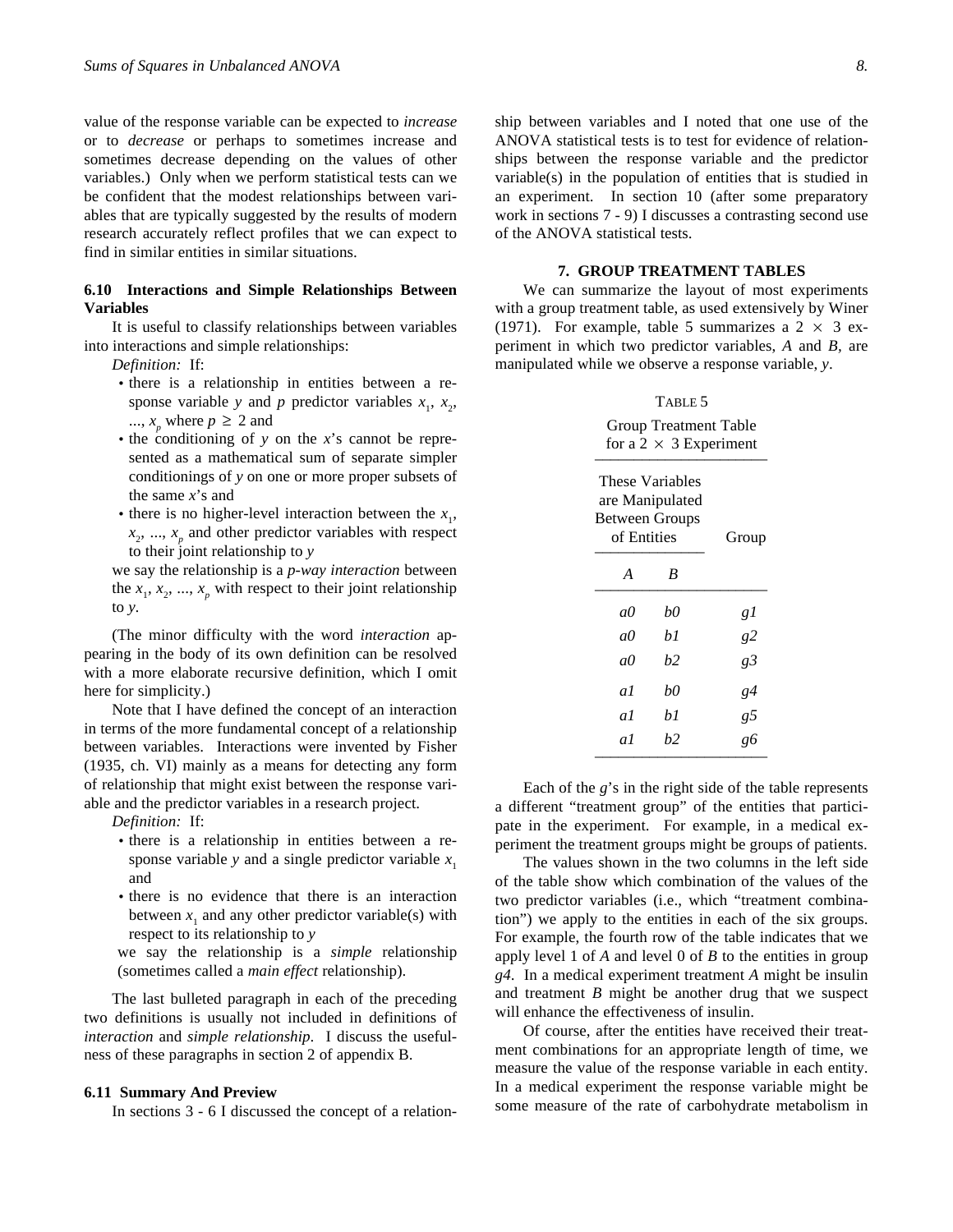patients.

After we have carried out the experiment, if the underlying assumptions of ANOVA (see below) are adequately satisfied, we can then use ANOVA to help us analyze the results of the experiment to determine if there evidence of a relationship between the response variable (*y*) and one or both of the predictor variables (*A* and *B*).

The experiment summarized in table 5 is called a  $2 \times$ 3 experiment because the first predictor variable (*A*) has two different values in the experiment and the second predictor variable (*B*) has three different values, and all of the  $2 \times 3 = 6$  combinations of values of the predictor variables are present in the experiment.

In experiments that use repeated measurements, we can use the column dimension in the right side of a group treatment table to show both the repeated measurement of the response variable in the entities and the different values of the within-entities predictor variables in the groups of entities in the experiment. For example, table 6 summarizes a  $2 \times 3 \times 2$  repeated measurements experiment in which we manipulate the first two variables (*A* and *B*) within the experimental entities, and we manipulate (or possibly simply observe) *C* between the groups of entities.

#### TABLE 6

Group Treatment Table for a  $2 \times 3 \times 2$  Repeated Measurements Experiment

\_\_\_\_\_\_\_\_\_\_\_\_\_\_\_\_\_\_\_\_\_\_\_\_\_\_\_\_\_\_\_\_\_\_\_\_\_\_\_\_\_\_\_\_\_\_

| This Variable<br>Varies<br><b>Between Groups</b> | These Variables are<br>Manipulated Within Entities |           |  |                      |    |  |                                  |
|--------------------------------------------------|----------------------------------------------------|-----------|--|----------------------|----|--|----------------------------------|
| of Entities                                      |                                                    | $a\theta$ |  |                      | αL |  | $\leftarrow$ A                   |
|                                                  |                                                    |           |  |                      |    |  | b0 b1 b2 b0 b1 b2 $\leftarrow$ B |
| c <sub>l</sub>                                   |                                                    |           |  | glglglglglgl         |    |  |                                  |
| $\epsilon$                                       |                                                    |           |  | g2 g2 g2 g2 g2 g2 g2 |    |  |                                  |

As before, the *g1*'s and *g2*'s represent the two treatment groups of entities in the experiment, and the *a0, a1,* and *b0, b1, b2,* and *c1, c2* denote the different values of predictor variables *A*, *B*, and *C* respectively. The table implies that we measure the value of the response variable six successive times in each entity in each group (one time for each column in the right side of the table, and each time after setting the within-entities predictor variables to the appropriate values), hence the name "repeated measurements".

We can also use group treatment tables to describe experiments that use blocking designs, or fractional factorial designs, or incomplete block designs, or nested designs, or other more unusual experimental designs. A

good test of whether you understand the design of an experiment is whether you can draw a group treatment table for it.

# **8. FULLY CROSSED EXPERIMENTS, UNBALANCED EXPERIMENTS, AND EMPTY CELLS**

*Definition:* An experiment is *fully crossed* if all the possible combinations of the values chosen for the predictor variables are present in the experiment. (Fully crossed experiments are also sometimes called *factorial* experiments.)

The experiments summarized in tables 5 and 6 are both fully crossed. Scientists often use fully crossed experiments because such experiments allow study of all the possible interactions between the predictor variables with respect to their joint relationship to the response variable, and because the results of such experiments are relatively easy to analyze.

Customarily, scientists design experiments so that the same number of experimental entities is assigned to each cell in the group treatment table. For example, if the experiment summarized in table 5 is a medical experiment, we might design it so that each cell in the table has a group of twenty patients assigned to it, implying that there is a total of  $6 \times 20 = 120$  patients in the experiment.

If a fully crossed experiment has the same number of experimental entities assigned to each cell in the group treatment table, the experiment is a *balanced* experiment; otherwise the experiment is *unbalanced.* Searle (1988) gives a more complete definition of balance, which covers experiments that are not fully crossed.

Scientists usually design experiments to be balanced experiments because an unbalanced experiment usually provides no advantage over the associated balanced experiment, and because unbalanced experiments are harder to analyze. However, after an experiment is performed, some of the data for one or more of the experimental entities will often be, for some reason, unavailable, and therefore the experiment will have become unbalanced. For example, a patient may withdraw from a medical experiment partway through, and thus at least one value of the response variable for the patient will be unavailable, and therefore the experiment will have become unbalanced.

This paper addresses the common situation in experimental research in which:

- an experiment whose results are being analyzed is unbalanced
- there is no evidence that the imbalance is related to the values of the response or predictor variables
- each cell in the group treatment table has at least one value of the response variable associated with it—that is, there are no "empty" cells in the table.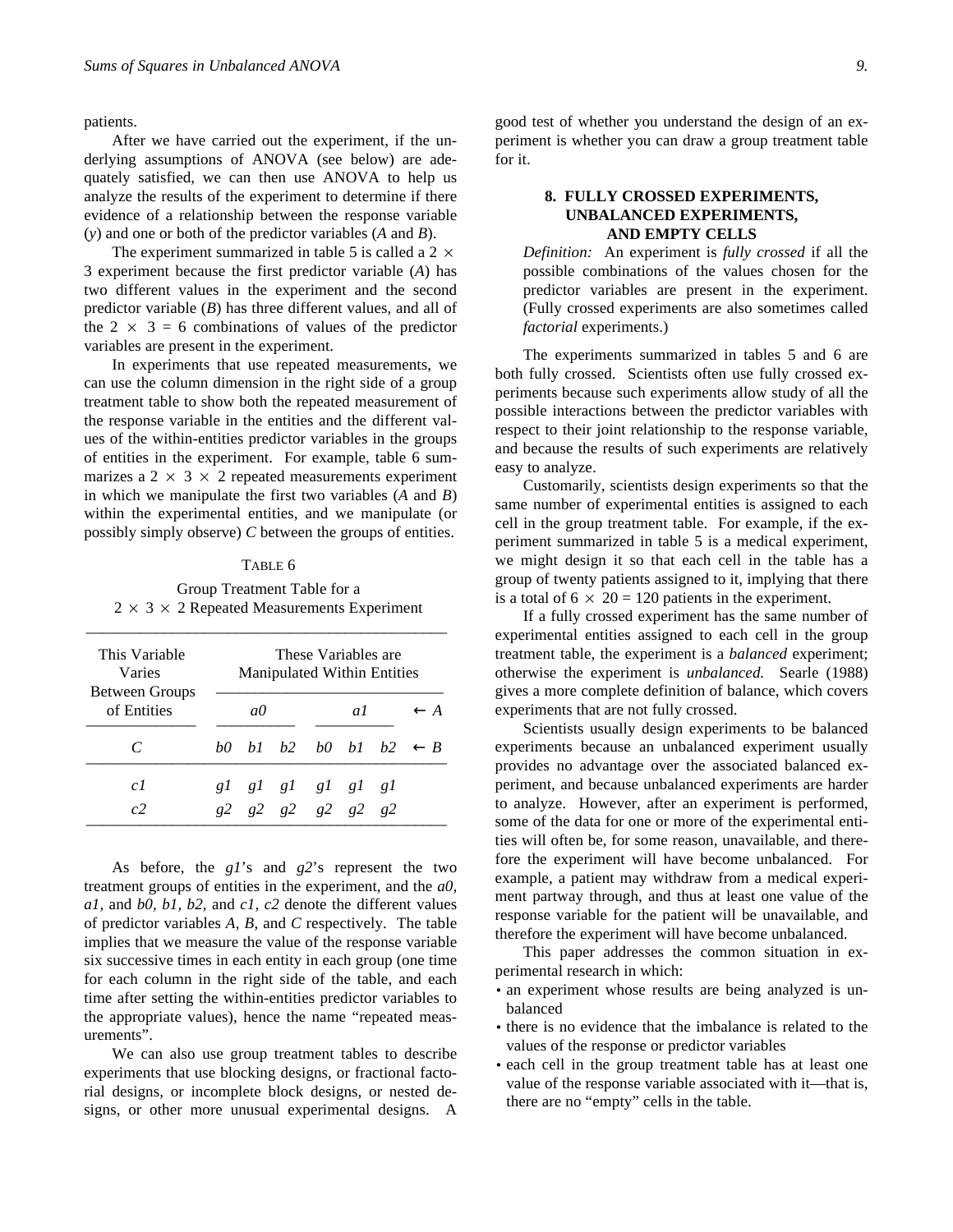(Experiments with empty cells are uncommon because most scientists are aware that research projects with empty cells are more difficult to analyze, so they usually design their experiments in ways that minimize the chance that empty cells will occur.)

## **9. MODEL EQUATIONS 9.1 The Cell-Means Model Equation**

The cells in the right side of a group treatment table (i.e., the locations of the *g*'s) are the "cells" of the cellmeans model equation that scientists sometimes use to model the behavior of the response variable in experiments. For the experiment summarized in table 5, the cell-means model equation is:

where:

$$
y_{ijk} = \mu_{ij} + \varepsilon_{ijk} \tag{2}
$$

- $y_{ijk}$  = the value of the response variable for the *k*th entity in the treatment group (cell) that received level *i* of *A* and level *j* of *B* (*i* = 1, 2; *j* = 1, 2, 3)
- $\mu_{ii}$  = the hypothetical expected value of the response variable for the measurements of the response variable in all the entities in the population if they were given the treatment combination associated with the *ij* cell in the group treatment table under conditions identical to those of the experiment
- $\varepsilon_{ijk}$  = an "error" term reflecting the difference between the  $\mu_{ij}$  and the  $y_{ijk}$ .

Irwin (1931), Elston and Bush (1964), Speed (1969), and Urquhart, Weeks, and Henderson (1973) were early contributors to the development of the cell-means model equation.

#### **9.2 The Error Term and the Underlying Assumptions**

The error term in an ANOVA model equation is important because the ANOVA *p*-values that are computed from the results of an experiment may be incorrect unless the following assumptions about the error term are adequately (but not necessarily fully) satisfied:

- For all the (combinations of) values of the predictor variable(s) used in the experiment, there must be no relationship between the error term and the response variable, or between the error term and any of the predictor variables either in the population of entities under study or in the sample of entities used in the experiment.
- For each cell in the group treatment table, the values of the error term must be distributed with a normal distribution in both the population and the sample.
- The distribution of the values of the error term must have the same expected variance in all the cells in the group treatment table in both the population and the sample.

In this paper I refer to these assumptions as the "underlying assumptions" of ANOVA. It is, of course, an important step in analyzing the results of any experiment to check how well these assumptions are satisfied. Fortunately, they are adequately satisfied in many experiments, especially if the entities in the sample are randomly selected from the population (not always feasible), and if the entities in the sample are randomly assigned to the various treatment groups.

## **9.3 The Overparameterized Model Equation**

We can also model the behavior of the response variable in the experiment summarized in table 5 as:

$$
y_{ijk} = \mu + \alpha_i + \beta_j + \phi_{ij} + \varepsilon_{ijk}
$$
 (3)

where:

- $y_{ijk}$  = the value of the response variable for the *k*th entity in the treatment group (cell) that received level *i* of *A* and level *j* of *B* (the same as in the cell-means model equation)
- $\mu$  = the hypothetical grand mean of the values of the response variable that would be obtained if a balanced version of the experiment was performed on the entire population of entities that are under study (other definitions consistent with this paper are possible)
- $\alpha_i$  = the hypothetical simple effect on the mean of the values of the response variable (i.e., on the mean of the values of the  $y_{ijk}$ ) of giving an entity level *i* of variable *A*
- $\beta_j$  = the hypothetical simple effect on the mean of the values of the response variable of giving an entity level *j* of variable *B*
- $\phi_{ii}$  = the hypothetical interaction effect on the mean of the values of the response variable (independent of either of the above two simple effects) of concurrently giving an entity level *i* of variable *A* and level *j* of variable *B* [sometimes also written  $(\alpha\beta)_{ii}$ ]
- $\varepsilon_{ijk}$  = an error term reflecting the difference between the sum of the preceding four terms and the value of  $y_{ijk}$ ; this is the same random variable with the same assumptions as the  $\varepsilon_{ijk}$  in (2).

The model equation in (3) is called an *overparameterized* model equation. The  $\alpha$  's,  $\beta$  's, and  $\phi$  's (but not the *e* 's) in the overparameterized model equation are called the *parameters* of the equation.

Fisher and Mackenzie (1923) hinted at the idea of the overparameterized model equation, and the idea was developed by Fisher's colleagues, especially Allan and Wishart (1930) and Yates (1933, 1934).

For the experiment summarized in table 5, the link between the cell-means model equation and the overparameterized model equation is

$$
\mu_{ij} = \mu + \alpha_i + \beta_j + \phi_{ij}.
$$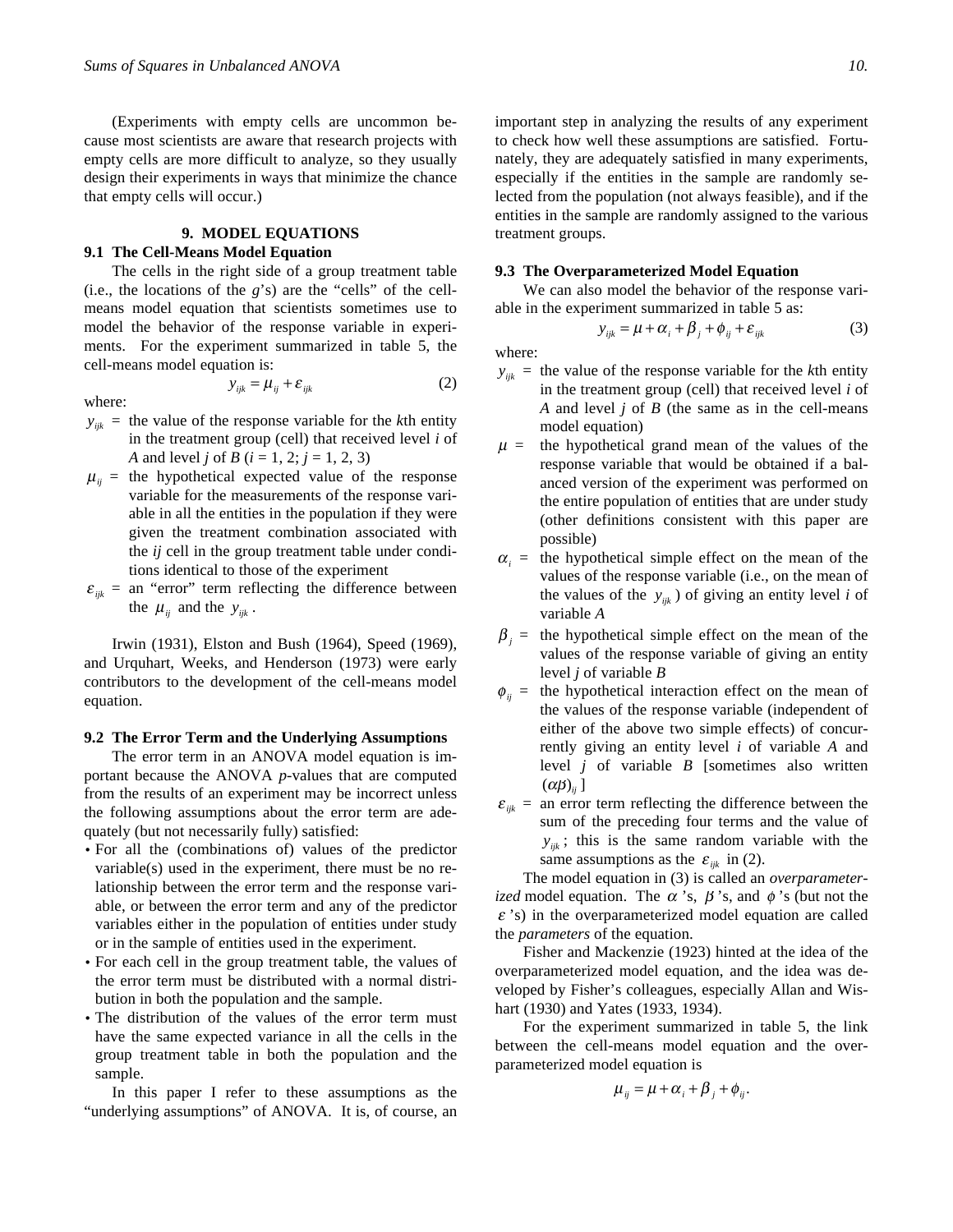#### **9.4 Using Model Equations to Make Predictions**

An obvious use of model equations is to make predictions of the value of the response variable in new entities that are similar to the entities that participated in the research project. To make these predictions we first obtain numerical estimates of the values of the parameters in the appropriate model equation.

For example, suppose we have performed the experiment summarized in table 5. We can analyze the results of the experiment to obtain numerical estimates for the  $\mu$ , the 2  $\alpha$  's, the 3  $\beta$  's and the 2  $\times$  3 = 6  $\phi$  's shown in (3). Then, given an entity for which we wish to make a prediction, we determine the values of the predictor variables for that entity, and then we substitute the estimated numerical values of the parameters that correspond to the values of the predictor variables into the right-hand side of the model equation, and then (ignoring the error term because we don't know its value) we add the substituted estimated numerical values of the parameters together to get the predicted value of the response variable for the entity.

We usually determine the estimates of the values of the parameters in a model equation by requiring that the predictions we obtain when we use the estimates to help us make predictions be *as accurate as possible.* This leads to the least-squares method under which we substitute the values of the response variable and the predictor variables from the results of a research project into certain differential equations. Then we (or a computer) solve the equations to obtain estimated values of the parameters such that the sum of the squared errors in the predictions is minimized if we use the model equation together with the estimated values of the parameters to make predictions for all the values of the response variable obtained in the research project.

# **9.5 The Estimates of the Values of the Parameters in an Overparameterized Model Equation Are Not Unique**

Overparameterized model equations are so named because there are more parameters in such an equation than there are non-empty cells in the group treatment table that describes the associated research project. For example, in the experiment summarized in table 5 and (3), there are 2  $\times$  3 = 6 cells in the group treatment table. But if we count all the parameters in (3), we can see that there are 1  $\mu$  + 2  $\alpha$  's + 3  $\beta$  's + (2  $\times$  3)  $\phi$  's = 12 parameters in the equation. Since there are more parameters than cells, it follows from linear algebra and calculus that it is impossible, without further information, to write a set of leastsquares differential equations (employing data from a research project that is consistent with the model equation) that we can then solve to obtain unique estimates of the values of the parameters.

(If an unsaturated model equation is used—see be-

low—then there are more parameters in the model equation than there are cells in the associated *collapsed* group treatment table.)

Although we cannot write least-squares equations and solve them for *unique* estimates of the values of the parameters in an overparameterized model equation, linear algebra and calculus still allow us to write least-squares equations and solve them for *non-unique* estimates of the values of the parameters. Of course, these non-unique estimates are not completely non-unique—that is, jointly free to assume *any* values—or the estimates would be meaningless. Instead, these non-unique estimates are always constrained to be estimates of the values of the parameters that minimize the sum of the squared errors in prediction of the value of the response variable across all the values that were obtained in the research project.

#### **9.6 Sigma Restrictions**

It is generally easier to obtain *the* solution to a set of equations that has a unique solution than to obtain *a* solution to a set of equations that has a non-unique solution. Therefore, without loss of relevant generality, we can facilitate solving for estimates of the values of the parameters in an overparameterized model equation by forcing a unique solution on the estimates. Scientists usually do this by pre-defining certain restrictions (constraints) on the estimates. These restrictions are specified in terms of equations that state reasonable relationships among the estimates. When the restriction equations are taken together with the original least-squares differential equations, the full set of equations has a unique solution that we can easily obtain through matrix algebra with a computer or hand calculator. This gives us unique estimates of the values of the parameters.

In view of the way they are written, the additional restrictions on the estimates of the values of the parameters are called *sigma restrictions* (or sometimes called *side conditions*). The following four equations show the sigma restrictions that scientists sometimes use for the overparameterized model equation shown in (3):

$$
\sum_{i} \alpha_{i} = 0
$$
\n
$$
\sum_{j} \beta_{j} = 0
$$
\n
$$
\sum_{i} \phi_{ij} = 0 \quad \forall j
$$
\n
$$
\sum_{j} \phi_{ij} = 0 \quad \forall i.
$$
\n(4)

Although the sigma restrictions give us "unique" estimates of the values of the parameters in the model equation, these estimates are unique only relative to the particular set of sigma restrictions that we have chosen. And, in general, if we choose another set of sigma restrictions (there are infinitely many choices), we will obtain another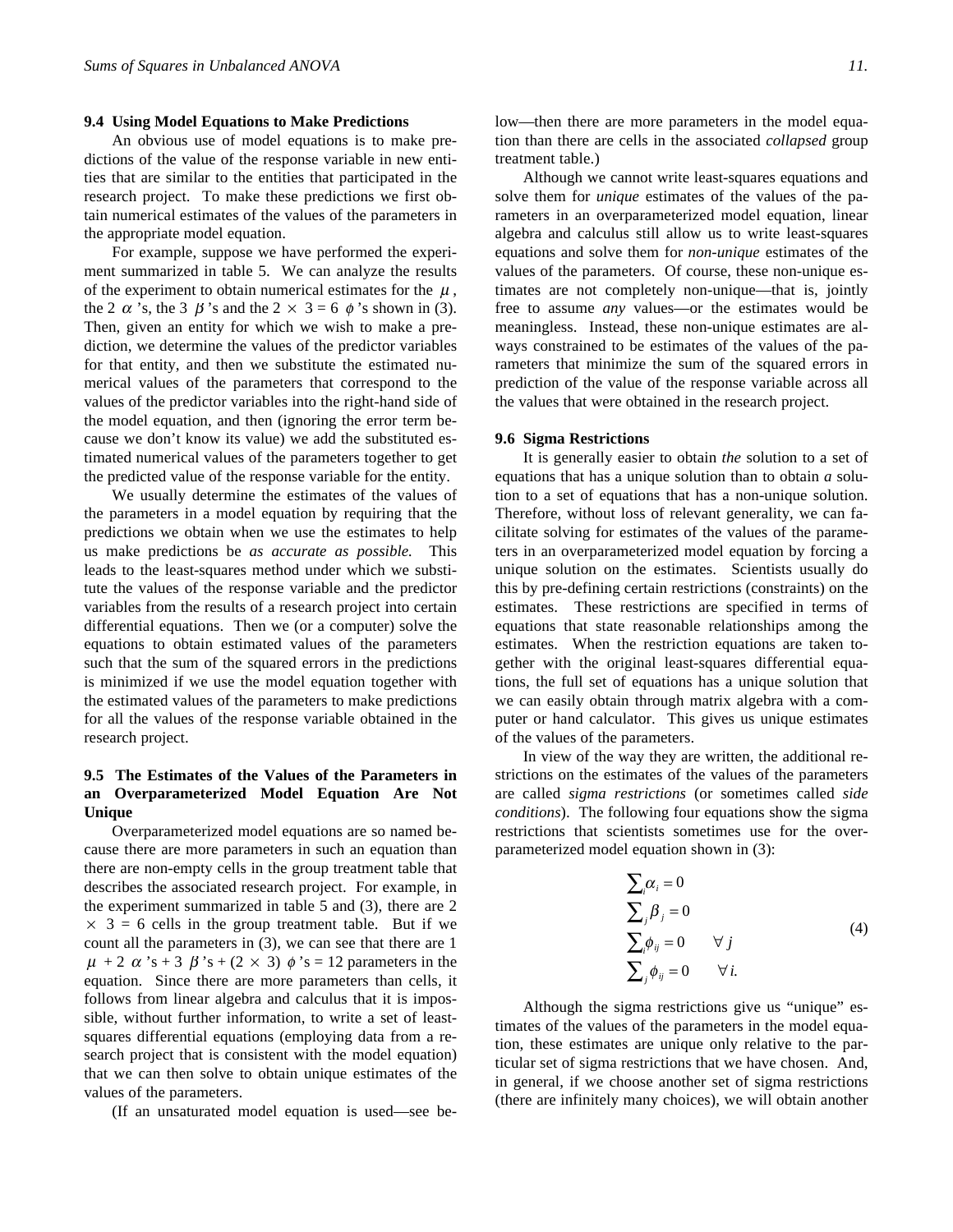"unique" set of estimates of the values of the parameters.

#### **9.7 The Use of Overparameterized Model Equations**

Because the estimates of the values of the parameters in an overparameterized model equation are not unique, scientists who are analyzing the data of an experiment usually do not, as a practical matter, bother to obtain estimates of the values of the parameters in the associated overparameterized model equation.

(Scientists may, however, be interested in having the computer supply the predicted value of the response variable for each cell in the group treatment table, and these predicted values, which are not always simple cell means, can be readily computed from the estimated values of the parameters. Perhaps surprisingly, but of course ultimately necessary for reasonableness, for a given model equation, the predicted values of the response variable are *independent* of the particular set of [linear] constraints [i.e., sigma restrictions] that we have chosen to facilitate solving for the estimates of the values of the parameters.)

Because overparameterized equations have "too many" parameters, and because the estimated values of the parameters are not unique, some scientists have completely abandoned overparameterized model equations. However, overparameterized model equations are useful in discussing experiments and ANOVA because:

- overparameterized model equations provide an easy-tograsp overview of the relationship between the response variable and the predictor variables in an experiment, including illustrating the roles that simple effects and interactions play in the relationship
- the parameters in overparameterized model equations can be used to describe what is being tested in statistical tests, and are especially helpful in providing understandable descriptions of tests of interactions
- the parameters in overparameterized model equations can help to characterize different possible forms of the relationship between the response and predictor variables, as an aid to power calculations
- overparameterized model equations can help to characterize the computation of sums of squares in ANOVA, as discussed in sections 12 - 17.

As suggested by the last item in the preceding list, some of the following discussion is in terms of overparameterized model equations with sigma restrictions. I use these equations because they facilitate understanding. However, the conclusions I draw are independent of the form of the model equation. That is, in order to draw the conclusions, we need not use sigma restrictions to force a unique solution for the estimates of the values of the parameters. (However, sigma restrictions are sometimes necessary for another purpose, which I discuss in a technical note at the end of section 13.2.) And we can draw the same conclusions in this paper using an overparameterized model equation without "forcing" sigma restrictions, or using a cell-means model equation.

# **10. RELATIONSHIPS AMONG PARAMETERS 10.1 Review of Relationships Between Variables**

In section 6 I noted that one use of the statistical tests in ANOVA is to help us analyze the results of an experiment to see whether there is significant evidence of a relationship between the response variable and the predictor variables in the entities in the population under study. For example, for the experiment summarized in table 5 and in (2) and (3), we can use ANOVA to help us determine whether there is evidence of a relationship between the response variable *y* and predictor variable *A*. That is, we can use ANOVA to test whether the expected value of *y* in entities *depends* on the value of *A*. In yet other words, using the formal definition of a relationship given in section 6.4, we can test whether

$$
H_0: E(y) = E(y|A). \tag{5}
$$

And if our test provides sufficient evidence that  $H_0$  is *not* satisfied, we can then conclude that there is a relationship between *y* and *A*. Let us call this use of a statistical test in ANOVA *testing for relationships between variables.*

#### **10.2 Relationships Among Parameters**

A second use of the statistical tests in ANOVA is to test whether subsets of the (population) *parameters in the model equation* bear particular numerical relationships to one another. For example, for the experiment summarized in table 5 and in (2) we may wish to use ANOVA to test the hypothesis that the following relationship exists among the parameters of (2):

$$
H'_0: \quad \sum_j \mu_{ij} / b \qquad \text{equal } \forall \ i \tag{6}
$$

where:

 $b =$  the number of different values of predictor variable *B* appearing in the experiment.

To understand  $H_0'$  it is helpful to arrange the population means for all the cells in the group treatment table in a two-dimensional array, with the values of predictor variable *A* indexing the rows and the values of predictor variable *B* indexing the columns, as in array 1.

(The *a* and *b* in the array are the number of different values appearing in the experiment of predictor variables *A* and *B* respectively.)

The rightmost column in the array contains the mean of the cell means for each row. That is

$$
\overline{\mu}_{i\bullet} = \sum_{j} \mu_{ij} / b.
$$

Thus in terms of array 1, the hypothesis  $H_0'$  states that if we compute the mean of the population cell means for each row in the array, then these row means will all be equal to one another.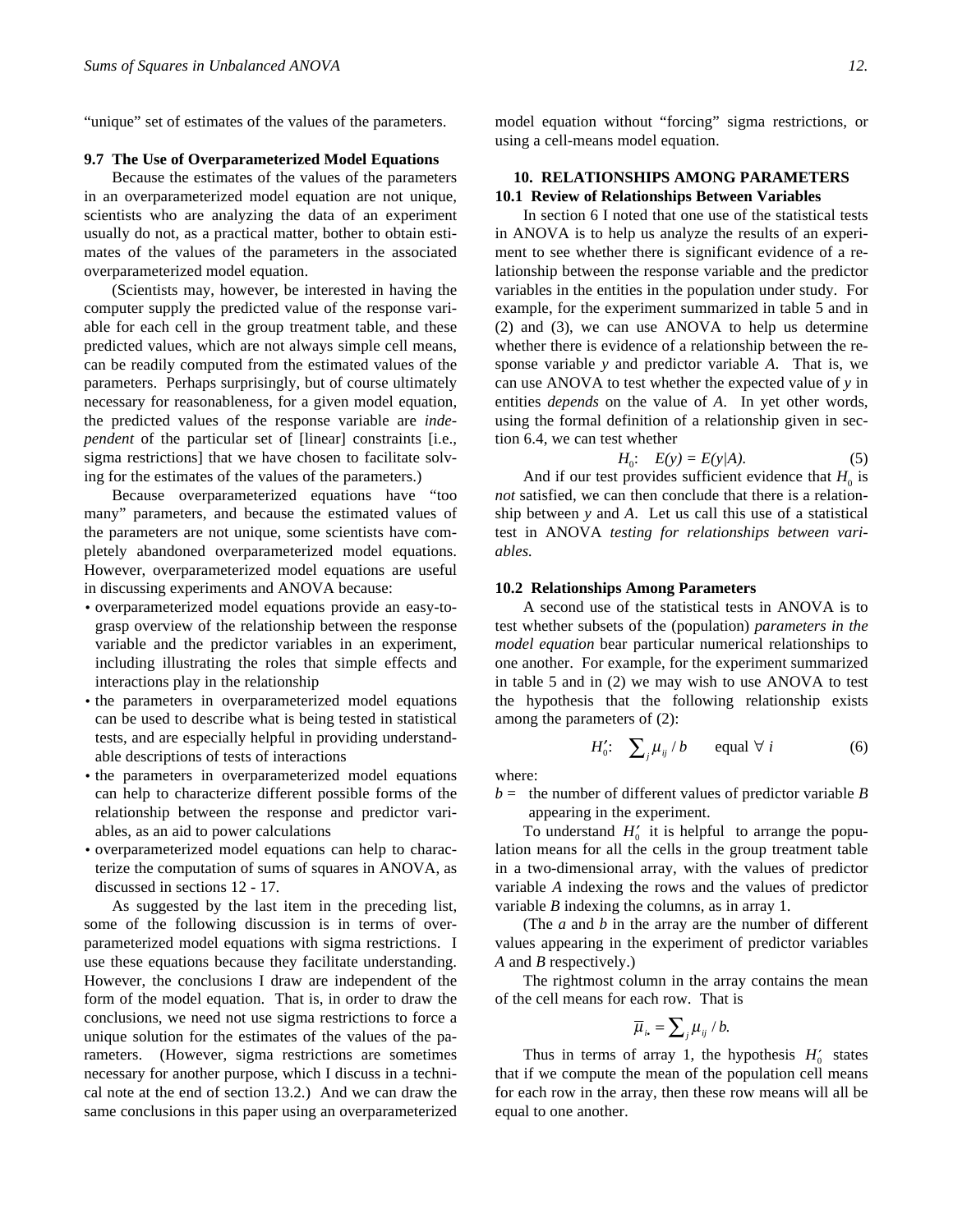ARRAY 1 Layout of the Population Cells Means For the Experiment Summarized in Table 5 To Facilitate Understanding  $H_0'$ 

|                  |                  |            | Level of $B$ | <b>Row</b><br>Mean            |                                  |  |
|------------------|------------------|------------|--------------|-------------------------------|----------------------------------|--|
|                  |                  |            |              | b                             | of Cell<br>Means                 |  |
| Level            | 1                | $\mu_{11}$ | .            | $\mu_{1b}$                    | $\overline{\mu}_\text{\tiny 1.}$ |  |
| of               | $\vdots$         |            |              | $\vdots$                      |                                  |  |
| $\boldsymbol{A}$ | $\boldsymbol{a}$ | $\mu_{a1}$ |              | $\mu_{\scriptscriptstyle ab}$ | $\bar{\mu}_{a}$                  |  |

Because  $H_0'$  is stated in terms of the parameters of the model equation, let us call the use of ANOVA exemplified in the test of  $H_0'$  testing for relationships among *parameters.*

# **10.3 Are Relationships Among Parameters the Same as Relationships Between Variables?**

An obvious question is whether  $H_0$  and  $H'_0$  are the same hypothesis. It turns out that although they are related, they are not the same because there are states of affairs in which  $H_0$  is rejected (i.e., there is a relationship between *y* and *A*—specifically a particular type of interaction relationship) but  $H_0'$  is satisfied. I describe such a state of affairs in the candy sales example in section 6 of appendix B. (On the other hand, whenever there is no relationship between *y* and *A*—i.e.,  $H_0$  is true— $H'_0$  is also always true.)

# **10.4 Why Scientists Test for Relationships Among Parameters**

There are two reasons why a scientist may wish to perform a test for a relationship among the parameters of a model equation:

- 1. the scientist may be interested in testing for the existence of a relationship among the parameters *in its own right*
- 2. the scientist may be using the test of the relationship among parameters as a test of whether there is a relationship between the response variable and one or more of the predictor variables in the research project. That is, the scientist may use a test of a relationship among parameters as a test of a relationship between variables.

Testing for relationships among parameters in their own right is a valid research interest, which I briefly discuss further in sections 14 and 15. However, although the

procedure of testing for relationships among parameters has been discussed often by statisticians, interest in this procedure among actual empirical scientists—e.g., medical scientists—is less common because the concept of a relationship among the parameters of a model equation is somewhat abstract, and is therefore (except in the simplest cases) difficult for some scientists to understand.

On the other hand, for the reasons discussed in section 6.8, most scientists usually *are* interested in testing for relationships between variables. In that situation, if a scientist uses a test of a hypothesis of a relationship among parameters (such as  $H_0'$ ) to test a hypothesis of a relationship between variables (such as  $H_0$ ), this approach, although valid, is less efficient because it leads to two difficulties:

The first difficulty is that if we use a test of a relationship among parameters to test for evidence of a relationship between variables, then in order to understand what is being tested, we must understand the concept of a relationship among the parameters of the model equation. However, as noted above, the concept of a relationship among the parameters of the model equation (whether cell-means or overparameterized) is somewhat difficult to understand, as any statistician who has tried to explain this concept to a client will perhaps agree.

Furthermore, if we use a test of a relationship among parameters to test for evidence of a relationship between variables, we must understand how the concept of a relationship among parameters relates to the concept of a relationship between variables, another somewhat difficult task.

On the other hand, if we simply concentrate on tests of relationships between variables, we (and our clients) need only understand the concept of a relationship between variables, which is relatively easy to understand, especially if we view the concept in terms of the value of the response variable *depending* on the values of the relevant predictor variable(s).

The second difficulty with using a test of a hypothesis of a relationship among parameters (e.g.,  $H_0'$ ) to test a hypothesis of a relationship between variables (e.g.,  $H_0$ ) is that this approach may confuse us into thinking that only a subset of the valid statistical tests are valid. And selecting statistical tests from this subset will lead us to use sub-optimal statistical tests, as I discuss in sections 14 through 18.

(In sections 6 and 10 I discussed two uses of the ANOVA statistical tests. Although ANOVA is often employed in these uses, there are other uses as well. Hoaglin, Mosteller, and Tukey [1991 ch. 2] discuss another classification of the uses of ANOVA.)

#### **11. SUMMARY AND PREVIEW**

In sections 1 through 10 of this paper I discussed two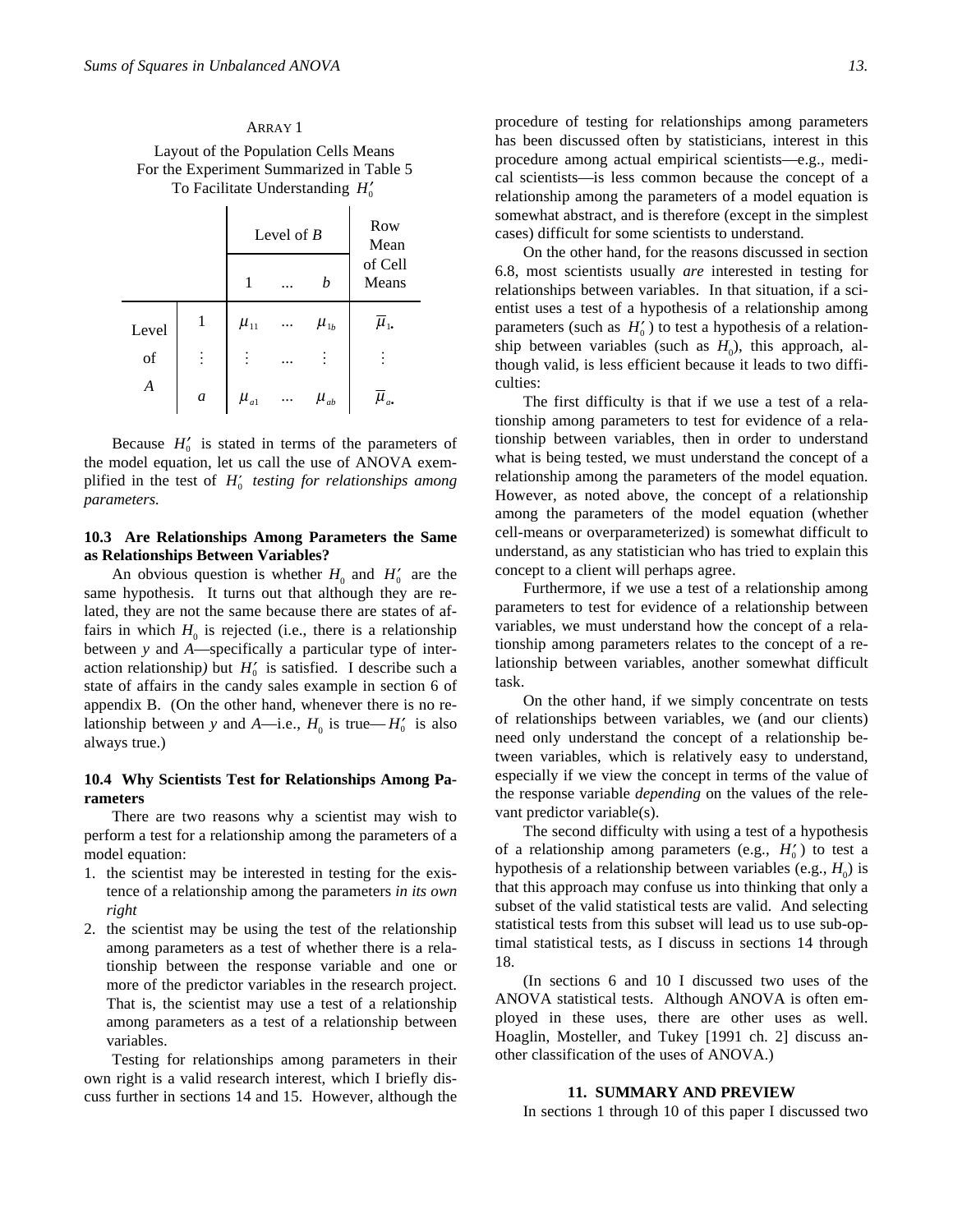uses of the ANOVA statistical tests, namely:

- to test for relationships between variables (section 6) and
- to test for relationships among the parameters of the model equation (section 10).

I noted that scientists are often interested in testing for relationships between variables. In sections 12 through 18 I will discuss two methods of computing ANOVA sums of squares and will evaluate the two methods of computing sums of squares for fulfilling the two uses of the ANOVA statistical tests.

#### **12. RESIDUAL SUMS OF SQUARES**

In sections 9.3 - 9.6 of this paper I noted that for any overparameterized model equation, and for the results of any research project that is consistent with the model equation and that has no empty cells in the group treatment table, we can (using the method of least squares and possibly using the sigma restrictions) "fit" the equation to the results of the research project and thereby obtain estimates of the values of the parameters in the equation.

For example, suppose we have performed the  $2 \times 3$ experiment summarized in table 5. In section 9.3 I noted that this experiment has the following overparameterized model equation:

$$
y_{ijk} = \mu + \alpha_i + \beta_j + \phi_{ij} + \varepsilon_{ijk}.
$$
 (3)

In section 9.4 I noted that we can use the method of least squares to fit (3) to the results of the experiment and thereby obtain estimates of the values of the  $\mu$ ,  $\alpha$ 's,  $\beta$ 's, and  $\phi$ 's in the equation for the population of entities we are studying.

I also noted that once we have obtained estimates of the values of the parameters, we can then substitute the appropriate estimates into the model equation to predict the value of the response variable for each entity in each cell in the group treatment table in the research project. (Of course, for any given cell in the group treatment table, the predicted value for all the entities in the cell is the same.)

Using the foregoing ideas, let us consider a definition of the concept of a residual sum of squares:

*Definition:* For any research project in which the response variable has numeric values, the *residual sum of squares* of a model equation in the research project is the sum across all the values of the response variable in the research project of the squared deviation of the value predicted by the model equation for an entity from the actual measured value of the response variable in the entity. That is, for any model equation in a research project, the residual sum of squares is

$$
SS_r = \sum (measured - predicted)^2.
$$

It is, of course, the residual sum of squares that the

least-squares procedure minimizes in order to determine the estimates of the values of the parameters. I use the concept of the residual sum of squares of a model equation shortly.

# **13. TWO METHODS OF COMPUTING ANOVA SUMS OF SQUARES**

A critical step in computing the *p*-values in an ANOVA is to compute different "sums of squares" from the results of the experiment. (Please distinguish ANOVA sums of squares from the closely related residual sums of squares discussed in the preceding section.) Various methods of computing ANOVA sums of squares are available, two of which I discuss in this section.

We can characterize both methods of computing ANOVA sums of squares in terms of the difference between the residual sums of squares of two model equations (Yates 1934:63, Scheffé 1959, Searle 1971). I shall call these equations the two *generating equations* for an ANOVA sum of squares.

# **13.1 The HTO Method of Computing Sums of Squares**

One method of computing ANOVA sums of squares is to have Higher-level Terms Omitted from the two generating model equations (HTO). For example, if we have performed the experiment summarized in table 5, then under the HTO method we can compute the ANOVA sum of squares for the *A* simple relationship (main effect) by first fitting (separately) the following two new model equations to the data:

$$
y_{ijk} = \mu + \beta_j + \varepsilon_{ijk} \tag{7}
$$

$$
y_{ijk} = \mu + \alpha_i + \beta_j + \varepsilon_{ijk} \tag{8}
$$

where in each equation (if the associated term is present):

$$
\sum_{i} \alpha_{i} = 0
$$

$$
\sum_{j} \beta_{j} = 0.
$$

Then under the HTO method, the sum of squares for the *A* simple relationship is the residual sum of squares for (7) minus the residual sum of squares for (8). [This difference will always be non-negative because (8) has an additional term, and thus will always provide at least as close a fit to the data as (7).] Thus (7) and (8) are the generating model equations for the HTO sum of squares for the *A* simple relationship for the experiment.

By examining (7) and (8) we can see that under the HTO method of computing sums of squares we are testing the effect on *y* of a change in the value of variable *A* by studying the *reduction* in the residual sum of squares if we include a term for variable *A* in the model equation, using a model equation *with no interaction term.* It is custom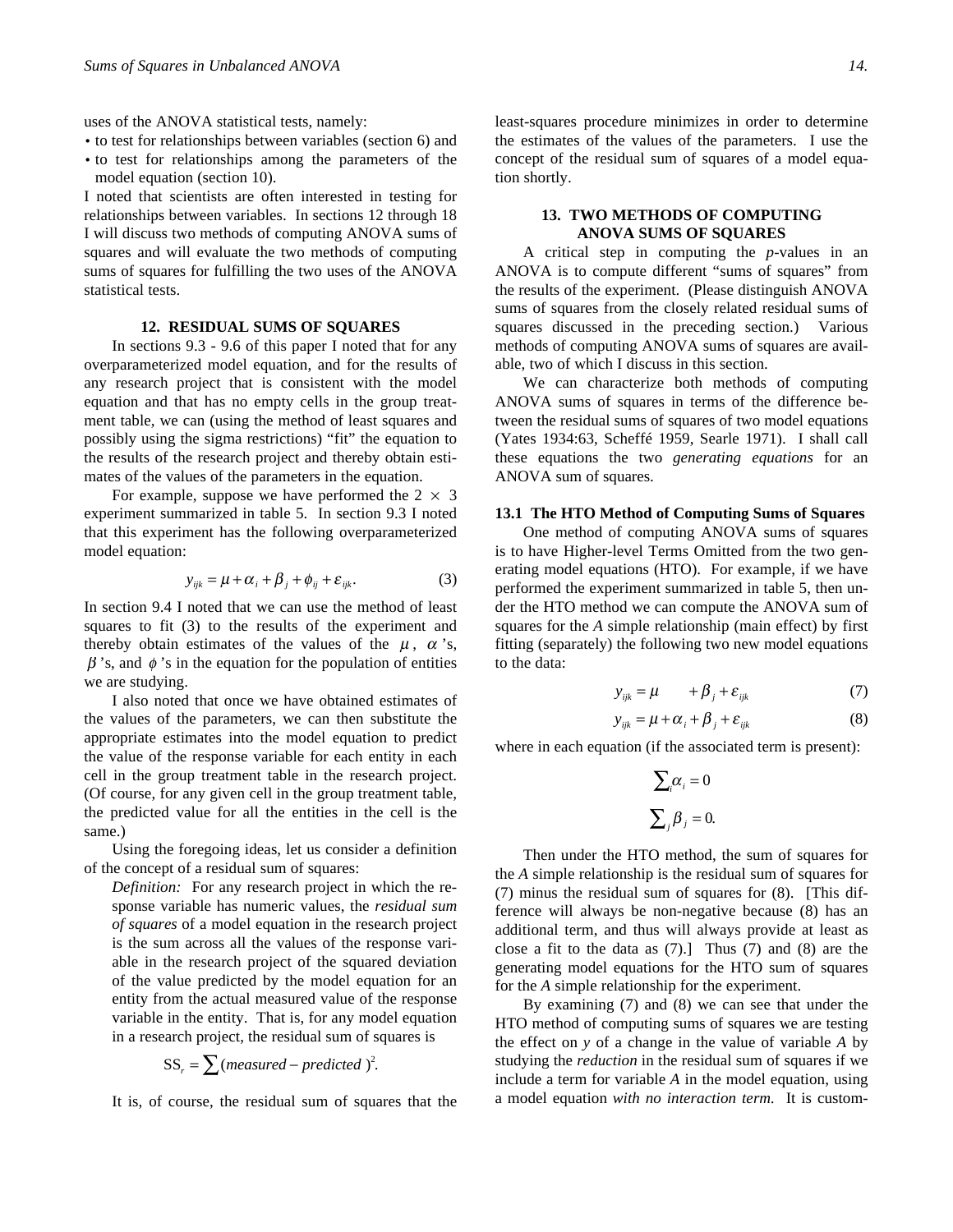ary to say that the interaction term is a *higher-level* term than the *A* term because the interaction term refers to two of the predictor variables (i.e., *A* and *B*) while the *A* term refers to only one. I use the name HTO to reflect the fact that (although terms at the same level are included) Higher-level Terms are Omitted from the two generating model equations.

Generating equations (7) and (8) are called *unsaturated* model equations because not all the possible terms in the standard overparameterized model equation for the experiment [i.e., equation (3)] are included in the equations. We can always use the least-squares procedure to obtain estimates of the values of the parameters in an unsaturated overparameterized model equation. If we wish, we can use sigma restrictions to facilitate the solution.

The procedure of computing an HTO sum of squares by computing the difference in the residual sums of squares of two generating model equations illustrates what is being computed when we compute the sum of squares. There are, of course, computationally or algebraically more efficient (but conceptually less transparent) procedures for performing the same computation as discussed briefly in the second part of appendix C. For detailed coverage of the methods, see the landmark discussions by Hocking (1985) and Searle (1987).

#### **13.2 The HTI Method of Computing Sums of Squares**

A second method of computing ANOVA sums of squares is to have Higher-level Terms Included in the two generating model equations (HTI). For example, if we have performed the experiment summarized in table 5, then under the HTI method we can compute the ANOVA sum of squares for the *A* simple relationship by first fitting (separately) the following two model equations to the data:

$$
y_{ijk} = \mu + \beta_j + \phi_{ij} + \varepsilon_{ijk}
$$
 (9)

$$
y_{ijk} = \mu + \alpha_i + \beta_j + \phi_{ij} + \varepsilon_{ijk}
$$
 (10)

where we use the sigma restrictions from (4).

Then under the HTI method, the sum of squares for the *A* simple relationship is the residual sum of squares for (9) minus the residual sum of squares for (10).

By examining (9) and (10) we can see that under the HTI method of computing sums of squares we are testing the effect on *y* of a change in the value of variable *A* by studying the reduction in the residual sum of squares if we include a term for variable *A* in the model equation, but this time we are using model equations *with* an interaction term. I use the name HTI to reflect the fact that (in addition to including terms at the same level) Higher-level Terms are Included in the two generating model equations.

[On a technical matter, in unsaturated generating

model equations, in addition to allowing us to obtain unique estimates of the value of the parameters, some of the sigma restrictions play a second role: they prevent the interaction terms in the model equation from wrongly accounting for variation in the values of the response variable that should be accounted for by lower-level terms or, as in (9), that should not be accounted for at all. This approach, which is entailed by the principle that each interaction term in a model equation should be independent of the effects of all of the other terms, solves a problem identified by Searle (1971, 1987:339-340) and Nelder (1977:50) concerning certain ANOVA sums of squares that would undesirably turn out to be zero.]

# **13.3 General Comments**

I have illustrated the HTO and HTI methods of computing ANOVA sums of squares in terms of an experiment with two predictor variables. The distinction between the two methods can be generalized to include experiments with *any* number of predictor variables by noting that we can view each method in terms of fitting two generating model equations to the data: one equation containing the term for the effect being tested, and the other equation lacking the term for the effect being tested. And the desired sum of squares is the difference between the residual sums of squares of the two generating equations. In computing the HTO sums of squares, Higher-level Terms are Omitted from the two generating equations although (with one obvious exception) all the terms at the same level as, and at lower levels (if any) than, the effect being tested are included. On the other hand, in computing the HTI sums of squares, all the Higher-level Terms are Included in the two generating equations along with all the terms at the same and lower levels (with the same one exception).

The HTO and HTI methods of computing ANOVA sums of squares generally yield numerically different values from each other in an unbalanced experiment. However, they always yield identical values in a balanced experiment. Furthermore, in a balanced experiment the two methods yield sums of squares that are identical to the sums of squares obtained through the standard ANOVA techniques for balanced experiments.

In a fully crossed unbalanced experiment with two or more predictor variables (and with no empty cells), it can be shown that the HTO and HTI sums of squares for the highest-level interaction are always identical. Similarly, in an unbalanced experiment with only a single predictor variable, it can be shown that the HTO and HTI sums of squares for the simple relationship are always identical.

Table 7 shows the names that twelve articles and eight statistical computer programs use for the HTO and HTI methods of computing ANOVA sums of squares in experiments with two predictor variables.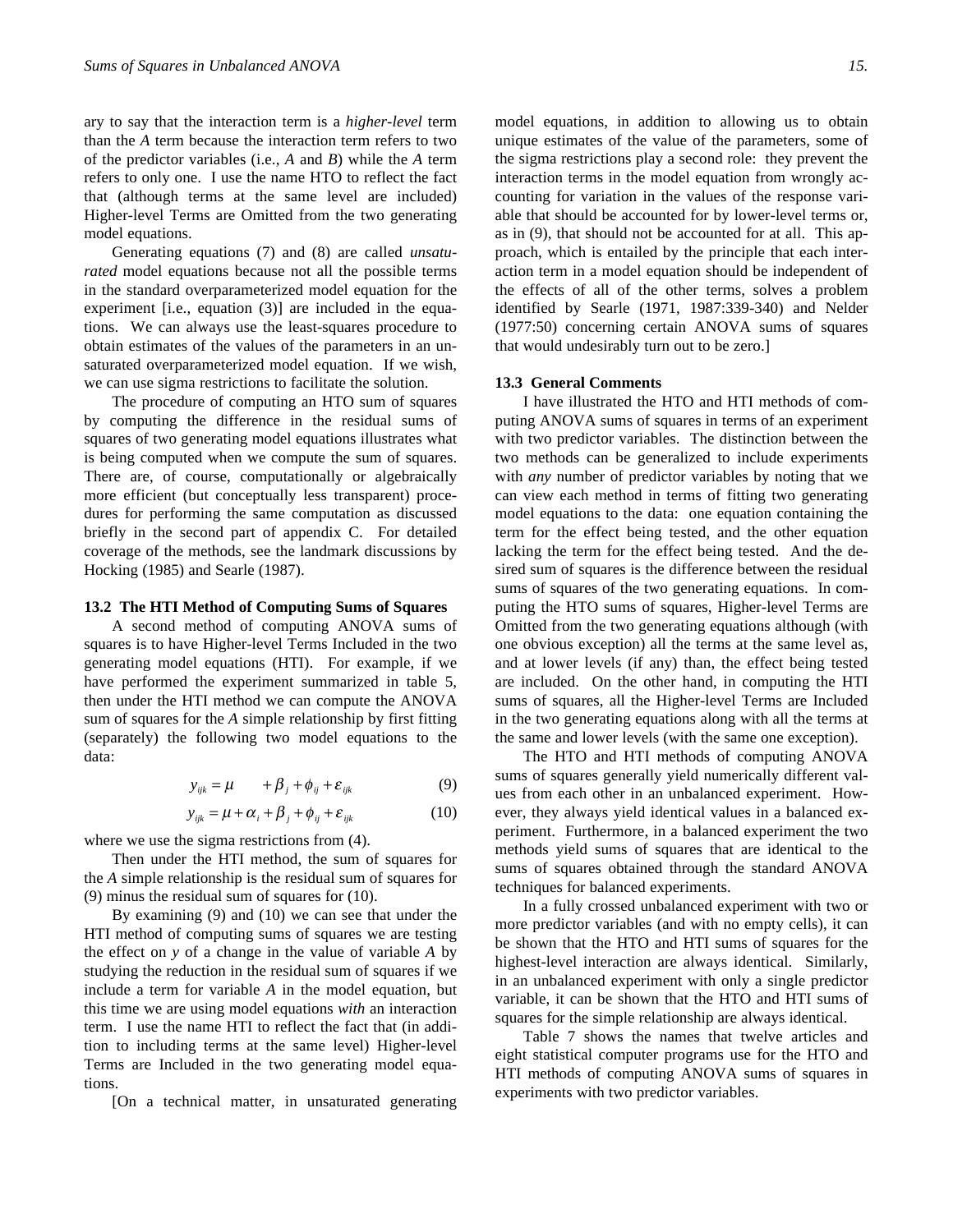| v<br>×                 |
|------------------------|
| ۰,<br>٠<br>$\sim$<br>œ |

| TADLE /                                                   |  |
|-----------------------------------------------------------|--|
| Names Used by Twelve Articles and Eight Computer Programs |  |
| for Two Methods of Computing Sums of Squares              |  |
| in Two-Way Unbalanced ANOVA                               |  |
|                                                           |  |

TABLE 7

# Reference HTO HTI Netering the set of  $\overline{m}$  **ARTICLES** Yates (1934) fitting constants weighted squares of means Overall and Spiegel (1969) method 2 method 1 Burdick et al (1974) method 2 method 1 Kutner (1974) hypotheses F and G hypotheses A and B Hocking and Speed (1975) hypotheses  $H_{\lambda**}$  and  $H_{\text{B**}}$ hypotheses  $H_{\alpha}$  and  $H_{\alpha}$ Speed and Hocking (1976) hypotheses 5 and 6 hypotheses 1 and 2 Herr and Gaebelein (1978) EAD (method 3) STP (method 1) Speed, Hocking, and Hackney (1978) hypotheses 3 and 7 hypotheses 1 and 5 Burdick (1979) hypothesis 3 hypothesis 1 Elliott and Woodward (1986) hypotheses 3 and 6 hypotheses 1 and 2 Milligan et al (1987) hypothesis H3 and H7 hypothesis H1 and H5 Singh and Singh (1989) hypotheses  $H_5$  and  $H_6$ hypotheses  $H_1$  and  $H_2$  **COMPUTER PROGRAMS** SAS GLM (SAS Institute 1990:109) Type II Type II SPSS ANOVA (SPSS 1990:64) method = experimental method = unique SPSS MANOVA (SPSS 1990:377) - unique method BMDP 4V (Dixon 1990a:1155) weights = sizes weights = equal BMDP 2V (Dixon 1990b:489) - contract the default method SYSTAT MGLH (Wilkinson 1990:140) - default method MINITAB GLM (Minitab 1989:8-27) - default method Data Desk Linear Models (Velleman n.d.:39) Fartial (Type 3)

Table 7 covers only two-way experiments. For threeway and higher experiments, the SPSS ANOVA EX-PERIMENTAL sums of squares are identical to HTO sums of squares. However, for three-way and higher experiments, although some SAS type II sums of squares and some BMDP4V WEIGHTS = SIZES sums of squares are identical to HTO sums of squares, others are not. (Nor are the SAS type II sums of squares and the corresponding BMDP4V WEIGHTS = SIZES sums of squares always identical to each other.) Davidson and Toporek (1979:21) compare sums of squares from the three statistical packages for two- and three-way experiments. In their comparison the SPSS-D (for "default") sums of squares are identical to what are now called SPSS ANOVA EX-PERIMENTAL sums of squares and URWAS is the old name for the computer program that is now called BMDP4V.

If you need to compute an HTO (or certain other types of) sum of squares, but if the available statistical package cannot do the computation directly, then (with most packages) you can do the computation indirectly by using the following steps for each sum of squares you wish to compute:

• Specify to the linear regression program in the package the first of the two generating model equations for the sum of squares and then use the regression program to compute the residual sum of squares for that model equation. (Use full-rank dummy-variable specification—which has the same effect as imposing sigma restrictions—in this and the next step in order to bypass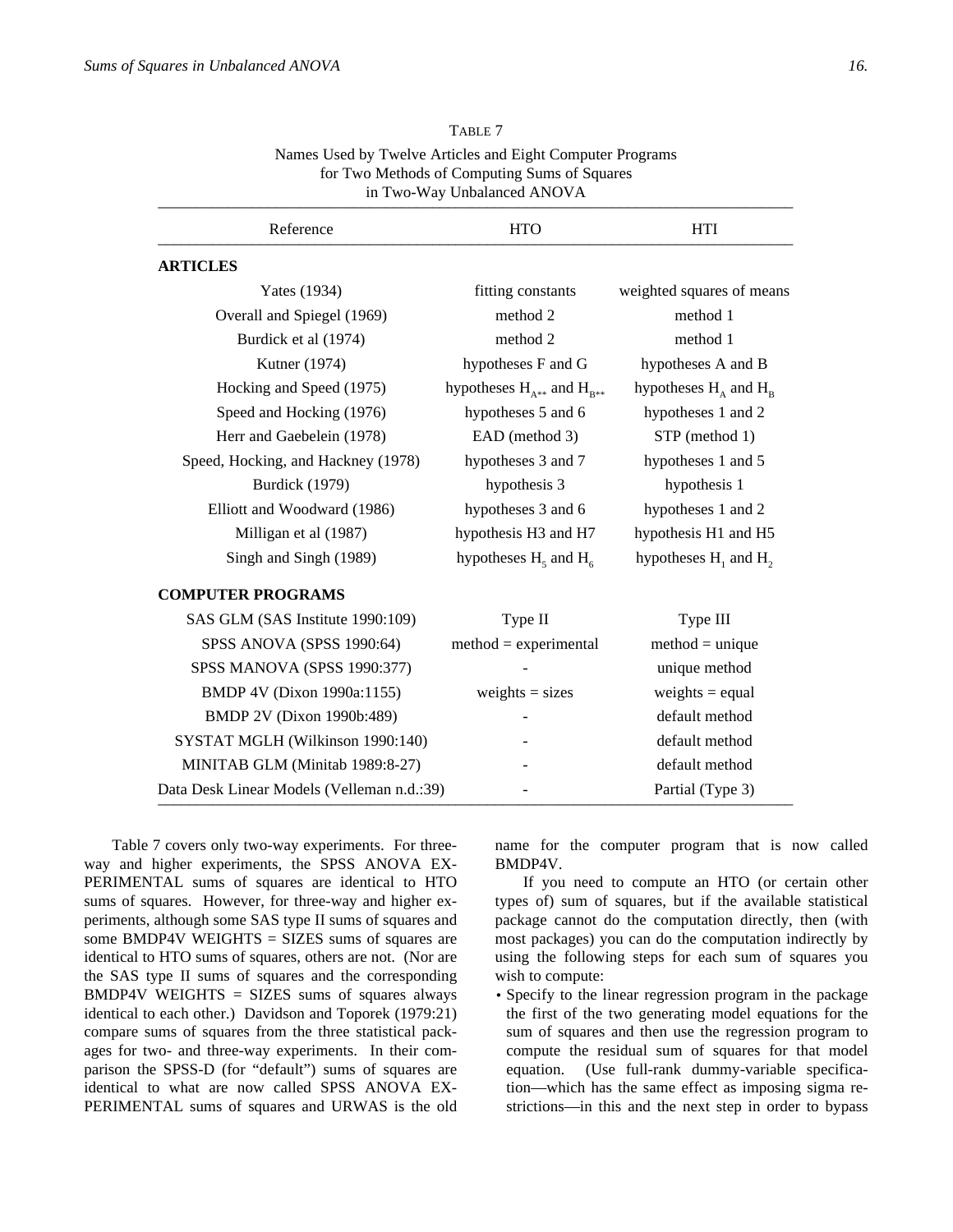the problem discussed in the last paragraph of section 13.2.)

- Specify to the regression program the second of the two generating equations and then use the program to compute the residual sum of squares for *that* equation.
- Subtract the smaller residual sum of squares from the larger to yield the associated ANOVA sum of squares.

Alternatively, you can obtain the same result using the matrix arithmetic procedure given in the second part of appendix C.

# **14. THE HTO METHOD IS GENERALLY INAPPROPRIATE WHEN TESTING FOR RELATIONSHIPS AMONG PARAMETERS**

I have now discussed:

- using ANOVA to test for relationships between variables and using ANOVA to test for relationships among the parameters of the model equation (sections 6 and 10 respectively)
- the HTO and HTI methods of computing ANOVA sums of squares (section 13).

In this and the next three sections I address the questions of which of the HTO and HTI methods is better for testing for relationships between variables, and which is better for testing for relationships among parameters. I begin by considering the HTO method and testing for relationships among parameters.

Several authors have correctly noted that the HTO method of computing sums of squares is generally not appropriate if we wish to test for relationships among parameters (Carlson and Timm 1974, Kutner 1974, Speed, Hocking, and Hackney 1978, Hocking, Speed, and Coleman 1980, Searle 1987). These authors have shown that, in general, under the testing for relationships among parameters approach, the HTO method does not test meaningful, useful, or interesting hypotheses.

For example, consider the two-way ANOVA for the experiment summarized in table 5. Searle (1987:115) notes that the HTO sum of squares for the *A* simple relationship (main effect) in this experiment enables us to test whether the following relationship exists among the parameters of (2), the associated cell-means model equation:

$$
\sum_{j} n_{ij} \mu_{ij} = \sum_{j} \sum_{i} \frac{n_{ij} n_{ij}}{n_{ij}} \mu_{ij} \qquad \forall i \qquad (11)
$$

where:

 $n_{ii}$  = number of entities in the *ij* cell in the group treatment table and

$$
n_{\bullet j} = \sum_i n_{ij}.
$$

Searle also notes (1987:333) that the same HTO sum of squares for the *A* simple relationship enables us to test

whether the following relationship exists among the parameters of (3), the associated overparameterized model equation:

$$
\sum_{j} n_{ij} (\alpha_i + \phi_{ij}) = \sum_{j} \sum_{i} \frac{n_{ij} n_{ij}}{n_{ij}} (\alpha_i + \phi_{ij}) \qquad \forall i. \quad (12)
$$

The important question is whether either of these tests of relationships among the parameters in an unbalanced experiment is of any use. And, as the authors cited above have noted, scientists are virtually never *specifically* interested in testing whether the (equivalent but somewhat arcane) relationships shown in (11) and (12) exist among the parameters of the model equation. This example illustrates why the HTO method of computing sums of squares is generally inappropriate if our goal is to test for relationships among parameters.

# **15. BUT THE HTI METHOD** *IS* **APPROPRIATE WHEN TESTING FOR RELATIONSHIPS AMONG PARAMETERS**

On the other hand, Searle (1987:335) notes that the HTI test for the *A* simple relationship (main effect) tests whether the following relationship (discussed earlier in section 10.2) exists among parameters of the cell-means model equation:

$$
H'_0: \quad \sum_j \mu_{ij} / b \qquad \text{equal } \forall \ i. \tag{6}
$$

Similarly, Searle (1987:335) notes that the same HTI test for the *A* simple relationship tests whether the following relationship exists among the parameters of the overparameterized model equation:

$$
\alpha_i + \sum_j \phi_{ij} / b \qquad \text{equal } \forall i. \tag{13}
$$

If the sigma restrictions are imposed, the relationship in (13) reduces to:

$$
\alpha_i = 0 \qquad \forall \quad i. \tag{14}
$$

The relationships shown in (6), (13), and (14) are relatively easy to understand and are relationships among parameters that scientists are sometimes interested in testing.

Because statisticians have endorsed the HTI method of computing ANOVA sums of squares (because the associated statistical tests test hypotheses of interest for relationships among parameters), and because many scientists are not familiar with the facts discussed below, many scientists choose the HTI method of computing sums of squares in unbalanced ANOVA *even when they are not interested in testing for relationships among parameters, but are instead actually interested in testing for relationships between variables.* Unfortunately, as I shall discuss below, this choice is sub-optimal.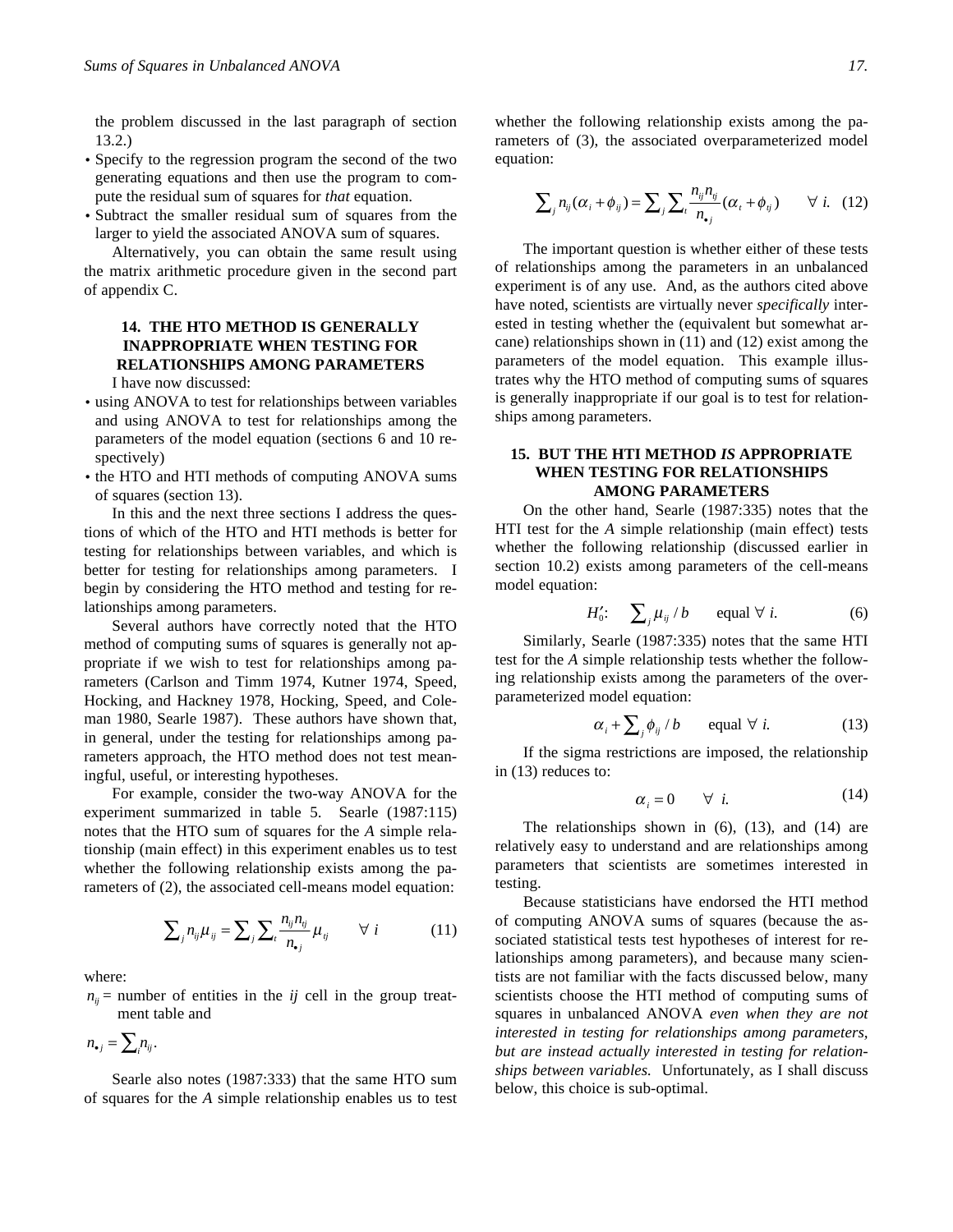# **16. BOTH THE HTO AND HTI METHODS ARE APPROPRIATE WHEN TESTING FOR RELATIONSHIPS BETWEEN THE RESPONSE VARIABLE AND THE PREDICTOR VARIABLES**

In the preceding two sections I reviewed the wellknown conclusions that the HTO sums of squares are generally not appropriate if our goal is to test for relationships among parameters while the HTI sums of squares are generally appropriate for that goal. That review was included to help readers contrast its conclusions with the main argument of this paper. Let me now return to the main argument and evaluate the HTO and HTI methods of computing sums of squares if our goal is to test for relationships between the response variable and the predictor variables in the population of entities under study in an experiment.

I begin with a definition of a valid statistical test for a relationship between variables:

*Definition:* In situations in which the associated underlying assumptions are satisfied, an *F*-ratio-based statistical test for a relationship between variables is a *valid* test if:

- in the absence of the indicated relationship the *F*ratio yielded by the test can be shown to have a central *F*-distribution with known degrees of freedom and
- in the presence of the indicated relationship the expected value of the numerator of the *F*-ratio can be shown to be greater than the expected value of the denominator.

The definition implies that if an ANOVA statistical test for a relationship between variables is valid (and if the underlying assumptions of ANOVA are adequately satisfied), we can then be confident that the *p*-values that are yielded by the test are correct estimates of the probabilities that they purport to estimate. Obviously, it is important that ANOVA statistical tests for relationships between variables be valid.

Let us now consider a theorem that shows that the HTO sums of squares provide valid statistical tests for relationships between variables in certain general situations:

*Theorem 1* (proved in appendix A): Consider an *n*way fully crossed research project (where  $n > 1$ ) with no empty cells in the group treatment table. Suppose that the underlying assumptions of ANOVA are satisfied. Select any *q* of the predictor variables where 1  $\leq q < n$ . Suppose that there are no  $(q + 1)$ -way or higher-way population interactions involving all of the *q* selected predictor variables (it being only necessary to consider variables measured in the research project). Then the HTO statistical test that is associated with the *q* predictor variables is a valid test if we

wish to test for evidence of a *q*-way population relationship between the *q* selected predictor variables with respect to their joint relationship to the response variable. (That is, if  $q > 1$ , the test is a valid test for the presence of the *q*-way interaction, and if  $q = 1$ , the test is a valid test for the presence of the simple relationship.) Similarly, the *n*-way HTO test is a valid test if we wish to test for evidence of an *n*-way population interaction between all of the predictor variables with respect to their joint relationship to the response variable.

Put simply, theorem 1 implies that the HTO sums of squares are (with one qualification, and if the underlying assumptions are adequately satisfied) valid for use in statistical tests if our purpose is to test the results of a research project for evidence of a population relationship between the response variable and the predictor variables.

Theorem 1 can also be proven for statistical tests that are based on the HTI sums of squares.

Thus both the HTO and HTI sums of squares are appropriate for testing for population relationships between the response variable and the predictor variables in an experiment, at least in the absence of associated higher-level interactions.

I discuss why higher-level interactions usually do not create problems when scientists are testing for relationships between variables in appendix B.

# **17. THE HTO METHOD IS GENERALLY MORE POWERFUL THAN THE HTI METHOD WHEN TESTING FOR RELATIONSHIPS BETWEEN VARIABLES**

*Definition:* If

- we apply an ANOVA statistical test of a relationship between variables to the results of a research project and
- the underlying assumptions of ANOVA are adequately satisfied and
- (most importantly) the *p*-value that is yielded by the test is less than or equal to the critical *p*-value that we have chosen for the test (i.e., usually .05 or .01), then we say that the statistical test *provides reasonable evidence* that the relationship exists.

Using the concept of *providing reasonable evidence that a relationship exists*, let us now define the power of a statistical test.

*Definition:* For a given form of a relationship between variables, the *power* of a statistical test of the relationship is the fraction of the times that the test is performed (each time with a fresh random sample from the population of interest) that the test will provide reasonable evidence that the relationship exists, given that the relationship has the specified form.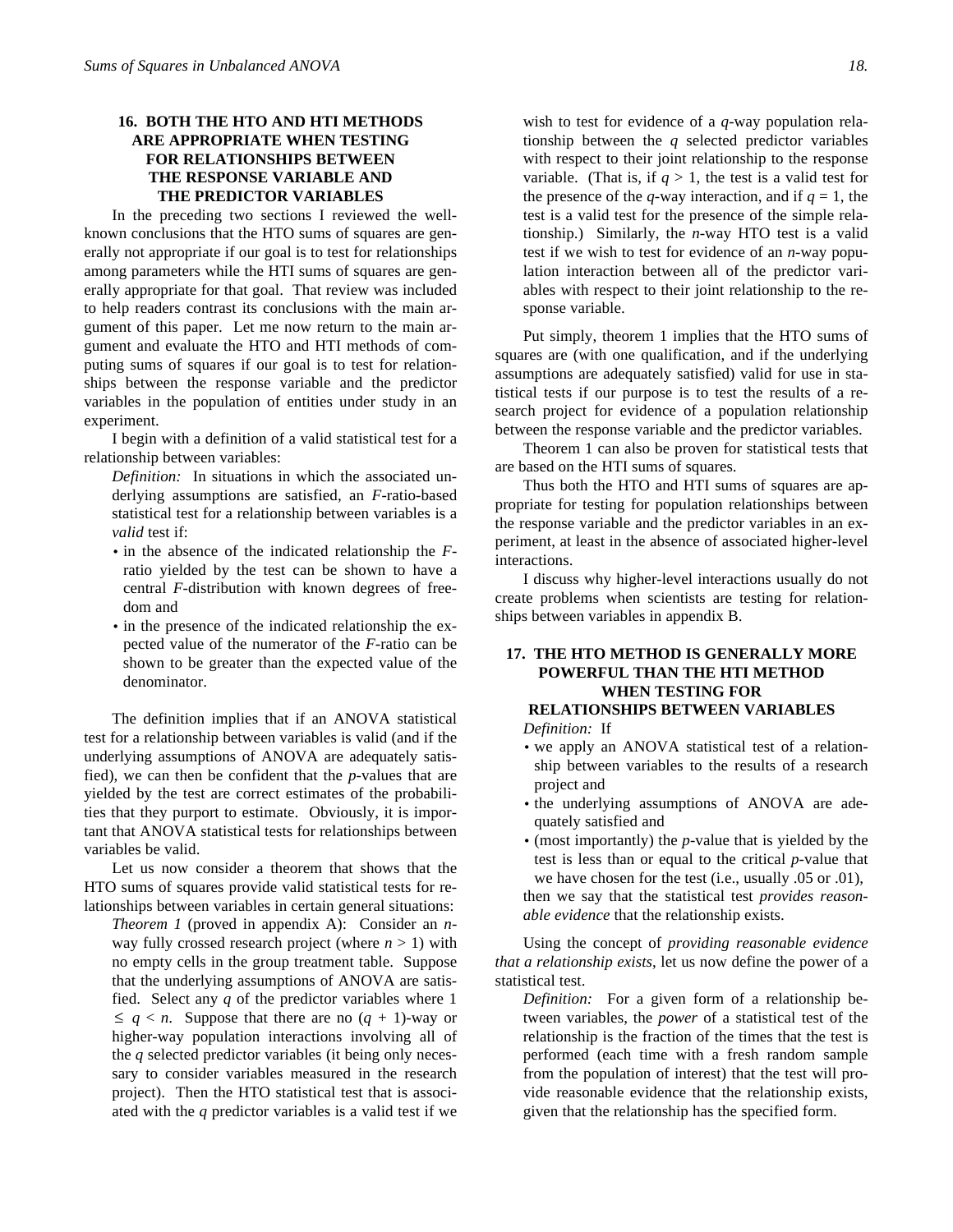Within the limits of time and cost constraints, scientists generally prefer to use statistical tests that (when operating in the vicinity of the expected form of the relationship) have the highest possible power because such tests are more likely to discover the sought-after relationship, if it exists. Thus having noted that both the HTO and HTI sums of squares are appropriate for testing for relationships between the response variable and the predictor variables, an important question is: Of the HTO and HTI methods of computing sums of squares, which method yields more powerful statistical tests for detecting relationships between variables?

*Theorem 2* (proved in appendix C): Consider an *n*way fully crossed research project (where  $n > 1$ ) with no empty cells in the group treatment table. Suppose that the underlying assumptions of ANOVA are satisfied. Select any *q* of the predictor variables where 1  $\leq q < n$ . Suppose that there are no  $(q + 1)$ -way or higher-way population interactions among the predictor variables in the research project with respect to their joint relationship to the response variable. Then if a *q*-way population interaction (or, if  $q = 1$ , a simple relationship) exists between the selected predictor variables with respect to their joint (its) relationship to the response variable, the statistical test (using within-cell error) for the *q*-way interaction (or, if  $q =$ 1, for the simple relationship) based on the HTO sum of squares is at least as powerful for detecting the interaction (simple relationship) as the statistical test (also using within-cell error) based on the HTI sum of squares.

Theorem 2 implies that an HTO statistical test is, under certain general conditions, at least as powerful for detecting relationships between variables as the associated HTI statistical test. However, because the two tests have exactly the same power only when special conditions obtain, usually in unbalanced experiments the HTO test is *more* powerful than the HTI test. Of course, the size of the difference in power between the two tests depends on the pattern of imbalance in the experiment. (Littell and Lynch [1983] examine the simplest case.) Furthermore, often the difference in power will be small. However, given the possible high social cost of a failure to discover a useful existing relationship between variables, the difference in power is large enough to be a consideration when deciding which method of computing sums of squares to use when testing for relationships between variables.

You can easily empirically see the validity of theorem 2 by analyzing several sets of unbalanced experimental data with an unbalanced ANOVA computer program that can compute both types of sums of squares. (Of course, for each experiment there must be no empty cells in the

group treatment table, the data must contain evidence of a relationship, and the experiment must have two or more predictor variables.) Except for the highest-level interaction (for which the HTO and HTI sums of squares are identical), whenever an effect is significant, the HTO sum of squares for the statistical test will usually (but not always) be larger than the corresponding HTI sum of squares, and thus the *p*-value for the HTO sum of squares will usually be smaller than the *p*-value for the HTI sum of squares, which indirectly implies that statistical tests based on the HTO method of computing sums of squares are generally more powerful.

Theorem 2 implies that statistical tests based on the HTO method of computing sums of squares are preferred to statistical tests based on the HTI method in ANOVA of unbalanced experiments with no empty cells when there are no higher-level interactions if (as is often the case) our goal is to test for relationships between the response variable and the predictor variables. That is the main point of this paper.

I discuss an extension to the HTO approach for threeway and higher experiments in appendix D and I discuss other approaches to ANOVA statistical tests in appendix E.

## **18. SUMMARY**

Entities, properties of entities, and relationships between properties of entities are fundamental concepts of human thought. In science, properties are roughly synonymous with variables. Relationships between variables are of central concern to scientists.

Two uses of the ANOVA statistical tests are:

- to test for population relationships between the response variable and the predictor variables in an experiment
- to test for population relationships among the parameters of the model equation in an experiment.

Two popular approaches for computing ANOVA sums of squares are the HTO approach or the HTI approach.

If we wish to test for relationships between the response variable and the predictor variables in an experiment, both the HTO and HTI approaches are appropriate (valid).

Main point: If we wish to use ANOVA to test for evidence of relationships between variables in an experiment with no empty cells, statistical tests based on the HTO approach are preferred to statistical tests based on the HTI approach because the former tests are generally slightly more powerful.

# **APPENDIX A: PROOF OF THEOREM 1**

The following proof is a generalization of the first part of a theorem proved in the two-way case by Burdick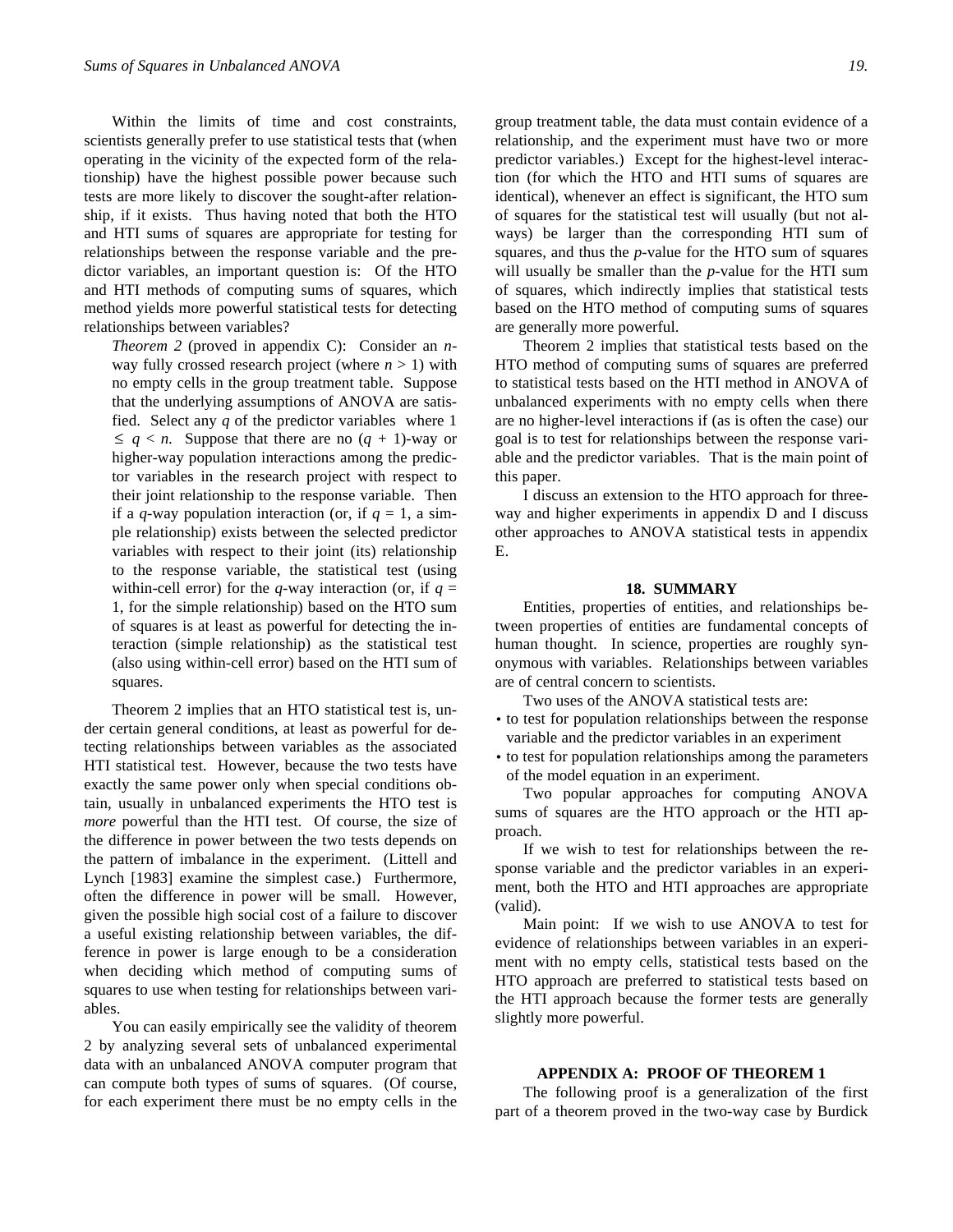and Herr (1980:239):

As exemplified by Searle (1987), for any given HTO ANOVA statistical test, the hypothesis being tested can be shown in terms of one or more expressions that contain only terms in parameters of the overparameterized model equation. Furthermore, for a given HTO test, these expressions contain only terms in the parameters associated with (*a*) the effect being tested and (*b*) the associated higher-level interactions. For example, see  $(12)$ .

(\*) For any *q*-way effect in an overparameterized model equation (i.e., an effect for a particular interaction or an effect for a particular simple relationship), if:

- there are no associated higher-level interactions in the population between the predictor variable(s) associated with the effect and other predictor variables in the research project with respect to their joint relationship to the response variable and
- there is no associated *q*-way relationship in the population between the predictor variable(s) associated with the effect with respect to their (its) joint relationship to the response variable

then the parameters in the overparameterized model equation that are associated with the effect will be all identical. (This can be derived from the definition of interactive and simple relationships between variables and from the definition of an overparameterized model equation.)

If the parameters associated with a higher-level interaction in an expression of a hypothesis being tested are all identical, we can remove any terms that are associated with that interaction from the expression of the hypothesis in order to obtain a more succinct statement of the hypothesis. (This can be seen by examining the expressions of the hypothesis being tested such as (12) and noting that if the  $\phi$ <sub>*ii*</sub>'s are all replaced by a constant *k*, then the corresponding statement of the hypothesis with the *k*'s omitted can be derived from the statement with the *k*'s included through some minor algebra.)

If we remove all the higher-level interaction terms from the expressions of a hypothesis, examination of the resulting expressions reveals that the test is a test (using a weighting to reflect the relative accuracy of the estimated values of the parameters) of whether all the parameters associated with the effect in question are identical. (This can be seen in (12) by noting that if the  $\phi$ 's are all removed, and if the  $\alpha$ 's in the *i* expressions are all set identical to some value  $k$ , then the expressions in  $(12)$  all become tautologically true.)

But from (\*) if there is no associated higher-level interaction and no *q*-way relationship, the parameters associated with the effect *will* all be identical.

Thus if there is no associated population higher-level interaction and no population *q*-way relationship, the expression of the hypothesis associated with the HTO sum of squares will be satisfied, and thus (if the underlying assumptions of ANOVA are satisfied) the numerator mean square and the denominator mean square in the *F*-ratio will have the same expected value. Thus if there is no associated population higher-level interaction and no population *q*-way relationship, (and if the underlying assumptions of ANOVA are satisfied), the HTO *F*-ratio will have a central *F*-distribution. And thus the HTO statistical test satisfies the first part of the definition of a valid ANOVA statistical test.

On the other hand, if there *is* a visible (within the context of the experiment) population relationship between the predictor variable(s) associated with the effect of interest with respect to their joint (its) relationship to the response variable (but there is no associated higherlevel interaction), then the parameters associated with the effect will *not* be all identical and thus, because the term associated with those non-identical parameters is omitted, the model equation with the omitted term [e.g., (7)] will have an inflated residual sum of squares. Thus the effect mean square based on the difference of the residual sums of squares of the two model equations [e.g., (7) and (8)] will have an expected value that is greater than the error mean square. Thus the expected value of the numerator of the HTO *F*-ratio will be greater than the expected value of the denominator. And thus the HTO statistical test satisfies the second part of the definition of a valid ANOVA statistical test.

And thus the theorem is proved.

## **APPENDIX B: HIGHER-LEVEL INTERACTIONS**

In this appendix I discuss why the qualification about higher-level interactions given at the end of section 16 usually does not create problems when scientists are testing for relationships between variables.

#### **B.1 A Reasonable Approach to ANOVA**

Scientists who are testing for relationships between variables usually use ANOVA to help them answer the following two questions:

- As  $x_1$  changes in an entity, can we also expect  $y$  to change in the entity? That is, is there a relationship between  $x_1$  and  $y$ ?
- Given that there is a relationship between  $x_1$  and  $y$  in entities, does the profile of the relationship depend on the level of  $x_2, x_3, \ldots$  in the entities? That is, is the relationship an interactive relationship?

A reasonable approach to answering these questions is (after performing an appropriate experiment) to examine the components (rows) in the ANOVA table *beginning with the highest-level interaction and working down to the simple relationships* (main effects). As we work down, if we find a significant component, we can tentatively conclude that there is a relationship between (*a*) the response variable and (*b*) the *set* of one or more predictor variables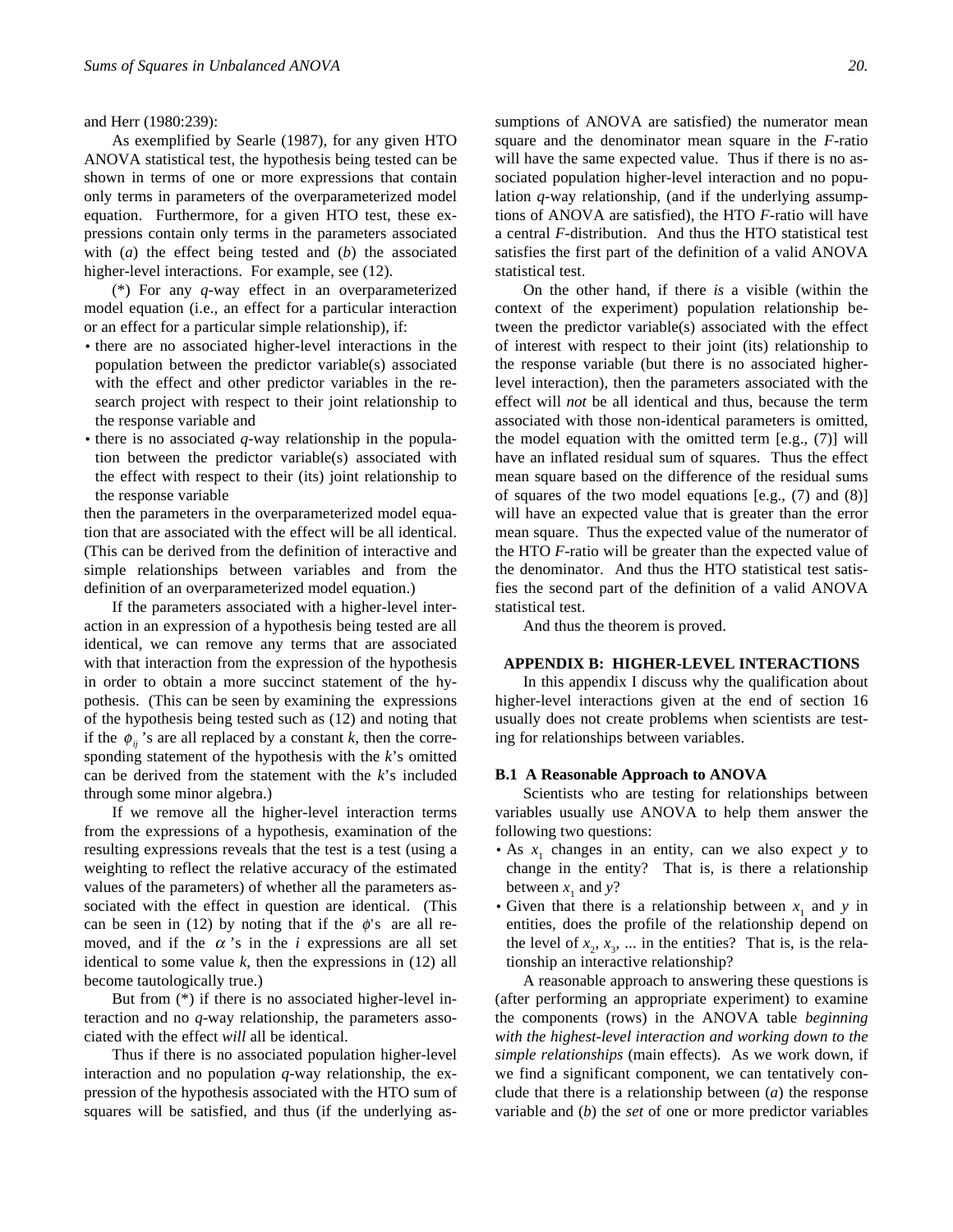that are associated with the component. (Of course, if *p* predictor variables are associated with a significant component, where  $p > 1$ , we can tentatively conclude that there is a *p*-way interaction between the *p* predictor variables with respect to their joint relationship to the response variable.)

Let us use the term *associated lower-level components* to refer to components in an ANOVA table that are associated only with predictor variables that are all involved in a particular higher-level interaction. For example, consider a four-way ANOVA in which the predictor variables are *A*, *B*, *C*, and *D*, and consider the  $A \times B \times C$ interaction. Then the associated lower-level components for this interaction are all the components in the ANOVA table that contain one or two of variables *A*, *B*, and *C*. There are six such components, namely *A*, *B*, and *C*, and *A*  $\times$  *B*, *A*  $\times$  *C*, and *B*  $\times$  *C*.

After finding a significant component in an ANOVA table, we can continue (in the order mentioned above) checking components in the table. However, as suggested by Appelbaum and Cramer (1974:340), Aitkin (1978:200), and Cox (1984:16) if we are seeking evidence of relationships between variables, once we have found a significant interaction component we are usually not interested in any of the associated lower-level components. We are usually not interested in these components because the higherlevel interaction will have already told us that there is a relationship between the response variable and the associated predictor variables, and the relationship is interactive at the indicated level. And if we are seeking evidence of relationships between variables, checking the associated lower-level components will usually give us no further useful information (beyond giving us more evidence that the relationship exists)*.*

Some writers disagree with the preceding sentence. Sections B.2 - B.5 address arguments that have been made in favor of checking associated lower-level components for statistical significance in the presence of a significant higher-level interaction.

# **B.2 Lower-Level Relationships Cannot Be Present in the Presence of a Higher-Level Associated Interaction**

One argument in favor of checking the associated lower-level components is that such checking enables us to see whether simple relationships or lower-level interactions exist between the response variable and the associated predictor variables. However, if there is an interaction between two or more predictor variables with respect to their joint relationship to the response variable, then (for reasons given below) a simple relationship between the response variable and any of the predictor variables involved in the interaction *cannot exist.* Similarly, if there is an interaction between *p* predictor variables with respect to their joint relationship to the response variable

where  $p > 2$ , then a lower-level interaction between two or more of the predictor variables involved in the interaction also *cannot exist.* Thus if there is a significant interaction, checking the associated lower-level components of the interaction does not allow us to see whether simple relationships or lower-level interactions exist between the response variable and the associated predictor variables because (for reasons given below) such simple relationships and interactions cannot exist.

The conclusion of the preceding paragraph is derived from the definition of a simple relationship between variables and from the definition of an interaction, which are both given in section 6.10. To help understand the conclusion, let us revisit the definitions. A critical feature of the definitions is that each definition contains a clause that limits each predictor variable to being involved in only one type of relationship (or no relationship) with the response variable at a time. That is, a particular predictor variable can only be involved in a simple relationship or in a particular single interaction at a time, and another relationship between that predictor variable and the response variable *cannot exist*.

The fact that a given predictor variable can only bear a single type of relationship to the response variable at a time is, of course, not an empirical fact, but instead simply results from a definition. Thus we could easily choose some other definition for a simple relationship or an interaction. In particular, we could choose a definition that allows simple relationships and interactions to exist even in the presence of associated higher-level interactions.

However, the requirement of the definitions that a predictor variable can only bear one type of relationship to the response variable at a time is helpful in formulating an easily-grasped concept of a relationship between variables because the requirement simplifies the concept of a relationship without limiting its generality.

In particular, it is important to recognize that the definitions given in section 6.10 of simple and interactive relationships between variables do not prevent us from having *terms* for both an interaction effect and an associated lower-level effect in a model equation at the same time, if we wish. But even when we include terms of various levels in a model equation, it is still perhaps simplest to view the relationship in terms of the highest-level interaction—as a single high-level interaction between all of the associated predictor variables with respect to their joint relationship to the response variable, rather than as a combination of two or more different relationships. From this point of view, once we decide that there is an interaction, there is no need to examine associated lower-level components to see if there is any evidence that the associated lower-level relationships exist because (by definition) they cannot.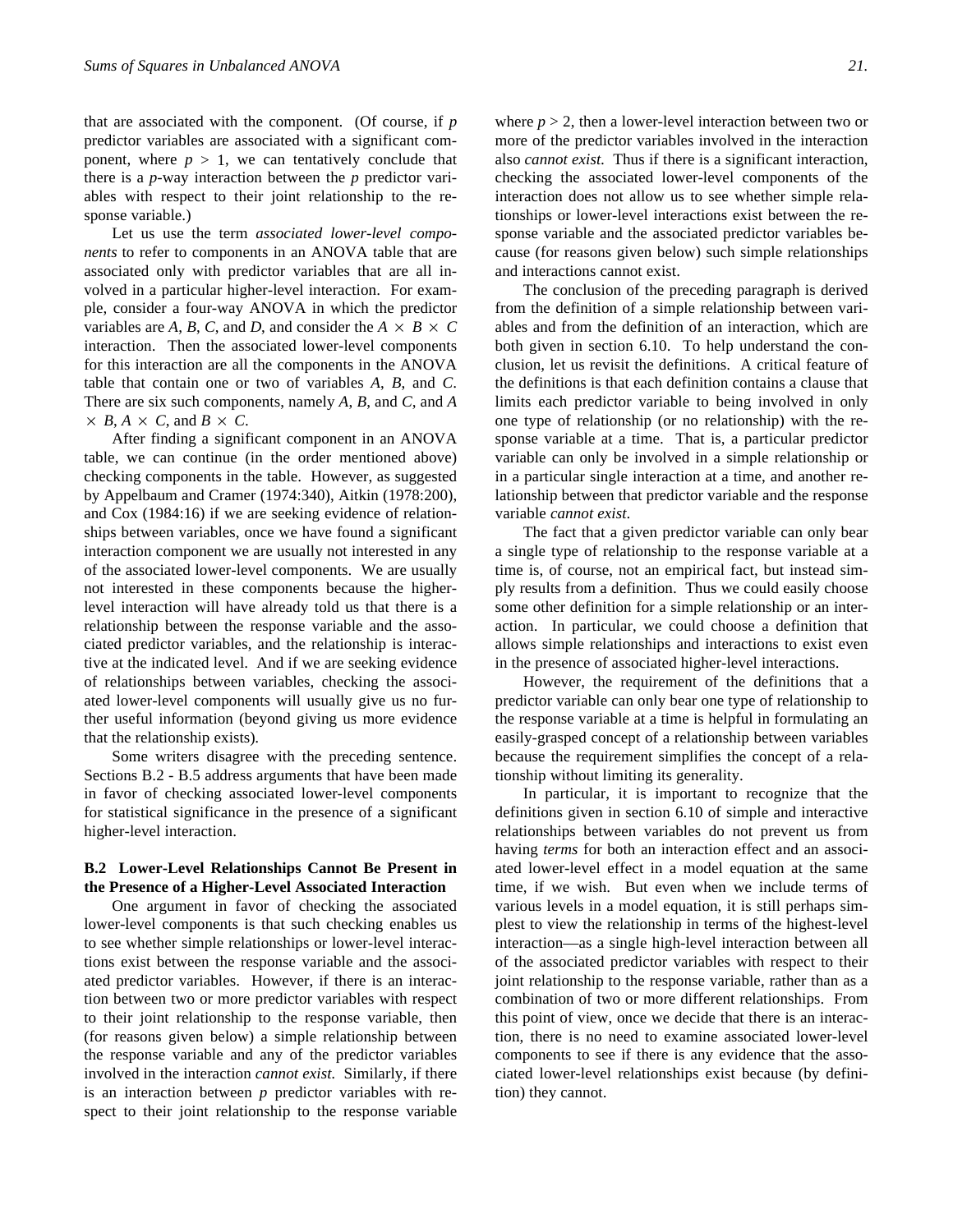# **B.3 The Final Form of the Model Equation: Practical Considerations**

If we are using an overparameterized model equation, another argument in favor of testing the associated lowerlevel components for significance in the presence of a significant higher-level interaction is that such tests tell us which terms to include in the final form of the model equation. However, knowledge of whether we need to include a simple-effect (or lower-level interaction) term in a model equation is often of little practical use because often in performing ANOVA we are not interested in knowing which terms are required in the final form of the model equation, and we are only interested in knowing which relationships, if any, exist between the response variable and the predictor variables.

We are usually not interested in the final form of the model equation because the model equations used in ANOVA are usually of little use beyond providing a way of understanding what is being tested in a statistical test, and for enabling analysis of the power of statistical tests, and for providing an easily-understood way of describing the computation of sums of squares. That is, ANOVA model equations are not often used in substantive areas to describe relationships between variables or to make predictions. ANOVA model equations are not often used in substantive areas because the discrete-valued terms that such equations contain are cumbersome, and the same descriptions and predictions can be made more easily and with better understanding from the (appropriately collapsed, if necessary) table of predicted means of the values of the response variable for the different cells in the group treatment table, or (perhaps better) from a graph based on the (appropriately collapsed) table of means. (For unsaturated model equations, we may have to obtain estimates of the values of the parameters to enable us to use the model equation to compute the associated collapsed predicted means, but once these means are computed, the parameter estimates and the model equation are of little further use.) Of course, model equations that are *not* ANOVA model equations are often used in substantive areas, especially in the hard sciences, to describe relationships between variables. Such model equations usually contain continuous terms rather than discrete-valued terms.

# **B.4 The Final Form of the Model Equation: Theoretical Considerations**

Another argument in favor of checking the associated lower-level components for significance in the presence of a significant higher-level interaction is that such checks tell us which terms to include in the final form of the model equation, and this knowledge may be useful to scientific theoreticians in understanding the underlying processes in the entities under study.

However, model equations derived in standard ANOVA are not often viewed as reflecting (in any illuminating way) the underlying processes in the entities because the equations are designed to be capable of handling *any* set of means of the values of the response variable for the various cells in the group treatment table—that is, the equations are completely general—and (apart from showing which type of relationship has been found, and if interaction is found, that a model equation with only simple effect terms will not work) such completely general model equations usually cannot provide much insight into the underlying processes in the entities. (On the other hand, the appropriately collapsed cell means can provide useful insight because they can assist the theoretician to test the fit of a specific function to the data to describe the relationship between the response variable and the relevant predictor variables.)

#### **B.5 A Graphical Argument**

The lack of usefulness of performing a statistical test of a simple relationship or interaction when there is evidence that the predictor variable(s) associated with the effect or interaction are all involved in a significant higherlevel interaction can also be seen in terms of graphs. Performing a statistical test of a lower-level relationship when the predictor variable(s) associated with the relationship is (are all) involved in a significant higher-level interaction is equivalent to looking at a collapsed graph of the predicted cell means of the values of the response variable—collapsed over all the predictor variables except the variables associated with the lower-level relationship. But we should generally never collapse over predictor variables involved in a significant interaction because the resulting graph will be concealing information about the true nature of the relationship between the response variable and the predictor variables. And predictions of the value of the response variable for new individual entities (in the same population under the same conditions) made on the basis of this graph (or on the basis of the associated collapsed cell means) will be less accurate than predictions made on the basis of the graph (or cell means) of the full interaction.

## **B.6 Exceptions**

Despite the points made above, there are rare situations in which it *is* necessary to perform a lower-level statistical test even though an associated predictor variable is also clearly involved in a higher-level interaction. Tukey (1977) gives an example of such a situation, which I have enhanced slightly for realism:

Suppose we work in the marketing department of a candy manufacturer, and suppose a particular brand of candy we sell is available in two flavors, and suppose, for budgetary reasons, it is necessary to discontinue selling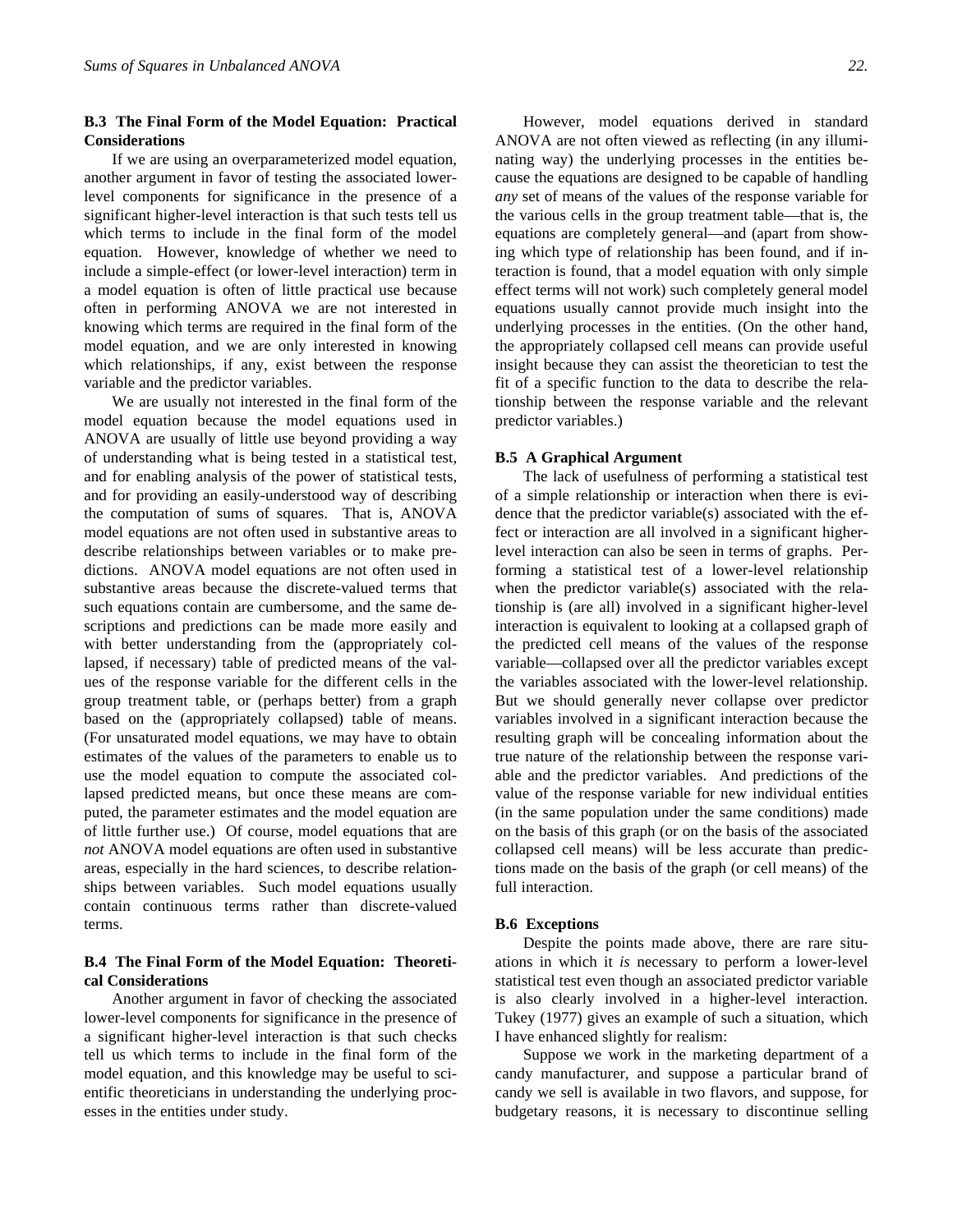one of the flavors and, for obvious reasons, we have decided to discontinue selling the flavor that has the lesser sales. To evaluate the relative sales of the two flavors, consider an observational study in which the entities are a random sample of people in the geographic area where the candy is sold, the response variable is the volume of sales of each flavor of the candy to each person, and the predictor variable is the flavor of the candy. Suppose we have performed this (repeated measurements) study, and suppose we also happen to know the sex of each person who participated in the study, and suppose our application of ANOVA to the data reveals that there is an interaction between flavor and sex with respect to their joint relationship to sales. That is, the difference in sales between the two flavors is different for females from the difference in sales between the two flavors for males.

Despite the fact that we have found an interaction, we still need to know whether one flavor sells significantly better overall than the other, so that we can confidently discontinue selling the lesser-selling flavor. Thus despite the interaction, we still need to perform a statistical test of the simple relationship between flavor and sales to determine if we have good evidence as to which flavor sells better than the other.

[Note that in performing the statistical test of the simple relationship between flavor and sales, we should use the HTO sum of squares because the HTI sum of squares is effectively comparing the collapsed-over-sex *mean of the two cell means* for the first flavor with the collapsed-over-sex mean of the two cell means for the second flavor and, of course, this comparison will fail to detect a difference if the two means of the cell means are identical. However, if the two population sales means (across sex) of the cell means are identical, and if there are more females than males in the population (or more males than females), this does *not* imply that the two flavors have identical sales in the population. Instead, if the population ratio of females to males differs substantially from 1:1, it is possible to build a situation (specifically, a particular type of interaction between flavor and sex) in which there is a substantial difference in overall sales between the two flavors, but the two collapsed-over-sex means of the population cell means are identical. In that situation (and in situations approaching that situation) the HTI test can be expected to fail to detect the difference in overall sales between the two flavors. On the other hand, if the sample is random, it is not possible to build a situation in which the HTO test can be expected to fail to detect an existing difference in overall sales between the two flavors (although, naturally, the power of the HTO test varies with the form of the relationship and the pattern of imbalance).]

The candy sales example shows a practical situation in which we will still be interested in performing a statis-

tical test for a simple relationship (main effect) even though the predictor variable involved in the simple relationship is also involved in a significant interaction. However, it is important to note that the example is unusual because (unlike most other research projects) in the example we are not interested in optimizing the value of the response variable in individual entities, but instead we are interested in optimizing (i.e., maximizing) the *sum* of the values of the response variable across all the entities in the population. (That is, we are interested in maximizing sales across people.) If it were not for the unusual summing feature of this research project, it would generally not make sense to perform the test for the simple relationship in the presence of the higher-level interaction.

That is, if we wish to maximize the sales of the candy to *individuals*, and if there is an interaction between flavor and sex, and if we are only able to offer one flavor to each sex, then we should offer to sell to each individual the flavor that sells best to that individual's sex, with (in view of the interaction) it being possible that one flavor will sell better to one sex, and the other flavor will sell better to the other. Or, in more general terms, if we wish to predict (or possibly control) the values of the response variable in new entities that are similar to those used in the research project (as opposed to wishing to predict or control the *sum* of the values of the response variable *across* such entities), we should view the relationship between the response variable and the predictor variables in its full complexity because only from that point of view can we make the best predictions (or possibly exercise the best control).

Elston and Bush (1964:686) and Frane and Jennrich (1977) give examples that are similar to Tukey's in that they reflect situations in which the scientist is interested in optimizing the *sum* of the values of the response variable across all the entities in the research project as opposed to optimizing the value of the response variable in individual entities.

Thus despite the preceding unusual example, it is still reasonable to conclude from the earlier arguments that enlightened scientists will *usually* not be interested in examining lower-level relationships between the response variable and the predictor variables once they have concluded that an associated higher-level interaction exists.

#### **B.7 Valid Means of Rebuttal**

Note that the arguments in sections B.2 to B.5 are not incontrovertible because it is logically impossible to prove that no (further) reasonable use exists for a lower-level test in the presence of a significant associated higher-level interaction. Thus to disprove the arguments given in those sections one need only describe a frequently applicable *reasonable* use for an associated lower-level test in the presence of a significant higher-level interaction.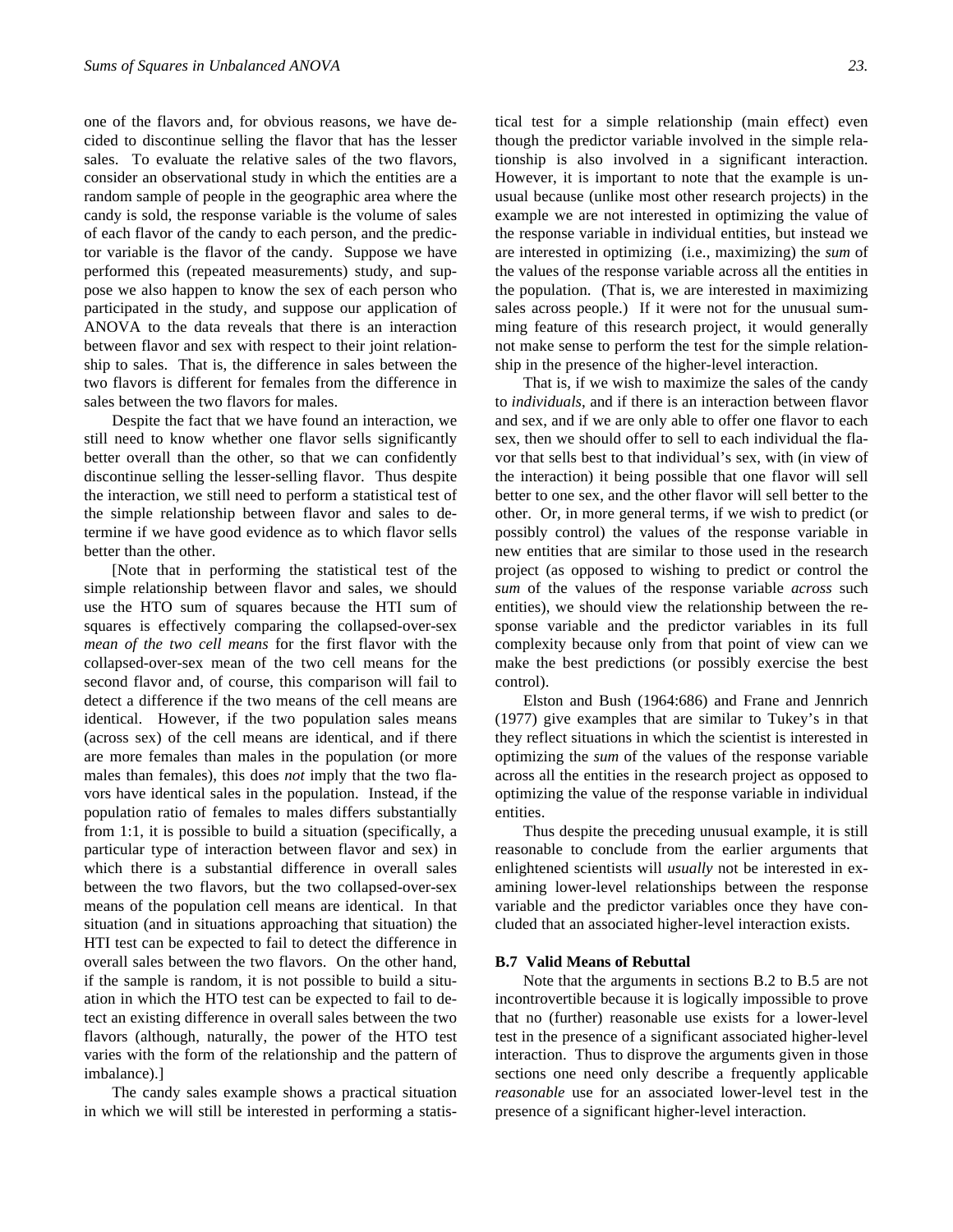Here the important word is "reasonable". If we view statistics as a tool of scientific research, any acceptable argument about a reasonable use of lower-level tests in the presence of an associated higher-level interaction must be couchable in terms of an example of a "reasonable" scientific research project. Thus examples with toy data or examples that are designed to teach statistics, but that scientists in a substantive area would not consider reasonable, are themselves not reasonable. And for an argument to be convincing, it must present a situation in which an enlightened scientist (not just a statistician) who is studying relationships between variables would have a clear interest in knowing whether a lower-level test is significant in the presence of a believably significant associated higher-level interaction. This paper claims that such situations, although they do occur, are rare.

Nelder (1977) and Aitkin (1978) and their discussants give further thoughts on the usefulness of performing a statistical test for a simple relationship or lower-level interaction in the presence of a higher-level interaction involving the same predictor variables.

#### **B.8 Breakdown Analyses**

I have discussed reasons why if we are seeking evidence of relationships between variables, we are usually not interested in testing associated lower-level ANOVA components in the presence of a believably significant higher-level interaction. However, the procedure of testing associated lower-level components should be clearly distinguished from the procedure of performing a "breakdown analysis" of an interaction. A breakdown analysis consists of analyzing one or more *subsets of the full data.* In the simplest case each subset contains data from only one of the levels of one of the predictor variables that are in the interaction, but includes data for all of the levels of all of the other predictor variables that are in the interaction. (More generally, a breakdown analysis can include data for a subset of the levels of a subset of the predictor variables that are in the interaction, and can also include data for all of the levels of some or all of the other predictor variables that are in the interaction or that are in the experiment.) Although breakdown analyses sacrifice some power and generality, their use is sometimes justified because they can help to simplify complicated relationships.

## **B.9 Extant But Non-Significant Higher-Level Interactions**

I have concluded that a researcher usually need not be interested in performing statistical tests of lower-level components once he or she has decided that the associated predictor variables are all involved in a higher-level interaction if the researcher is seeking evidence of relationships between variables. Therefore, if we are seeking evidence of relationships between variables, the fact (noted at the end of section 16) that some lower-level tests are valid only in the absence of the associated higher-level interactions is generally not a problem in situations in which there is a significant higher-level interaction because, in that case, we are usually not interested in performing the associated lower-level tests.

But suppose an interaction exists in the population, but a statistical test of the interaction fails to find evidence of it. If the effects of the interaction are just below the level of detectability, then the presence of the interaction terms in the HTO test of a lower-level relationship *may* make it more likely that the lower-level relationship test *will* be significant. However, this is desirable since the existence of the interaction implies that there is a relationship between the response variable and the associated predictor variables, and we would like at least one of our statistical tests to find some evidence of it.

On the other hand, if an interaction exists in the population, but our statistical test of the interaction fails to find evidence of it, then the presence of the undetected interaction terms in the HTO test of a lower-level relationship *may* make it *less* likely that the lower-level test will be significant. Further investigation of this possibility is needed. However, the fact [as can be seen by comparing  $(11)$  and  $(12)$  with  $(6)$ ,  $(13)$ , and  $(14)$ ] that the HTO statistical test appropriately weights (using the cell counts) each of the estimates of the values of the parameters according to its relative accuracy while the HTI test uses no such weighting suggests that the HTO test will not often (if ever) be less powerful than the HTI test in this special situation.

#### **B.10 Summary**

In section 16 I noted that the HTO sums of squares are appropriate if our goal is to test for evidence of a relationship between variables *in the absence of associated higher-level interactions.* In this appendix I discussed why the qualification about higher-level interactions usually does not give rise to problems.

#### **APPENDIX C: PROOF OF THEOREM 2**

Theorem 2 was first stated for the two-way case by Yates (1934:66). As noted by Knoke (1987), theorem 2 can be derived from the fact that the maximum likelihood estimator has maximum power in an ANOVA context, as suggested by Wald (1942). Theorem 2 was directly proved geometrically for the two-way case by Burdick and Herr (1980:239) and algebraically for the two-way case by Hocking (1985:152).

The following geometric proof for the *n*-way case is due to Donald S. Burdick:

*Definition:* The *response vector* is the vector of all the usable values of the response variable that were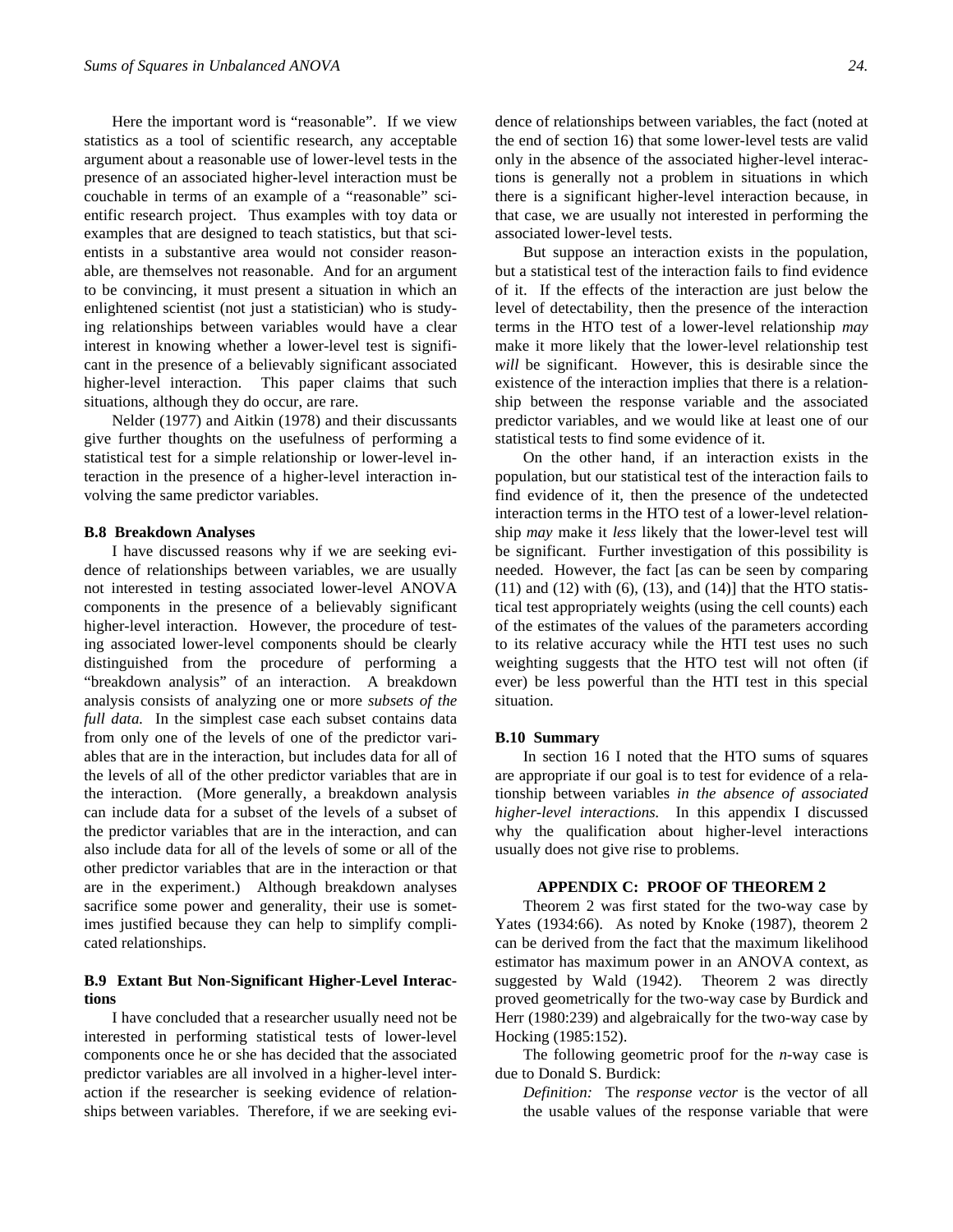obtained in a research project, one element of the vector for each usable value of the response variable that was obtained.

*Definition:* The *observation space* is the space in which the response vector lies.

*Definition:* The *population mean vector* lies in the observation space and is identical to the response vector except that each elemental value is replaced by the (generally unknown) population mean value of the response variable for the cell in the group treatment table associated with that element.

The definition of the population mean vector constrains it to lie in a subspace of the observation space called the *estimation space.* The dimension of the estimation space is equal to the number of cells in the group treatment table (although, of course, the number of components in a vector in the estimation space remains the same as the number of components in the response vector).

For any given effect *E,* the associated sum of squares, whether HTO or HTI, is the squared length of the projection of the response vector on a subspace of the observation space. The power of a statistical test of *E* is an increasing function of the noncentrality, which is in turn an increasing function of the length of the same projection of the population mean vector on the subspace.

Using the standard sequential—i.e., orthogonal partitioning we can decompose the population mean vector into the sum of its projections on two subspaces of the estimation space:

- the subspace of the other effects at the Same or Lower level as *E* (which I call the *SL subspace)*
- the subspace of vectors in the estimation space that are orthogonal to the SL subspace (which I call the *test subspace*).

The test subspace contains the subspace associated with the HTO sum of squares for *E.* (This is because the HTO sum of squares is identical to the next sum of squares in the orthogonal partitioning mentioned in the preceding paragraph.)

The test subspace also contains the subspace associated with the HTI sum of squares for *E.* (This is because the HTI sum of squares is identical to the next sum of squares in an orthogonal partitioning in which the other effects at the same and lower levels and all the effects at the higher levels have already been fitted.)

If there are no higher-level interactions, the component of the population mean vector in the test subspace lies entirely in the subspace associated with the HTO sum of squares. (This is because the HTO subspace is capable of capturing—in the absence of higher-level interac-

tions—all of the variation in the mean vector apart from that captured in the SL subspace.) That in turn implies that the component of the population mean vector in the HTI subspace is a projection of the HTO component with the result that the HTI component is a leg of a right triangle of which the HTO component is the hypotenuse. Since a leg can be no longer than a hypotenuse, the noncentrality for HTI can be no greater than the noncentrality for HTO.

And thus the theorem is proved.

I now summarize two simple matrix algebra procedures that illustrate the ideas of theorem 2. You may find it helpful to program the procedures in a matrix algebra computer language, after which you can try them on different datasets.

You can obtain the matrix of the projection and the resulting sum of squares for the HTO, HTI, HTOS (appendix D), or the sequential statistical tests with the following procedure, which is based on a discussion by Hocking (1985:152-155):

- specify *y*, the response vector, which we assume has *n* elements
- specify **C,** a cell-means contrast matrix of the hypothesis to be tested; **C** has one row for each degree of freedom in the hypothesis and it has one column for each cell in the group treatment table; each row of **C** specifies a different contrast of the cell means; collectively these contrasts define a hypothesis to be tested; see below for a procedure to generate different versions of **C**
- specify **W,** the counting (incidence) matrix; **W** has *n* rows and it has one column for each cell in the group treatment table; an entry in a cell of **W** is 1 if the *y*-value associated with the row is associated with the grouptreatment-table cell that is associated with the column, and zero otherwise
- compute **H**, a response-vector contrast matrix of the hypothesis to be tested, by using **W** to scale **C**:

$$
\mathbf{H} = \mathbf{C}(\mathbf{W}^{\mathsf{T}}\mathbf{W})^{-1}\mathbf{W}^{\mathsf{T}}
$$

**H** has one row for each degree of freedom in the hypothesis and *n* columns

• compute **P**, the response-vector projection matrix, by squaring and normalizing **H**:

$$
\mathbf{P} = \mathbf{H}'(\mathbf{H}\mathbf{H}')^{-1}\mathbf{H}
$$
 (15)

**P** has *n* rows and *n* columns

• compute *p*, the projection of the response vector:

$$
p = Py
$$
  
*p* has *n* elements

• compute SS, the desired ANOVA sum of squares, by computing the squared length of *p:*

$$
SS=p'p.
$$

Graybill (1983:69-76, 434-437) discusses the algebra of projections.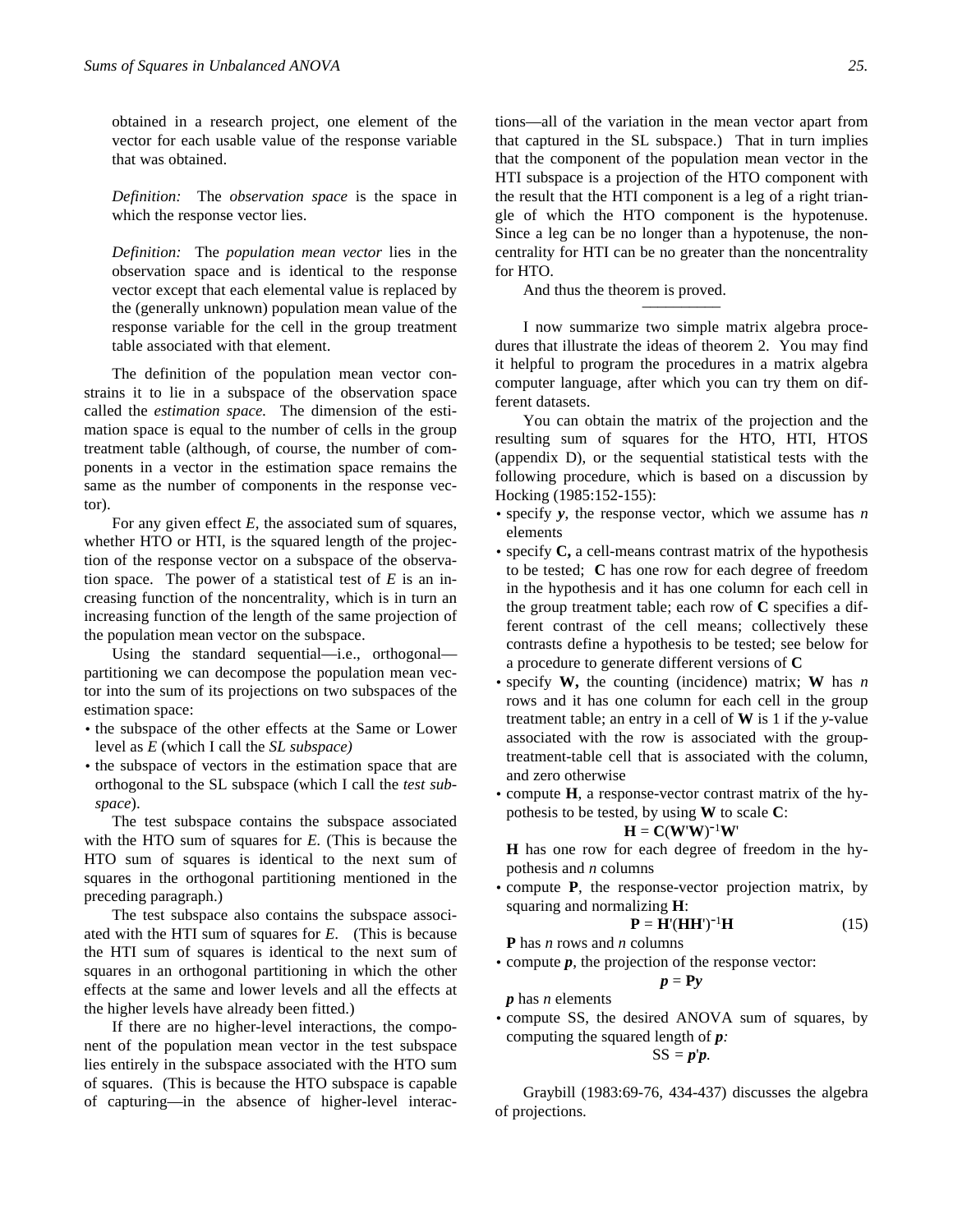If you are using a matrix algebra computer package to do the arithmetic, specifying **C** is the only difficult step in using the foregoing procedure. (Of course, the rows of **C** are simply variations of the contrasts that are used in the balanced case. These variations can be obtained by multiplying the balanced-case coefficients in a row by various functions of the cell counts.) For the two-way case you can derive different versions of **C** from (6) and (11) or from the formulas given by Speed, Hocking, and Hackney (1978, table 1), Herr and Gaebelein (1978, table 2), and Kutner (1974).

For the general case you can use the following procedure to generate an **H** matrix directly, thereby bypassing the need to specify **C** and **W**. Page references below are to Searle's *Linear Models for Unbalanced Data* (1987) and references to IML are to the *SAS IML User*'*s Guide* (SAS Institute, 1988):

- specify the full (but not necessarily saturated) overparameterized model equation [e.g., (8) above] and the reduced overparameterized model equation [e.g., (7) above] whose residual sums of squares you wish to difference to obtain the desired sum of squares
- specify a simple full-rank design sub-matrix for each predictor variable in the ANOVA; a simple full-rank design sub-matrix has *n* rows and it has as many columns as there are degrees of freedom associated with the predictor variable (i.e., one less than the number of values that the associated predictor variable had in the research project); each column reflects a contrast of the values of the response variable for different values of the predictor variable that is associated with the sub-matrix; you can use the SAS IML DESIGNF function to generate a simple full-rank design sub-matrix from the vector of the raw values of a predictor variable
- specify full-rank design sub-matrices for all of the interactions; a full-rank design sub-matrix for an interaction consists of the horizontal direct product of all the simple full-rank design sub-matrices for predictor variables that are associated with the interaction; you can use the SAS IML HDIR function to compute horizontal direct products of matrices
- specify  $X_2$  as the full-rank design sub-matrix for the particular component of the ANOVA for which you wish to compute the sum of squares (that is,  $X_2$  is one of the design sub-matrices you specified in the preceding two steps)
- specify  $X_1$  as the horizontal concatenation of all of the design sub-matrices whose associated terms are in the full model equation specified above including a vector of 1's for the constant term  $\mu$  but excluding the design sub-matrix for the term being tested; you can use the SAS IML horizontal concatenation operator  $||$  to perform horizontal concatenation of matrices
- compute  $M_1$  as defined in Searle's equation (76) on

pages 263 and 318:

$$
\mathbf{M}_{\text{\tiny{l}}}=\mathbf{I}-\mathbf{X}_{\text{\tiny{l}}} \mathbf{X}_{\text{\tiny{l}}}^+
$$

where  $X^+$  denotes the Moore-Penrose generalized inverse of **X**

• compute **A** as a normalized form of  $M_1X_2$ , as defined by Searle's equation (82) on page 264 and equation (90) on pages 272 and 318:

$$
\mathbf{A} = \mathbf{M}_1 \mathbf{X}_2 (\mathbf{M}_1 \mathbf{X}_2)^+
$$

• if *d* is the number of degrees of freedom in the hypothesis, then the *d* rows of an **H** matrix are equivalent to the *d* characteristic vectors (eigenvectors) of **A** that correspond to the *d* nonzero characteristic values (eigenvalues) as shown by Searle in subsection *-iv* on page 235.

After computing an **H** matrix with the foregoing procedure, you can then, if you wish, compute a **C** matrix from **H** as **HW**.

Note that for a given approach to computing a sum of squares, **C** and **H** are generally not unique. That is, any set of linearly independent vectors that generate the subspace of the projection represent a valid statement of the hypothesis being tested (in terms of contrasts of the response vector). Of course, all the different statements of the hypothesis are different but equivalent expressions of the same test of the hypothesis that there is a relationship between the response variable and the particular predictor variable(s) associated with the test.

In particular,  $(M_1X_2)$ ' is another statement of the hypothesis being tested (in terms of contrasts of the response vector) and thus can be used in place of **H** in (15) to compute **P**, thereby bypassing the need to compute **A** and its characteristic vectors.

I noted above that an ANOVA sum of squares is equal to the squared length of a projection **Py**. Another frequently used general theoretical formula for computing ANOVA sums of squares is the quadratic form **y**'**Ay** where **A** is as defined above. Thus

$$
y'Ay = (Py)'Py
$$
  
= y'(P'Py)

thus illustrating that **P** is simply a partitioning ("square root") of **A**.

# **APPENDIX D: AN EXTENSION TO THE HTO APPROACH FOR THREE-WAY AND HIGHER EXPERIMENTS**

# **D.1 The HTOS Approach to Computing ANOVA Sums of Squares**

I have concluded that for the ANOVA statistical test of any particular type of relationship (i.e., a particular simple relationship or interaction) between the response variable and the predictor variables:

• in the absence of higher-level interactions, the HTO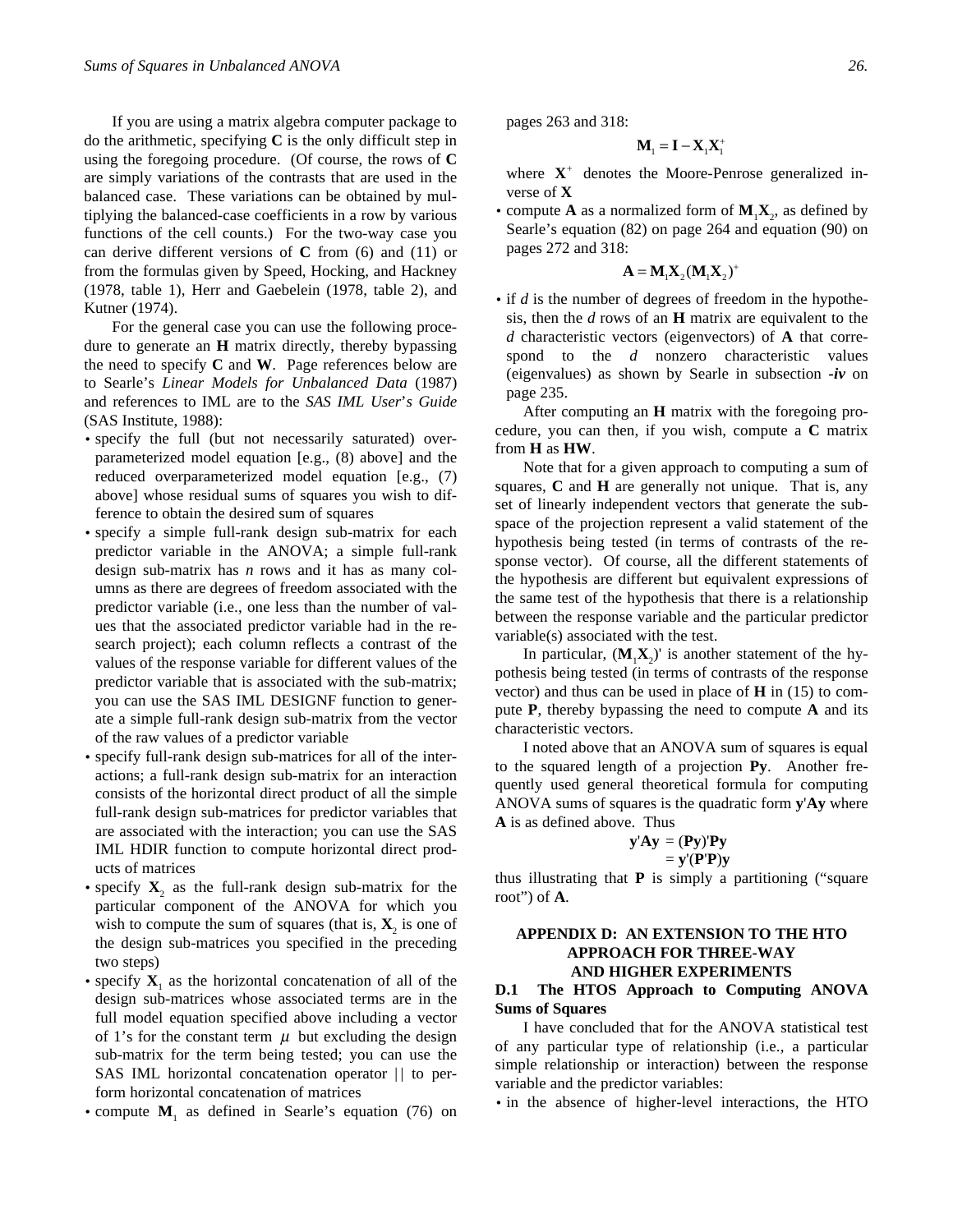method of computing sums of squares is preferred to the HTI method

• in the presence of higher-level interactions that involve *all of the predictor variables associated with the relationship being tested*, we are usually not interested in performing the lower-level statistical test.

Let us now turn to the situation in which there is a higher-level interaction in the population among some of the predictor variables (with respect to their joint relationship to the response variable) but this interaction is *not* associated with *all* of the predictor variables that are associated with the particular relationship between variables that we are currently interested in testing. (In fact, the interaction may not even be associated with *any* of the predictor variables associated with the relationship.) This situation occurs in some experiments with three or more predictor variables. As we shall see, in this situation we are sometimes interested in performing lower-level statistical tests in the presence of higher-level interactions, and thus it is of interest to compare various methods of computing the relevant sums of squares for these tests.

For example, suppose we wish to analyze the results of a fully crossed three-way experiment in which the predictor variables are *A*, *B*, and *C*. We can write the saturated overparameterized model equation for the relationship between the response variable and the predictor variables as:

$$
y_{ijkl} = \mu + \alpha_i + \beta_j + \gamma_k
$$
  
+ 
$$
(\alpha \beta)_{ij} + (\alpha \gamma)_{ik} + (\beta \gamma)_{jk}
$$
  
+ 
$$
(\alpha \beta \gamma)_{ijk} + \varepsilon_{ijkl}.
$$

where the  $(\alpha \beta)_{ij}$ ,  $(\alpha \gamma)_{ik}$ , and  $(\beta \gamma)_{jk}$  terms represent the three two-way interactions and the  $(\alpha \beta \gamma)_{ijk}$  term represents the three-way interaction.

Suppose our analysis has found no evidence that predictor variable *A* is involved in any of the interactions, and thus we are interested in testing for the *A* simple relationship (main effect). If we use the HTO approach, we will compute the numerator sum of squares for the *A* statistical test by, in effect, differencing the residual sums of squares of the following two generating model equations:

$$
y_{ijkl} = \mu + \beta_j + \gamma_k + \varepsilon_{ijkl}
$$
  

$$
y_{ijkl} = \mu + \alpha_i + \beta_j + \gamma_k + \varepsilon_{ijkl}.
$$

Now suppose that we have evidence (through the *B*  $\times$  *C* statistical test) that a *B*  $\times$  *C* interaction is present in the population. Then the question arises whether, as well as including terms for predictor variables *B* and *C* as is done in the preceding two equations, we should also include a term for the  $B \times C$  interaction in the two generating model equations. That is, the question arises whether we should compute the sum of squares for the *A* simple relationship by differencing the residual sums of squares of the following two model equations:

$$
y_{ijkl} = \mu + \beta_j + \gamma_k + (\beta \gamma)_{jk} + \varepsilon_{ijkl}
$$
  

$$
y_{ijkl} = \mu + \alpha_i + \beta_j + \gamma_k + (\beta \gamma)_{jk} + \varepsilon_{ijkl}.
$$

We represent this new approach to computing sums of squares with the name HTOS because Higher-level Terms are Omitted *except for any Significant higher-level interactions* that are not associated with all of the predictor variables that are associated with the effect being tested. The HTOS approach was proposed by Heiberger and Laster (1977).

Two questions arise about the HTOS approach:

- Is the HTOS approach valid for testing for relationships between the response variable and the predictor variables?
- Given that the HTOS approach is valid, which approach is more powerful—HTOS, HTO, or HTI?

Although the details are beyond the scope of this paper, it can be shown that the HTOS approach is valid. Furthermore, it can be shown that in the presence of higher-level population interactions between the predictor variables that are *not* associated with all of the predictor variable(s) associated with the test (but in the absence of higher-level interactions that *are* associated with all of the predictor variables associated with the test), the HTOS approach generally provides a more powerful statistical test than either the HTO approach or the HTI approach. (Of course, when there are no such non-associated higherlevel interactions, the definitions imply that the HTOS and HTO sums of squares are identical, and thus the associated HTOS and HTO statistical tests will have identical power.)

Thus when we are testing for relationships between the response variable and the predictor variables in unbalanced ANOVA with no empty cells in the group treatment table, the HTOS sums of squares are preferred to both the HTO and the HTI sums of squares because the HTOS sums of squares generally provide slightly more powerful statistical tests.

# **D.2 The HTOS Cutoff Point**

When we use the HTOS approach in three-way and higher experiments we need a procedure for deciding whether to include a particular non-associated higher-level interaction term in the two generating model equations for a given statistical test. A reasonable procedure is to define a critical *p*-value for such interactions, and then to use this critical *p*-value as a cutoff point: If the *p*-value for a non-associated higher-level interaction is greater than the cutoff point, we (or the computer) form the two generating model equations for the effect being tested omitting the term for that interaction from both the model equations. But if the *p*-value for the interaction is less than or equal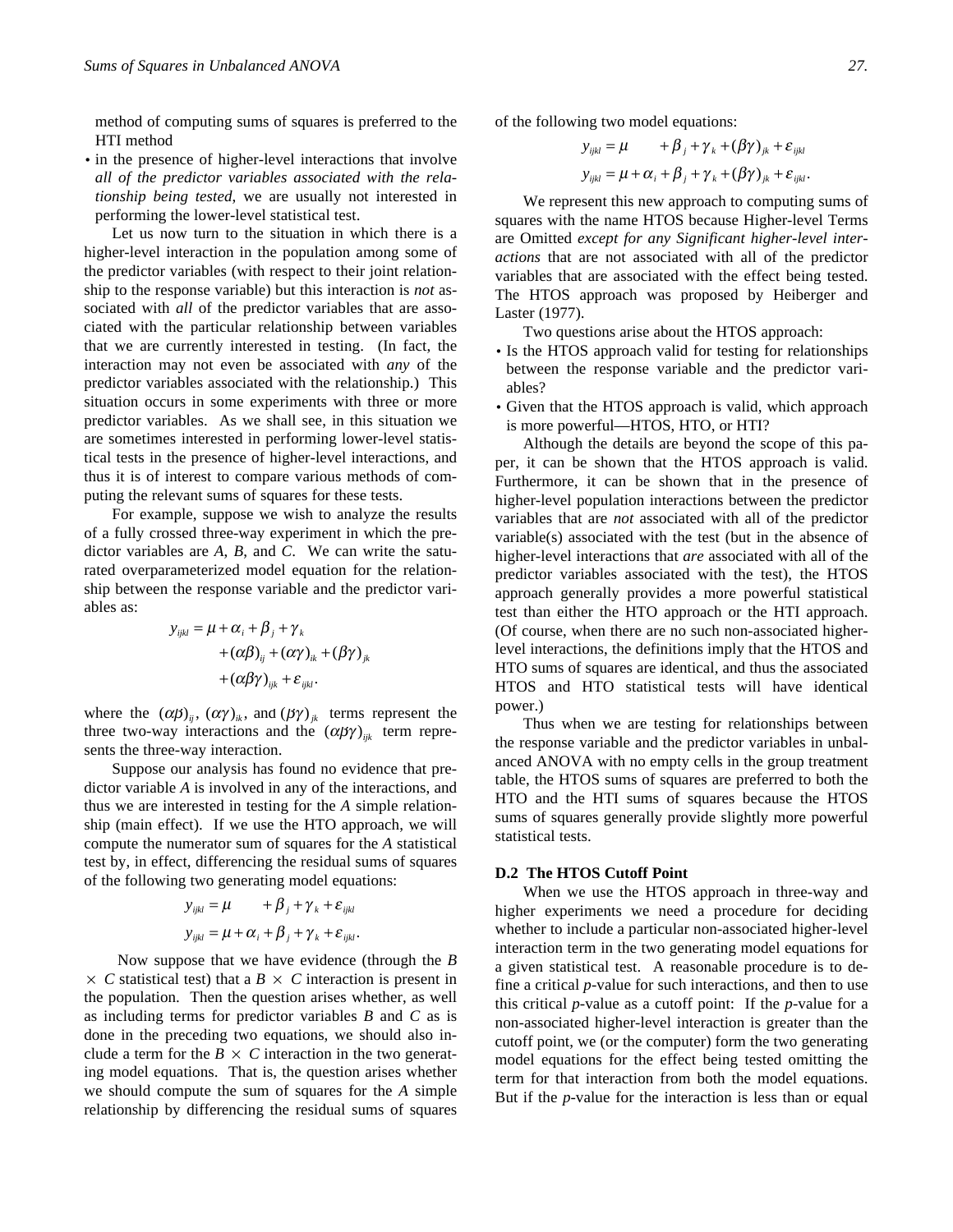to the cutoff point, we form the two generating model equations for the effect being tested including the term for that interaction in both the equations.

In choosing the cutoff point it seems a more serious error to omit needed terms from the generating equations (which results in a violation of the assumption of independence of the values of the error term) than to include unneeded terms in the equations (which has no effect on the independence of the values of the error terms), and therefore it seems reasonable to choose a relatively high cutoff point for this procedure such as .1 or .2. A cautious scientist may even decide to use a cutoff point of 1, which is the limiting case. Then terms for all the non-associated higher-level interactions will always be included in the two generating model equations at a cost of a slight decrease in power relative to the appropriate HTOS generating model equations.

#### **D.3 How To Compute HTOS Sums of Squares**

Currently, the HTOS sums of squares are not directly available in the ANOVA or general linear model procedures of any of the popular statistical computer packages. However, as noted above, the HTOS sums of squares are identical to the HTO sums of squares (which are available in some packages) except when there are significant nonassociated higher-level interactions. If the available package cannot compute HTO sums of squares, or if there is a non-associated higher-level interaction, you can compute the necessary HTOS sums of squares by using the procedures discussed in the last two paragraphs of section 13.3.

# **APPENDIX E: OTHER APPROACHES TO ANOVA STATISTICAL TESTS**

In addition to the HTOS, HTO, and HTI methods of computing and performing ANOVA statistical tests, various other methods have been proposed. (Some of these methods can be defined in terms of differencing the residual sums of squares of two generating model equations.) Therefore, it is useful to ask whether another method might be better than any of the preceding methods if we wish to test for evidence of a population relationship between the response variable and the predictor variables in an experiment.

Although detailed discussion of other methods is beyond the scope of this paper, the following criteria are reasonable for evaluating any proposed method of computing and performing ANOVA statistical tests if we wish to test for evidence of a relationship:

- for any proposed method, the resulting tests should be valid in the sense given in section 16
- of all the valid proposed tests of a given relationship, the test of choice should, in general, have the greatest power
- to eliminate arbitrariness, the *p*-values obtained from a test should not depend on an ordering of the predictor

variables (as occurs with tests based on so-called sequential or hierarchical sums of squares) unless there is a clear rationale for using such an ordering

- to lessen the need for a formal procedure to correct for the multiplicity of statistical tests (because such a procedure will often substantially diminish the power of the tests), formally only a single test should be defined for each component in the ANOVA table (although (*a*) as discussed in the preceding section, the definition of any test may be contingent on the outcome of logically prior tests and (*b*) *informally* we may perform as many different tests as we wish to help us to understand the data)
- to lessen the need for a formal procedure to correct for multiplicity, formal tests of pooled components should usually be omitted
- tests can be chosen keeping in mind that they will usually only be used when it is reasonable to assume that associated higher-level interactions are non-existent, as discussed in appendix B.

These criteria rule out some other methods of computing and performing ANOVA statistical tests.

The importance of maximizing the power of the ANOVA statistical tests (while maintaining their validity) implies that it may be reasonable to define criteria for pooling *F*-ratio denominator sums of squares in some ANOVA situations (as discussed by Steinhorst and Everson 1980, and Hocking 1985:150). However, discussion of such denominator pooling should be distinguished from the discussion in this paper, which is about methods of computing *F*-ratio *numerator* sums of squares

#### **REFERENCES**

- Aitkin, M. 1978. The analysis of unbalanced cross-classifications (with discussion). *Journal of the Royal Statistical Society, Ser. A* 141:195-223.
- Aitkin, M. 1983. Unbalanced data (letter). *The American Statistician* 37:93-94.
- Allan, F. E., and J. Wishart. 1930. A method of estimating the yield of a missing plot in field experimental work. *Journal of Agricultural Science* 20:399-406.
- Appelbaum, M. I., and E. M. Cramer. 1974. Some problems in the nonorthogonal ANOVA. *Psychological Bulletin* 81:335-343.
- Bancroft, T. A. 1968. *Topics in Intermediate Statistical Methods, Volume I*. Ames, Iowa: Iowa State University Press.
- Barnett, V. 1988. "Relationship". In *Encyclopedia of Statistical Sciences* vol. 8 ed. by S. Kotz and N. L. Johnson. New York: Wiley.
- Box, G. E. P., W. G. Hunter, and J. S. Hunter. 1978. *Statistics for Experimenters: An Introduction to Design, Data Analysis, and Model Building* New York: Wiley.
- Box, G. E. P., and N. R. Draper. 1987. *Empirical Model Building and Response Surfaces.* New York: Wiley.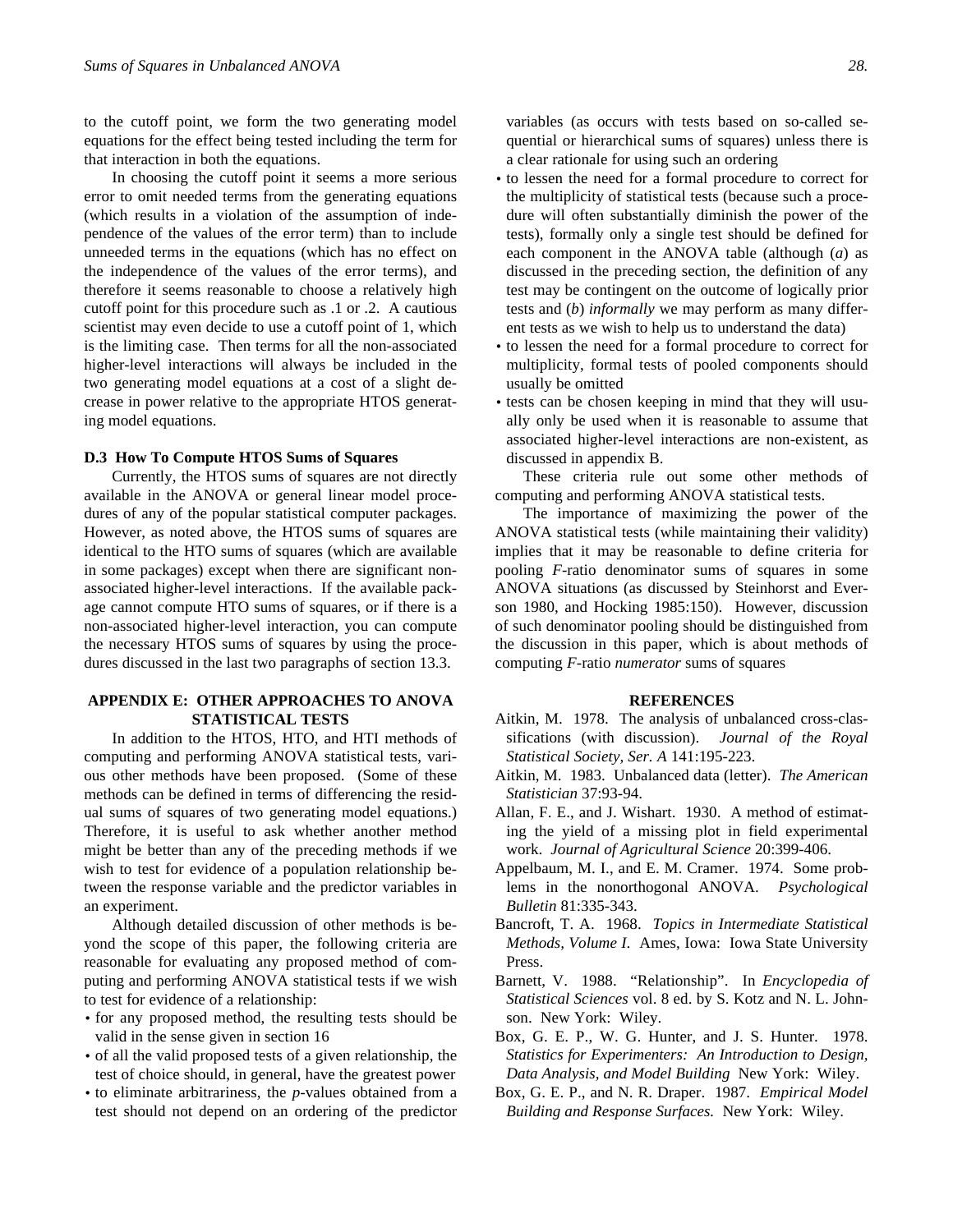- Bryce, G. R., D. T. Scott, and M. K. Carter. 1980. Estimation and hypothesis testing in linear models - A reparameterization approach to the cell means model. *Communications in Statistics*—*Theory and Methods* 9:131-150.
- Burdick, D. S. 1979. Rows adjusted for columns versus simple row means in two-way ANOVA: When are the two hypotheses equivalent? *Journal of the American Statistical Association* 74:457-458.
- Burdick, D. S., and D. G. Herr. 1980. Counterexamples in unbalanced two-way ANOVA. *Communications in Statistics*—*Theory and Methods* 9:231-241.
- Burdick, D. S., D. G. Herr, W. M. O'Fallon, and B. V. O'Neill. 1974. Exact methods in the unbalanced, twoway analysis of variance—A geometric view. *Communications in Statistics* 3:581-595.
- Calinski, T. 1982. On some problems in analyzing nonorthogonal designs. In *COMPSTAT, Fifth Symposium on Computational Statistics.* International Association for Statistical Computing.
- Carlson, J. E., and N. H. Timm. 1974. Analysis of nonorthogonal fixed effect designs. *Psychological Bulletin* 81:563-570.
- Chowdhury, A. R. 1987. Are causal relationships sensitive to causality tests? *Applied Economics* 19:459-465.
- Cochran, W. G., and G. M. Cox. 1957. *Experimental Designs* 2nd ed. New York: Wiley.
- Cox, D. R. 1984. Interaction (with discussion). *International Statistical Review* 52:1-31.
- Cox, D. R. 1958. *Planning of Experiments*. New York: Wiley.
- Cramer, E. M., and M. I. Appelbaum. 1980. Nonorthogonal ANOVA—Once again. *Psychological Bulletin* 87:51-57.
- Davidson, M. L., and J. D. Toporek. 1979. *ANOVA With General Cell Weights. BMDP Technical Report #59.* Los Angeles, CA: BMDP Statistical Software, Inc.
- Dixon, W. J. 1990a. *BMDP Statistical Software Manual* (vol. 2). Berkeley, CA: University of California Press.
- Dixon, W. J. 1990b. *BMDP Statistical Software Manual* (vol. 1). Berkeley, CA: University of California Press.
- Elliott, A. C., and W. A. Woodward. 1986. Analysis of an unbalanced two-way ANOVA on the microcomputer. *Communications in Statistics*—*Simulation and Computation* 15:215-225.
- Elston, R. C., and N. Bush. 1964. The hypotheses that can be tested when there are interactions in an analysis of variance model. *Biometrics* 20:681-698.
- Finney, D. J. 1960. *An Introduction to the Theory of Experimental Design.* Chicago: University of Chicago Press.
- Finney, D. J. 1987. Why did he not ...? *The American Statistician* 41:244-245.
- Fisher, R. A. 1935. *The Design of Experiments*. Edin-

burgh: Oliver and Boyd. The 8th edition of this seminal work appears in Fisher (1990).

- Fisher, R. A. 1990. *Statistical Methods, Experimental Design, and Scientific Inference* edited by J. H. Bennett. Oxford: Oxford University Press.
- Fisher, R. A., and W. A. Mackenzie. 1923. Studies in crop variation: II. The manurial response of different potato varieties. *Journal of Agricultural Science* 13:311-320.
- Francis, I. 1973. A comparison of several analysis of variance programs. *Journal of the American Statistical Association* 68:860-865.
- Frane, J. W. 1979. *Some Computing Methods for Unbalanced Analysis of Variance and Covariance. BMDP Technical Report #52.* Los Angeles, CA: BMDP Statistical Software, Inc. Also published in 1980 under the same title in *Communications in Statistics*—*Theory and Methods* 9:151-166.
- Frane, J., and R. Jennrich. 1977. Discussion of an article by J. A. Nelder. *Journal of the Royal Statistical Society, Ser. A* 140:73.
- Golhar, M. B., and J. R. Skillings. 1976. A comparison of several analysis of variance programs with unequal cell size. *Communications in Statistics*—*Simulation and Computation* 5:43-53.
- Goodnight, J. H. 1980. Tests of hypotheses in fixed effects linear models. *Communications in Statistics*— *Theory and Methods* 9:167-180.
- Gosslee, G. D., and H. L. Lucas. 1965. Analysis of variance of disproportionate data when interaction is present. *Biometrics* 21:115-133.
- Gottesman, I., L. Mandarino, C. Verdonk, R. Rizza, and J. Gerich. 1982. Insulin increases the maximum velocity for glucose uptake without altering the Michaelis constant in man. *Journal of Clinical Investigation* 70:1310- 1314.
- Granger, C. W. J. 1980. Testing for causality: A personal viewpoint. *Journal of Economic Dynamics and Control* 2:329-352.
- Graybill, F. W. 1983. *Matrices with Applications in Statistics* (2nd ed). Belmont, CA: Wadsworth.
- Heiberger, R. M., and L. L. Laster. 1977. Maximizing power in the unbalanced higher-way ANOVA. *Proceedings of the American Statistical Association Statistical Computing Section* 234-239.
- Helms, R. W. 1988. Comparisons of parameter and hypothesis definitions in a general linear model. *Communications in Statistics*—*Theory and Methods* 17:2725-2753.
- Herr, D. G. 1986. On the history of ANOVA in unbalanced, factorial designs: The first 30 years. *The American Statistician* 40:265-270.
- Herr, D. G., and J. Gaebelein. 1978. Nonorthogonal twoway ANOVA. *Psychological Bulletin* 85:207-216.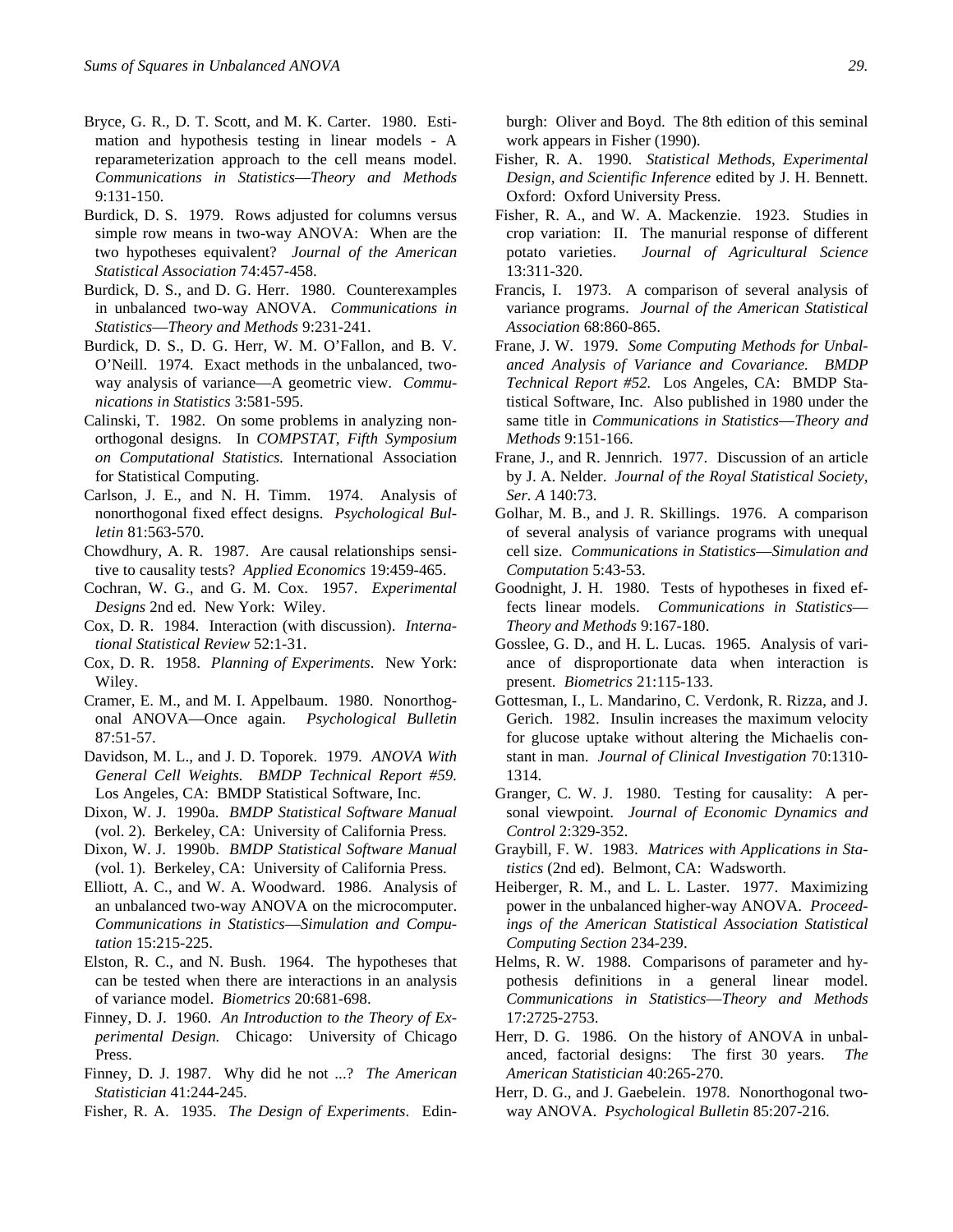- Hoaglin, D. C., F. Mosteller, and J. W. Tukey. 1991. *Fundamentals of Exploratory Analysis of Variance.* New York: Wiley.
- Hochberg, Y., and A. C. Tamhane. 1987. *Multiple Comparison Procedures.* New York: Wiley.
- Hocking, R. R. 1985. *The Analysis of Linear Models*. Monterey, CA: Brooks/Cole.
- Hocking, R. R., O. P. Hackney, and F. M. Speed. 1978. "The Analysis of Linear Models with Unbalanced Data." In *Contributions to Survey Sampling and Statistics, Festschrift for H. O. Hartley* edited by H. A. David. New York: Academic Press.
- Hocking, R. R., and F. M. Speed. 1975. A full rank analysis of some linear model problems. *Journal of the American Statistical Association* 70:706-712.
- Hocking, R. R., and F. M. Speed. 1976. Letter to the editor. *The American Statistician* 30:206.
- Hocking, R. R., F. M. Speed, and A. T. Coleman. 1980. Hypotheses to be tested with unbalanced data. *Communications in Statistics*—*Theory and Methods* 9:117-129.
- Howell, D. C., and S. H. McConaughy. 1982. Nonorthogonal ANOVA: Putting the question before the answer. *Educational and Psychological Measurement* 42:9-24.
- Irwin, J. O. 1931. Mathematical theorems involved in the analysis of variance. *Journal of the Royal Statistical Society* 94:284-300.
- Johnson, R. E., and D. G. Herr. 1984. The effect of nonorthogonality on the dependence of *F*-ratios sharing a common denominator. *Journal of the American Statistical Association* 79:702-708.
- Kempthorne, O. 1952. *The Design and Analysis of Experiments.* New York: Wiley.
- Kendall, M., A. Stuart, and J. K. Ord. 1987. *Kendall's Advanced Theory of Statistics*. Vol 1. London: Charles Griffin.
- Keren, G., and C. Lewis. 1976. Nonorthogonal designs sample versus population. *Psychological Bulletin* 83:817-826.
- Knoke, J. D. 1987. Unique analyses for unbalanced, factorial designs. *The American Statistician* 41:245.
- Kutner, M. H. 1974. Hypothesis testing in linear models (Eisenhart Model I). *The American Statistician* 28:98- 100.
- Kutner, M. 1975. Correction. *The American Statistician* 29:70.
- Lipsey, M. W. 1990. "Theory as Method: Small Theories of Treatments". In *Research Methodology: Strengthening Causal Interpretations of Nonexperimental Data* ed. by L. Sechrest, E. Perrin, and J. Bunker. Rockville MD: U. S. Department of Health and Human Services.
- Littell, R. C., and R. O. Lynch. 1983. "Power Comparison of the Weighted Squares of Means Method (Type

III) and the Method of Fitting Constants (Type II) in Unbalanced ANOVA. In *Proceedings of the Eighth Annual SAS Users Group International Conference.* Cary, NC: SAS Institute. 757-764.

- Macdonald, R. R. 1991. The importance of being OS-CAR or Balance and the analysis of factorial designs. *British Journal of Mathematical and Statistical Psychology* 44:207-220.
- Macnaughton, D. B. 1997. *How to Predict the Unknown: An Introduction to Scientific Thinking With Statistics.* Unpublished manuscript.
- Milligan, G. W., D. S. Wong, and P. A. Thompson. 1987. Robustness properties of nonorthogonal analysis of variance. *Psychological Bulletin* 101:464-470.
- Minitab, Inc. 1989. *Minitab Reference Manual Release 7.* State College, PA: author.
- Mosteller, F. 1990. "Improving Research Methodology: An Overview". In *Research Methodology: Strengthening Causal Interpretations of Nonexperimental Data* ed. by L. Sechrest, E. Perrin, and J. Bunker. Rockville MD: U. S. Department of Health and Human Services.
- Nelder, J. A. 1977. A reformulation of linear models (with discussion). *Journal of the Royal Statistical Society, Ser. A* 140:48-76.
- Nelder, J. A. 1982. Linear models and non-orthogonal data. *Utilitas Mathematica* 21B:141-152.
- O'Brien, R. G. 1976. Comment on some problems in the nonorthogonal analysis of variance. *Psychological Bulletin* 83:72-74.
- Overall, J. E., D. M. Lee, and C. W. Hornick. 1981. Comparison of two strategies for ANOVA in nonorthogonal designs. *Psychological Bulletin* 90:367-375.
- Overall, J. E., and D. K. Spiegel. 1969. Concerning least squares analysis of experimental data. *Psychological Bulletin* 72:311-350.
- Overall, J. E., D. K. Spiegel, and J. Cohen. 1975. Equivalence of orthogonal and nonorthogonal ANOVA. *Psychological Bulletin* 82:182-186.
- Parker, S. P. (ed.) 1989. *McGraw-Hill Dictionary of Scientific and Technical Terms.* New York: McGraw-Hill.
- Pendleton, O. J., M. Von Tress, and R. Bremer. 1986. Interpretation of the four types of analysis of variance tables in SAS. *Communications in Statistics*—*Theory and Methods* 15:2785-2808.
- Poirier, D. J. 1988. Causal relationships and replicability. *Journal of Econometrics* 39:213-234.
- Rubin, D. B., T. W. F. Stroud, and D. T. Thayer. 1981. Fitting additive models to unbalanced two-way data. *Journal of Educational Statistics* 6:153-178.
- SAS Institute Inc. 1988. *SAS IML User*'*s Guide, Release 6.03 Edition*. Cary, NC: author.
- SAS Institute Inc. 1990. *SAS/STAT User's Guide, Version 6,* 4th ed. Vol 1. Cary, NC: author.
- Scheffé, H. 1959. *The Analysis of Variance*. New York: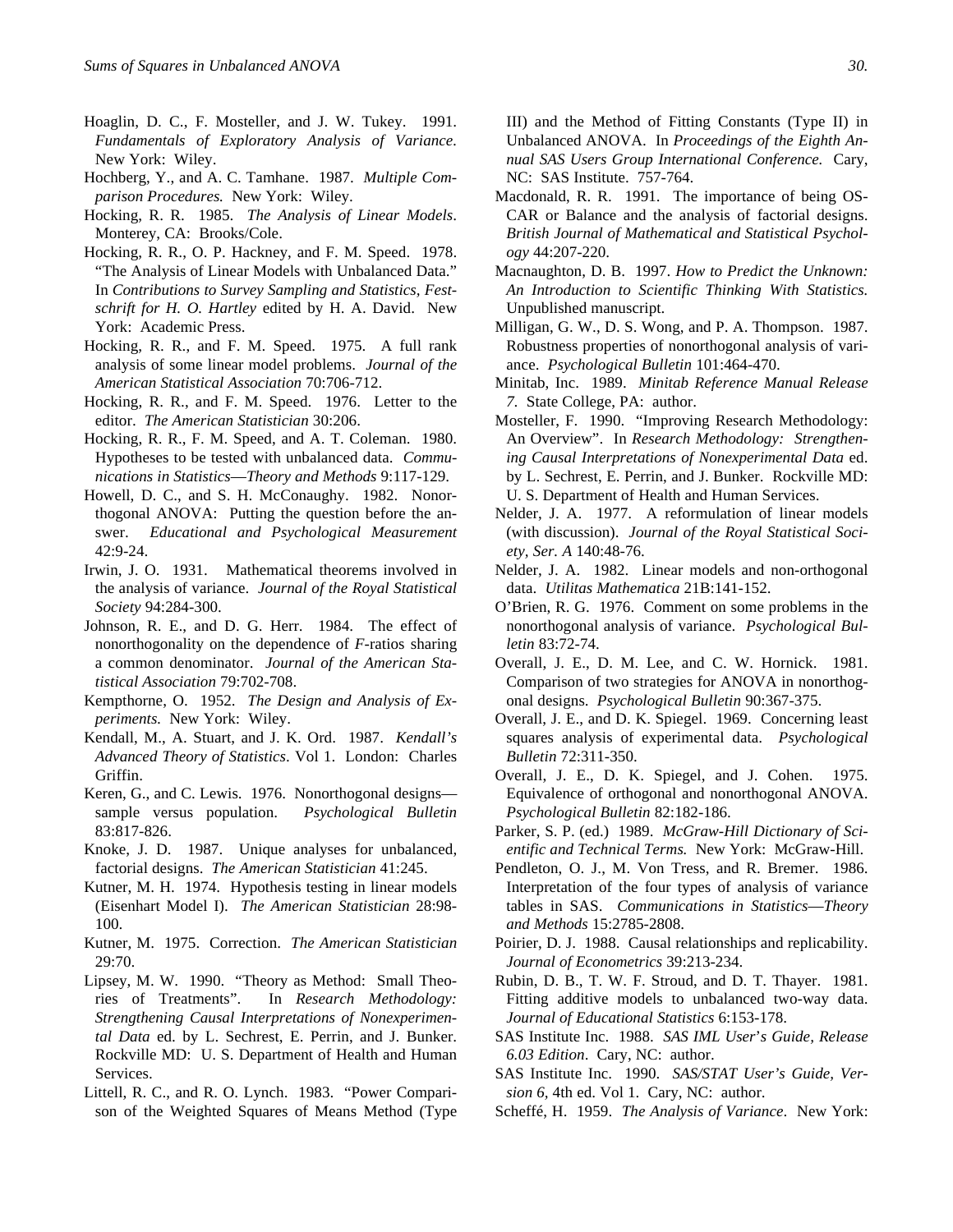Wiley.

- Schmoyer, R. L. 1984. Everyday application of the cell means model. *The American Statistician* 38:49-52.
- Searle, S. R. 1971. *Linear Models*. New York: Wiley.
- Searle, S. R. 1980. Arbitrary hypotheses in linear models with unbalanced data. *Communications in Statistics*— *Theory and Methods* 9:181-200.
- Searle, S. R. 1981. Quirks in linear model calculations with unbalanced data. *Proceedings of the Sixth Annual SAS Users Group International Conference.* 38-45.
- Searle, S. R. 1987. *Linear Models for Unbalanced Data.* New York: Wiley.
- Searle, S. R. 1988. Best linear unbiased estimation in mixed models of the analysis of variance. In *Probability and Statistics Essays in Honor of Franklin A. Graybill,* edited by J. Srivastava. Amsterdam: North-Holland.
- Searle, S. R., F. M. Speed, and H. V. Henderson. 1981. Some computational and model equivalences in analysis of variance of unequal-subclass-numbers data. *The American Statistician* 35:16-33.
- Singh, K. P., and U. Singh. 1989. A technique for the analysis of unbalanced data. *Biometrical Journal* 31:3- 17.
- Spector, P. E., N. H. Voissem, and W. L. Cone. 1981. A Monte Carlo study of three approaches to nonorthogonal analysis of variance. *Journal of Applied Psychology* 66:535-540.
- Speed, F. M. 1969. A new approach to the analysis of linear models. NASA Technical Memorandum NASA TM X-58030. Houston, TX: NASA Manned Spacecraft Center.
- Speed, F. M., and R. R. Hocking. 1976. The use of R() notation with unbalanced data. *The American Statistician* 30:30-33.
- Speed, F. M., R. R. Hocking, and O. P. Hackney. 1978. Methods of analysis of linear models with unbalanced data. *Journal of the American Statistical Association* 73:105-112.
- SPSS, Inc. 1990. *SPSS Reference Guide.* Chicago, IL: author.
- Steinhorst, R. K. 1982. Resolving current controversies in analysis of variance. *The American Statistician* 36:138-139.
- Steinhorst, R. K., and D. O. Everson. 1980. Nonorthogo-

nal analysis of balanced data. *Proceedings of the Fifth Annual SAS Users Group International Conference,* 219- 223. Cary, NC: SAS Institute.

- Tukey, J. 1977. Discussion of an article by J. A. Nelder. *Journal of the Royal Statistical Society, Ser. A* 140:72.
- Tukey, J. 1977. *Exploratory Data Analysis.* Reading, MA: Addison-Wesley.
- Tukey, J. 1989. "SPES in the Years Ahead". In *Proceedings of the American Statistical Association Sesquicentennial Invited Paper Sessions.* Alexandria, Virginia: The American Statistical Association.
- Turner, D. L. 1990. An easy way to tell what you are testing in analysis of variance. *Communications in Statistics*—*Theory and Methods* 19:4807-4832.
- Urquhart, N. S., and D. L. Weeks. 1978. Linear models in messy data: Some problems and alternatives. *Biometrics* 34:696-705.
- Urquhart, N. S., D. L. Weeks, and C. R. Henderson. 1973. Estimation associated with linear models: A revisitation. *Communications in Statistics* 1:303-330.
- Velleman, P. F. n.d. *Data Desk Quickstart Guide.* Northbrook, IL: Odesta Corp.
- Wald, A. 1942. On the power function of the analysis of variance test. *Annals of Mathematical Statistics* 13:434- 439.
- Wilkinson, L. 1990. *SYSTAT: The System for Statistics.* Evanston, IL: Systat, Inc.
- Winer, B. J. 1971. *Statistical Principles in Experimental Design* 2nd ed. New York: McGraw-Hill.
- Yates, F. 1933. The principles of orthogonality and confounding in replicated experiments. *Journal of Agricultural Science* 23:108-145.
- Yates, F. 1934. The analysis of multiple classifications with unequal numbers in the different classes. *Journal of the American Statistical Association* 29:51-56.
- *(version of November 28, 1997, except that the note before the abstract was added and typographical errors were corrected on May 10, 1998.)*

Mathematical expressions in this document were generated with MathType by Design Science, *http://www.mathtype.com/mathtype/*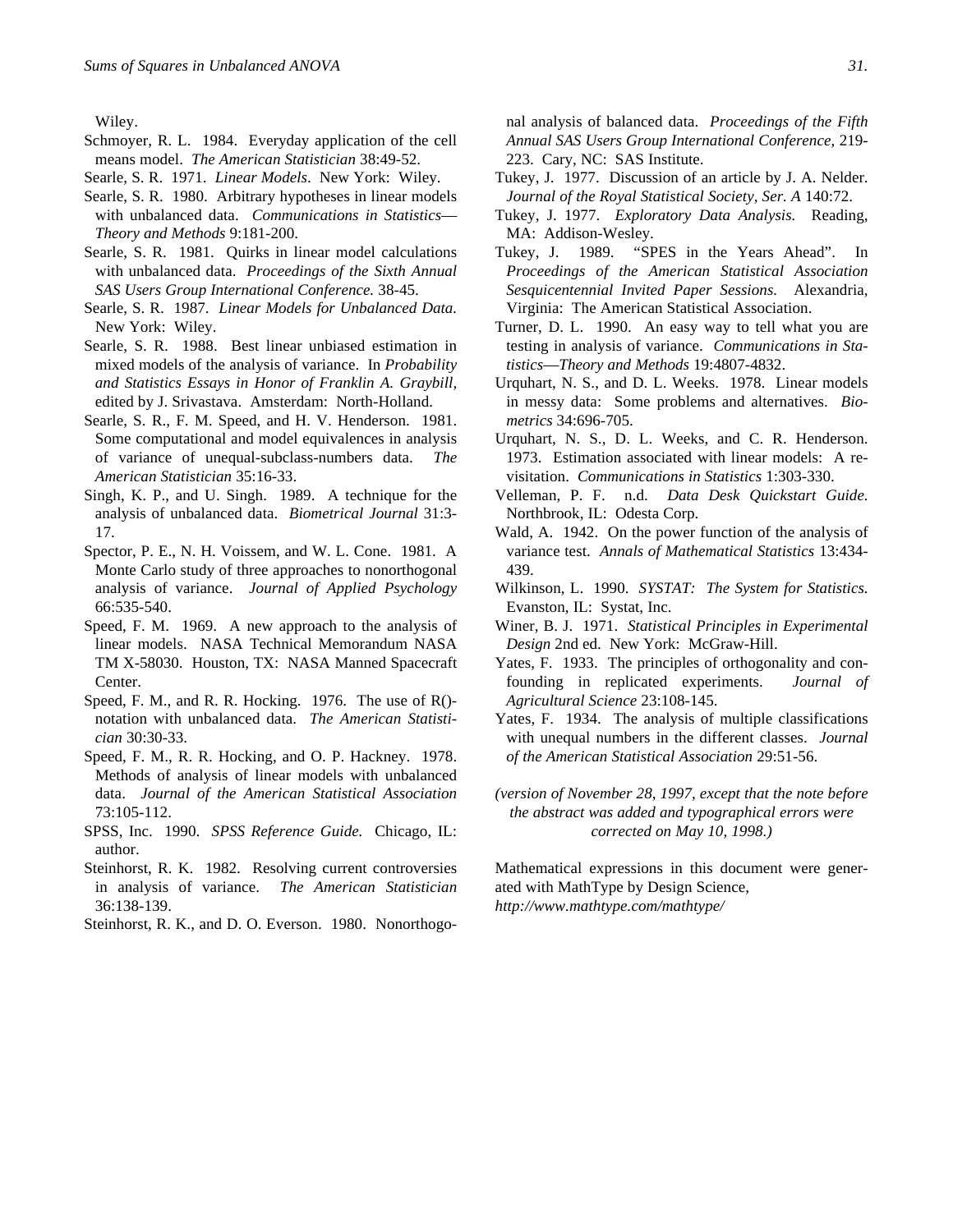# **CONTENTS**

- 1. Introduction 1
- 2. History 1
- 3. Entities 2
- 4. Properties of Entities 2
- 5. Values of Properties of Entities 2
- 6. Relationships Between Properties (Relationships Between Variables) 3
	- 6.1 Science as a Study of Relationships Between Properties 3
	- 6.2 Properties as Variables 4
	- 6.3 Response Variables and Predictor Variables 5
	- 6.4 A Definition of a Relationship Between Properties (Variables) 5
	- 6.5 The Null and Alternative Hypotheses 5
	- 6.6 Experiments and Causation 6
	- 6.7 ANOVA 6
	- 6.8 Does ANOVA Detect Relationships Between Variables? 7
	- 6.9 Why We Need Statistical Tests 7
	- 6.10 Interactions and Simple Relationships Between Variables 8
	- 6.11 Summary and Preview 8
- 7. Group Treatment Tables 8
- 8. Fully Crossed Experiments, Unbalanced Experiments, and Empty Cells 9
- 9. Model Equations 10
	- 9.1 The Cell-Means Model Equation 10
	- 9.2 The Error Term and the Underlying Assumptions 10
	- 9.3 The Overparameterized Model Equation 10
	- 9.4 Using Model Equations To Make Predictions 11
	- 9.5 The Estimates of the Values of the Parameters In An Overparameterized Model Equation Are Not Unique 11
	- 9.6 Sigma Restrictions 11
	- 9.7 The Use of Overparameterized Model Equations 12
- 10. Relationships Among Parameters 12
	- 10.1 Review of Relationships Between Variables 12
	- 10.2 Relationships Among Parameters 12
	- 10.3 Are Relationships Among Parameters the Same as Relationships Between Variables? 13
	- 10.4 Why Scientists Test For Relationships Among Parameters 13
- 11. Summary and Preview 13
- 12. Residual Sums of Squares 14
- 13. Two Methods of Computing ANOVA Sums of Squares 14
	- 13.1 The HTO Method of Computing Sums of Squares 14
	- 13.2 The HTI Method of Computing Sums of Squares 15
	- 13.3 General Comments 15
- 14. The HTO Method Is Generally Inappropriate When Testing For Relationships Among Parameters 17
- 15. But the HTI Method Is Appropriate When Testing For Relationships Among Parameters 17
- 16. Both the HTO and HTI Methods Are Appropriate When Testing For Relationships Between the Response Variable and the Predictor Variables 18
- 17. The HTO Method Is Generally More Powerful Than the HTI Method When Testing For Relationships Between Variables 18
- 18. Summary 19
- Appendix A: Proof of Theorem 1 19
- Appendix B: Higher-Level Interactions 20
	- B.1 A Reasonable Approach To ANOVA 20
	- B.2 Lower-Level Relationships Cannot Be Present In the Presence of a Higher-Level Associated Interaction 21